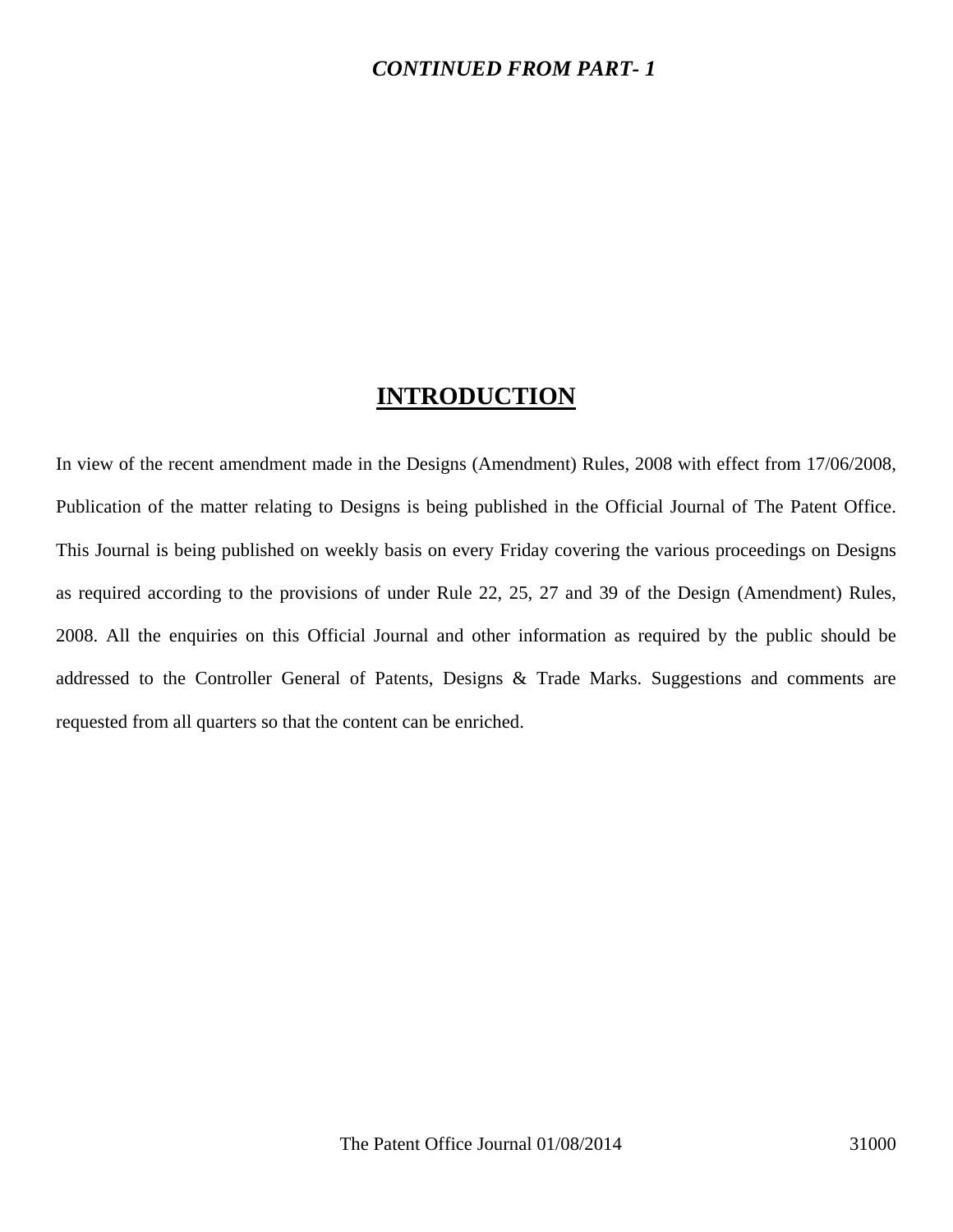# **COPYRIGHT PUBLICATION**

| <b>SL NO</b> | <b>REGISTERED DESIGN NUMBERS</b> | <b>RENEWED ON</b> |
|--------------|----------------------------------|-------------------|
| 1.           | 195430                           | 15.07.2014        |
| 2.           | 195431                           | 15.07.2014        |
| 3.           | 195432                           | 15.07.2014        |
| 4.           | 195433                           | 15.07.2014        |
| 5.           | 195434                           | 15.07.2014        |
| 6.           | 195435                           | 15.07.2014        |
| 7.           | 195436                           | 15.07.2014        |
| 8.           | 195437                           | 15.07.2014        |
| 9.           | 195438                           | 15.07.2014        |
| 10.          | 195439                           | 15.07.2014        |
| 11.          | 195440                           | 15.07.2014        |
| 12.          | 195441                           | 15.07.2014        |
| 13.          | 195442                           | 15.07.2014        |
| 14.          | 195443                           | 15.07.2014        |
| 15.          | 195444                           | 15.07.2014        |
| 16.          | 195445                           | 15.07.2014        |
| 17.          | 195446                           | 15.07.2014        |
| 18.          | 195447                           | 15.07.2014        |
| 19.          | 195448                           | 15.07.2014        |
| 20.          | 195449                           | 15.07.2014        |
| 21.          | 195450                           | 15.07.2014        |
| 22.          | 195451                           | 15.07.2014        |
| 23.          | 235790                           | 22.07.2014        |
| 24.          | 235789                           | 22.07.2014        |
| 25.          | 234700                           | 22.07.2014        |
| 26.          | 225445                           | 23.07.2014        |
| 27.          | 220136                           | 22.07.2014        |
| 28.          | 220135                           | 22.07.2014        |
| 29.          | 220132                           | 23.07.2014        |
| 30.          | 251391                           | 18.07.2014        |
| 31.          | 251495                           | 18.07.2014        |
| 32.          | 250996                           | 18.07.2014        |
| 33.          | 250995                           | 23.07.2014        |
| 34.          | 251940                           | 24.07.2014        |
| 35.          | 250164                           | 23.07.2014        |
| 36.          | 250163                           | 23.07.2014        |
| 37.          | 236197                           | 22.07.2014        |
| 38.          | 235938                           | 23.07.2014        |
| 39.          | 234875                           | 22.07.2014        |
| 40.          | 234874                           | 22.07.2014        |
| 41.          | 234873                           | 22.07.2014        |
| 42.          | 234872                           | 22.07.2014        |
| 43.          | 235791                           | 22.07.2014        |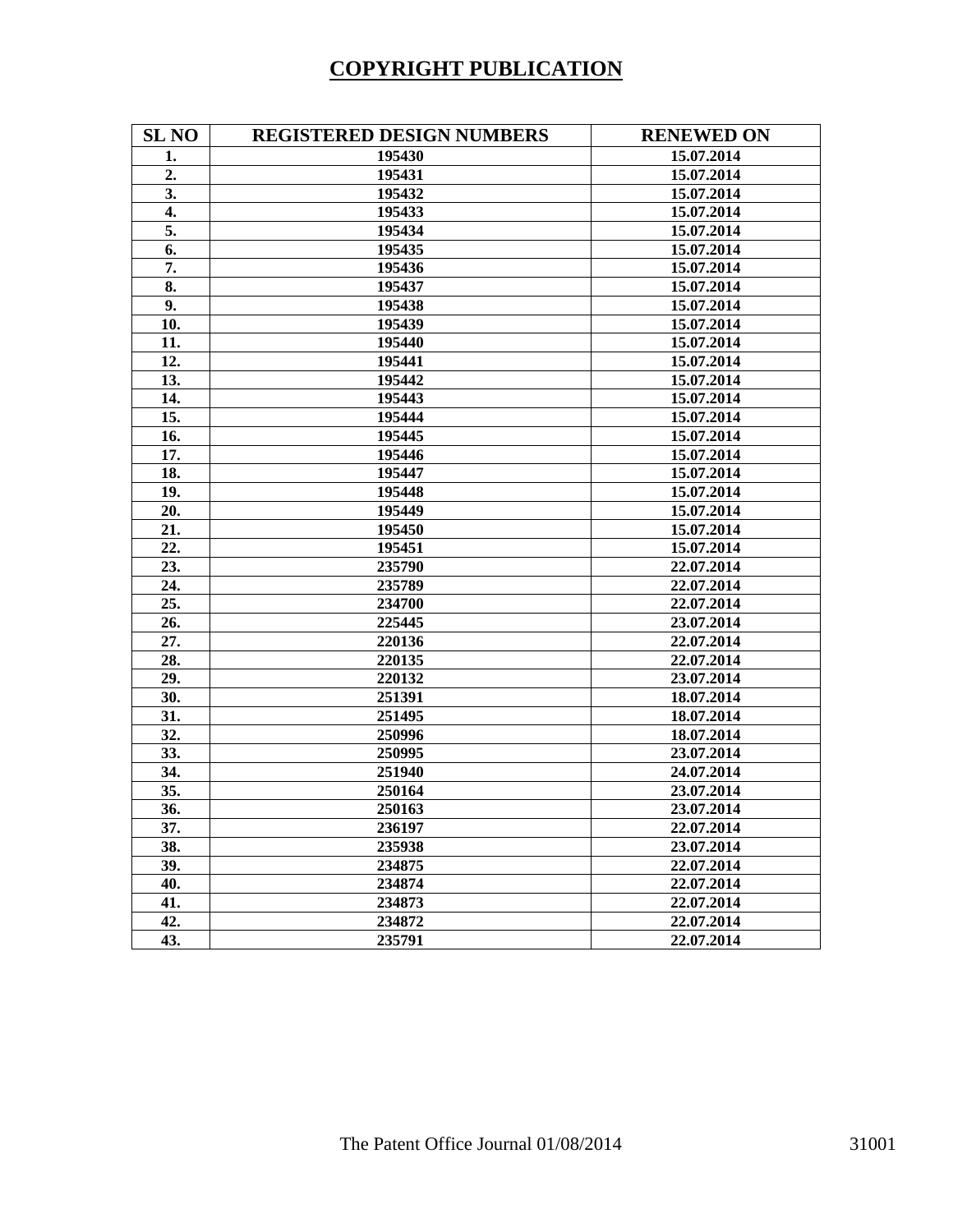#### **THE DESIGNS ACT 2000 SECTION 30 DESIGN ASSIGNMENT**

**The Design stands in the name of NOKIA CORPORATION registered under the Designs Act, 2000 has been assigned in the Register of Designs in the name as follows:-** 

| Design Nos.                                                                                     | <b>Class</b> | <b>Name</b>                                                                                                                                                                                                                  |
|-------------------------------------------------------------------------------------------------|--------------|------------------------------------------------------------------------------------------------------------------------------------------------------------------------------------------------------------------------------|
| 217114, 217107, 217108,<br>217291, 213868, 213867,<br>213875, 213880, 213869,<br>206255, 206256 | $14-03$      | <b>VERTU CORPORATION LIMITED, A</b><br><b>COMPANY ORGANISED AND EXISTING</b><br>UNDER THE LAWS OF UNITED KINGDOM OF<br>THE ADDRESS BEACON HILL ROAD, CHURCH<br><b>CROOKHAM, HAMPSHIRE GU52 8DY, UNITED</b><br><b>KINGDOM</b> |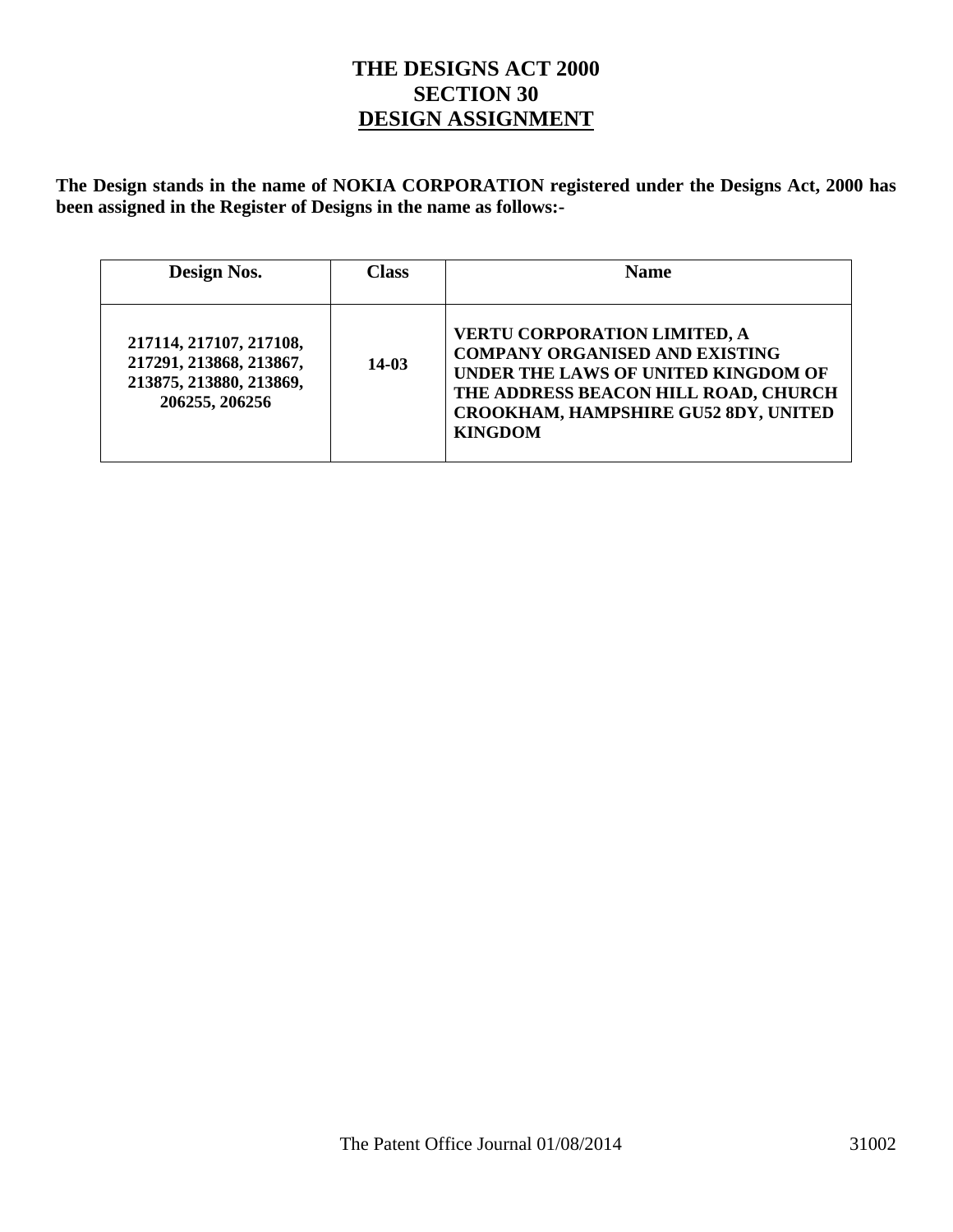# **REGISTRATION OF DESIGNS**

**The following designs have been registered. They are now open for public inspection. In the following each entry the Date of Registration is shown. The Priority Number, Priority Date and Priority Country are also shown**

| <b>DESIGN NUMBER</b>                                                                                                                                                                                                                                                                                            |                       | 259373                       |                  |
|-----------------------------------------------------------------------------------------------------------------------------------------------------------------------------------------------------------------------------------------------------------------------------------------------------------------|-----------------------|------------------------------|------------------|
| <b>CLASS</b>                                                                                                                                                                                                                                                                                                    |                       | $09-03$                      |                  |
| 1) M/S. GOLDEN CHOCOLATES PRIVATE LIMITED, (A COMPANY<br>INCORPORATED UNDER THE INDIAN COMPANIES ACT, 1956),<br>J-6, SECTOR-4, BAWANA, DELHI-110039                                                                                                                                                             |                       |                              |                  |
| <b>DATE OF REGISTRATION</b>                                                                                                                                                                                                                                                                                     |                       | 13/01/2014                   |                  |
| <b>TITLE</b>                                                                                                                                                                                                                                                                                                    |                       | <b>CONTAINER</b>             |                  |
| PRIORITY NA                                                                                                                                                                                                                                                                                                     |                       |                              |                  |
| <b>DESIGN NUMBER</b>                                                                                                                                                                                                                                                                                            |                       | 257458                       |                  |
| <b>CLASS</b>                                                                                                                                                                                                                                                                                                    |                       | $07-99$                      |                  |
| 1) ABDULLAH ADAM BADHRA (AN INDIAN NATIONAL) PROPRIETOR OF<br><b>BADHRA INDUSTRIES AN INDIAN PROPRIETOR SHIP FIRM OF</b><br>PATEL COMPOUND, VAISHET PADA NO. 2, NEAR TRIVENI NAGAR, KURAR<br>VILLAGE, MALAD (E) MUMBAI-400097, MAHARASHTRA, INDIA<br><b>DATE OF REGISTRATION</b><br><b>TITLE</b><br>PRIORITY NA |                       | 11/10/2013<br><b>BLENDER</b> |                  |
| <b>DESIGN NUMBER</b>                                                                                                                                                                                                                                                                                            |                       | 255186                       |                  |
| <b>CLASS</b><br>1) D. LIGHT DESIGN, INC.,<br>CLIFTON HOUSE, 75 FORT STREET, GRAND CAYMAN, CAYMAN ISLANDS, KY<br>1-1108, USA                                                                                                                                                                                     |                       | 13-03                        | <b>ICANI:</b>    |
| <b>DATE OF REGISTRATION</b>                                                                                                                                                                                                                                                                                     | 11/07/2013            |                              |                  |
| <b>TITLE</b>                                                                                                                                                                                                                                                                                                    | <b>CHARGER CASING</b> |                              |                  |
| <b>PRIORITY</b>                                                                                                                                                                                                                                                                                                 |                       |                              |                  |
| PRIORITY NUMBER                                                                                                                                                                                                                                                                                                 | <b>DATE</b>           | <b>COUNTRY</b>               | PERSPECTIVE VIEW |
| 29/443,205                                                                                                                                                                                                                                                                                                      | 14/01/2013            | U.S.A.                       |                  |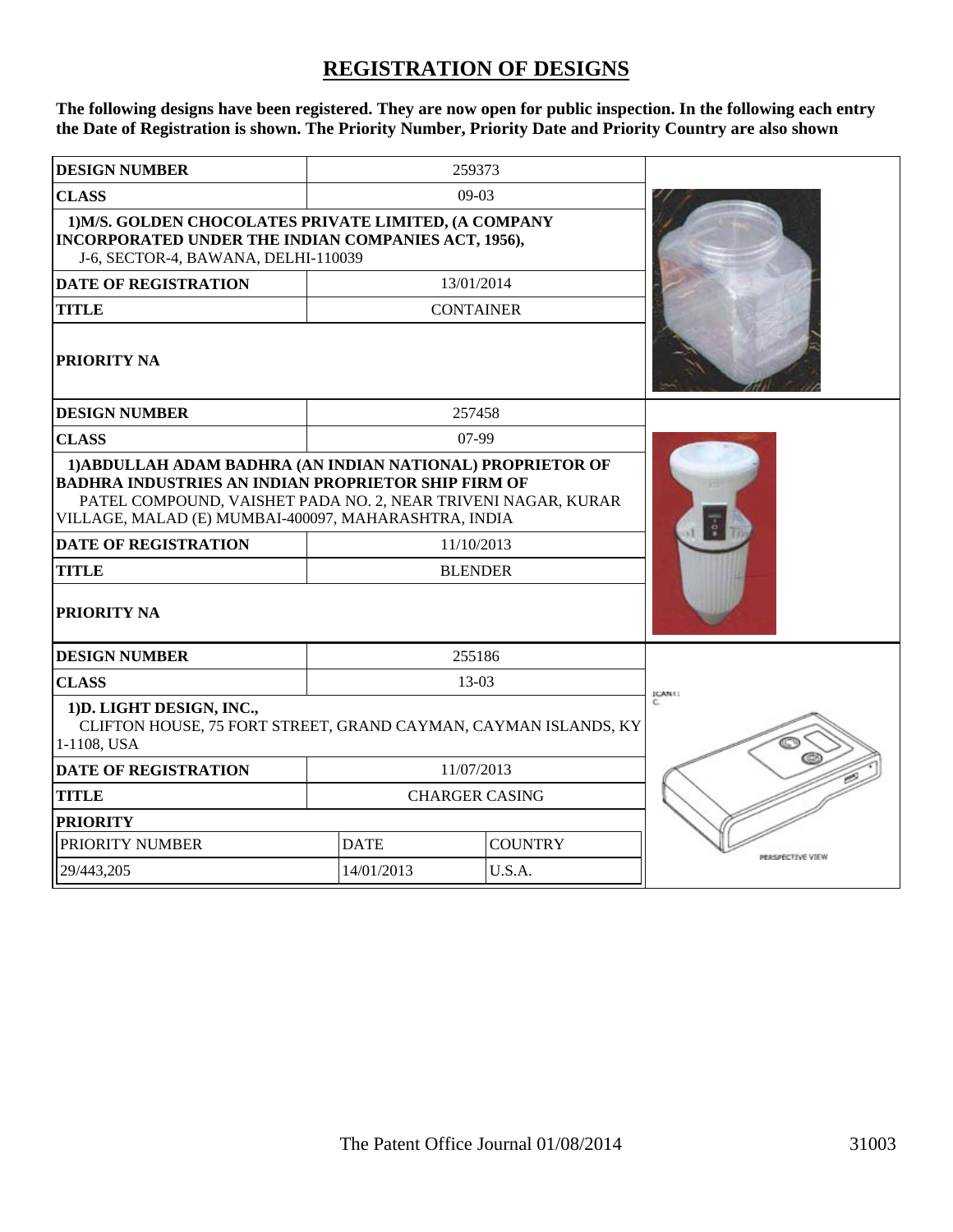| <b>DESIGN NUMBER</b>                                                                                                                                                                                                   |             | 258284                                                                                   |  |
|------------------------------------------------------------------------------------------------------------------------------------------------------------------------------------------------------------------------|-------------|------------------------------------------------------------------------------------------|--|
| <b>CLASS</b>                                                                                                                                                                                                           |             | $02-02$                                                                                  |  |
| 1) SHREE SIMANDHAR INDUSTRIES IS A PROPRIETORSHIP<br><b>FIRM OF</b><br>21, NEW MANU BHUVAN, BHAGAT SINGH ROAD, VILE<br>PARLE (W) MUMBAI-400056, MAHARASHTRA, INDIA                                                     |             |                                                                                          |  |
| <b>DATE OF</b><br><b>REGISTRATION</b>                                                                                                                                                                                  |             | 21/11/2013                                                                               |  |
| <b>TITLE</b>                                                                                                                                                                                                           |             | <b>APRON</b>                                                                             |  |
| <b>PRIORITY NA</b>                                                                                                                                                                                                     |             |                                                                                          |  |
| <b>DESIGN NUMBER</b>                                                                                                                                                                                                   |             | 256646                                                                                   |  |
| <b>CLASS</b>                                                                                                                                                                                                           |             | $10 - 05$                                                                                |  |
| MUMBAI 400025, STATE OF MAHARASHTRA, INDIA, OF ABOVE ADDRESS<br><b>DATE OF REGISTRATION</b><br><b>TITLE</b><br>PRIORITY NA                                                                                             |             | 20/09/2013<br>GAS LEAKAGE DETECTION SYSTEM                                               |  |
| <b>DESIGN NUMBER</b>                                                                                                                                                                                                   |             | 255409                                                                                   |  |
| <b>CLASS</b>                                                                                                                                                                                                           |             | 23-01                                                                                    |  |
| 1) WATERWORKS TECHNOLOGY DEVELOPMENT<br>ORGANIZATION CO., LTD. A COMPANY ORGANIZED UNDER THE<br><b>LAWS OF JAPAN OF THE ADDRESS:</b><br><b>JAPAN</b><br><b>DATE OF REGISTRATION</b><br><b>TITLE</b><br><b>PRIORITY</b> |             | 1-3-2700, UMEDA 1-CHOME, KITA-KU, OSAKA-SHI, OSAKA 530-0001,<br>26/07/2013<br>PIPE JOINT |  |
| PRIORITY NUMBER                                                                                                                                                                                                        | <b>DATE</b> | <b>COUNTRY</b>                                                                           |  |
| 002275818                                                                                                                                                                                                              | 17/07/2013  | <b>EUROPEAN UNION</b>                                                                    |  |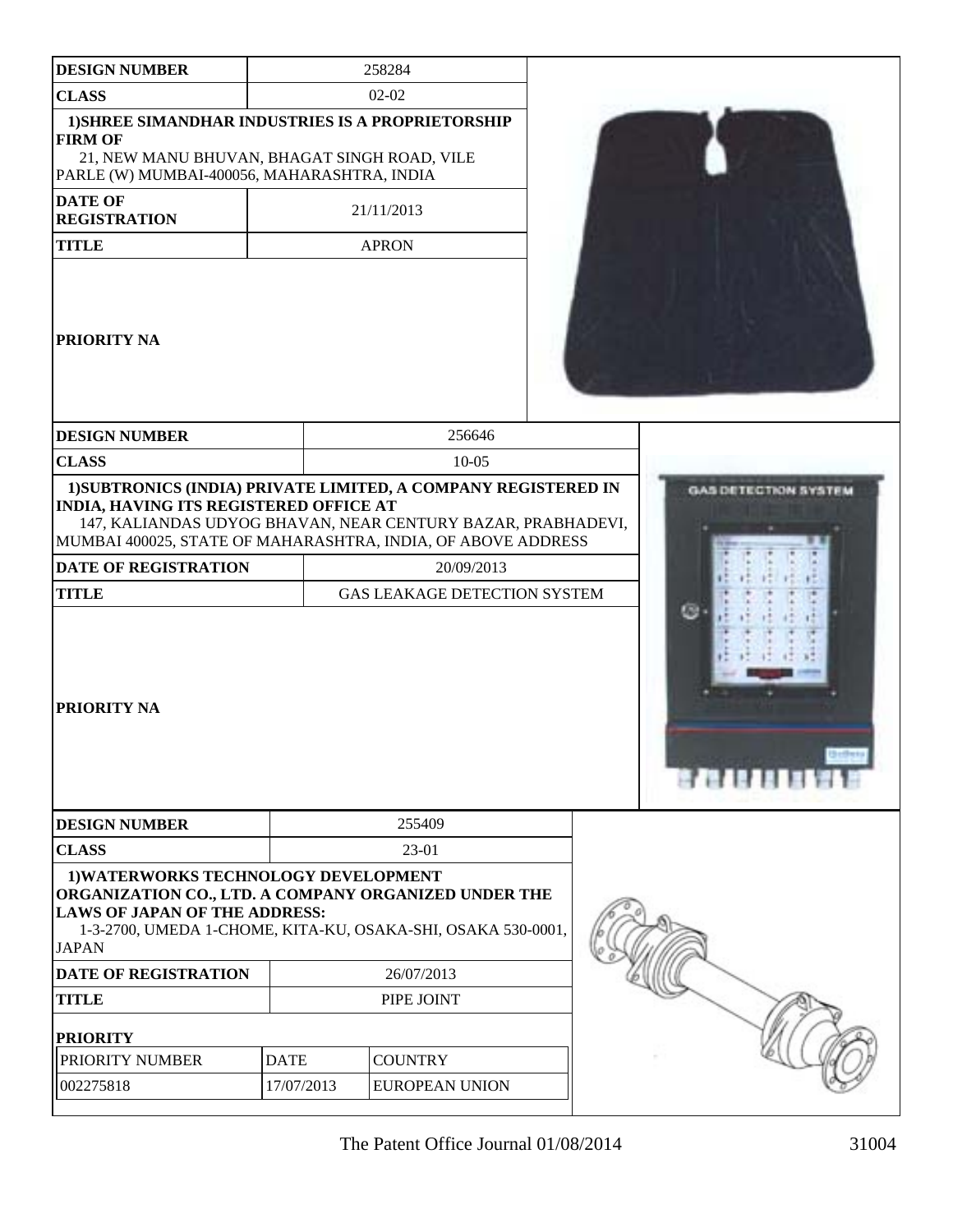| <b>DESIGN NUMBER</b>                                                                                                                                                                                                                                                                    |                 | 259376                |  |
|-----------------------------------------------------------------------------------------------------------------------------------------------------------------------------------------------------------------------------------------------------------------------------------------|-----------------|-----------------------|--|
| <b>CLASS</b>                                                                                                                                                                                                                                                                            |                 | $08-06$               |  |
| 1) BHARATBHAI BHURABHAI DOMADIA AND KALPESHBHAI VELJIBHAI<br>DOMADIA BOTH INDIAN NATIONAL PARTNERS OF APEX TECHNOCAST AN<br><b>INDIAN PARTNERSHIP FIRM HAVING ITS PRINCIPAL PLACE OF BUSINESS</b><br>АT<br>5, AJI VASAHAT, OPP. WESTERN MINERAL, 80 FEET ROAD, RAJKOT,<br>GUJARAT-INDIA |                 |                       |  |
| <b>DATE OF REGISTRATION</b>                                                                                                                                                                                                                                                             |                 | 13/01/2014            |  |
| TITLE                                                                                                                                                                                                                                                                                   |                 | <b>HANDLE</b>         |  |
| PRIORITY NA                                                                                                                                                                                                                                                                             |                 |                       |  |
| <b>DESIGN NUMBER</b>                                                                                                                                                                                                                                                                    |                 | 257221                |  |
| <b>CLASS</b>                                                                                                                                                                                                                                                                            |                 | $11-02$               |  |
| 1) WASFI ALSHDAIFAT, A JORDANIAN CITIZEN, OF P.O. BOX: 46618-ABU<br><b>DHABI, UAE AND</b><br>EIDA ALMUHAIRBI, AN EMIRATI CITIZEN, OF P.O. BOX: 46618-ABU DHABI,<br><b>UAE</b>                                                                                                           |                 |                       |  |
| <b>DATE OF REGISTRATION</b>                                                                                                                                                                                                                                                             |                 | 07/10/2013            |  |
| <b>TITLE</b>                                                                                                                                                                                                                                                                            |                 | <b>INCENSE BURNER</b> |  |
| <b>PRIORITY NA</b>                                                                                                                                                                                                                                                                      |                 |                       |  |
| <b>DESIGN NUMBER</b>                                                                                                                                                                                                                                                                    |                 | 258598                |  |
| <b>CLASS</b>                                                                                                                                                                                                                                                                            |                 | $26-04$               |  |
| 1) KONINKLIJKE PHILIPS N.V., A COMPANY ORGANIZED AND EXISTING<br>UNDER THE LAWS OF THE KINGDOM OF THE NETHERLANDS, RESIDING AT<br>EINDHOVEN,<br>WHOSE POST-OFFICE ADDRESS IS HIGH TECH CAMPUS 5, 5656 AE<br>EINDHOVEN, THE NETHERLANDS                                                  |                 |                       |  |
| <b>DATE OF REGISTRATION</b>                                                                                                                                                                                                                                                             | 06/12/2013      |                       |  |
| TITLE                                                                                                                                                                                                                                                                                   | <b>LED BULB</b> |                       |  |
| <b>PRIORITY</b>                                                                                                                                                                                                                                                                         |                 |                       |  |
| PRIORITY NUMBER                                                                                                                                                                                                                                                                         | <b>DATE</b>     | <b>COUNTRY</b>        |  |
| 002282392-0010                                                                                                                                                                                                                                                                          | 26/07/2013      | <b>OHIM</b>           |  |
|                                                                                                                                                                                                                                                                                         |                 |                       |  |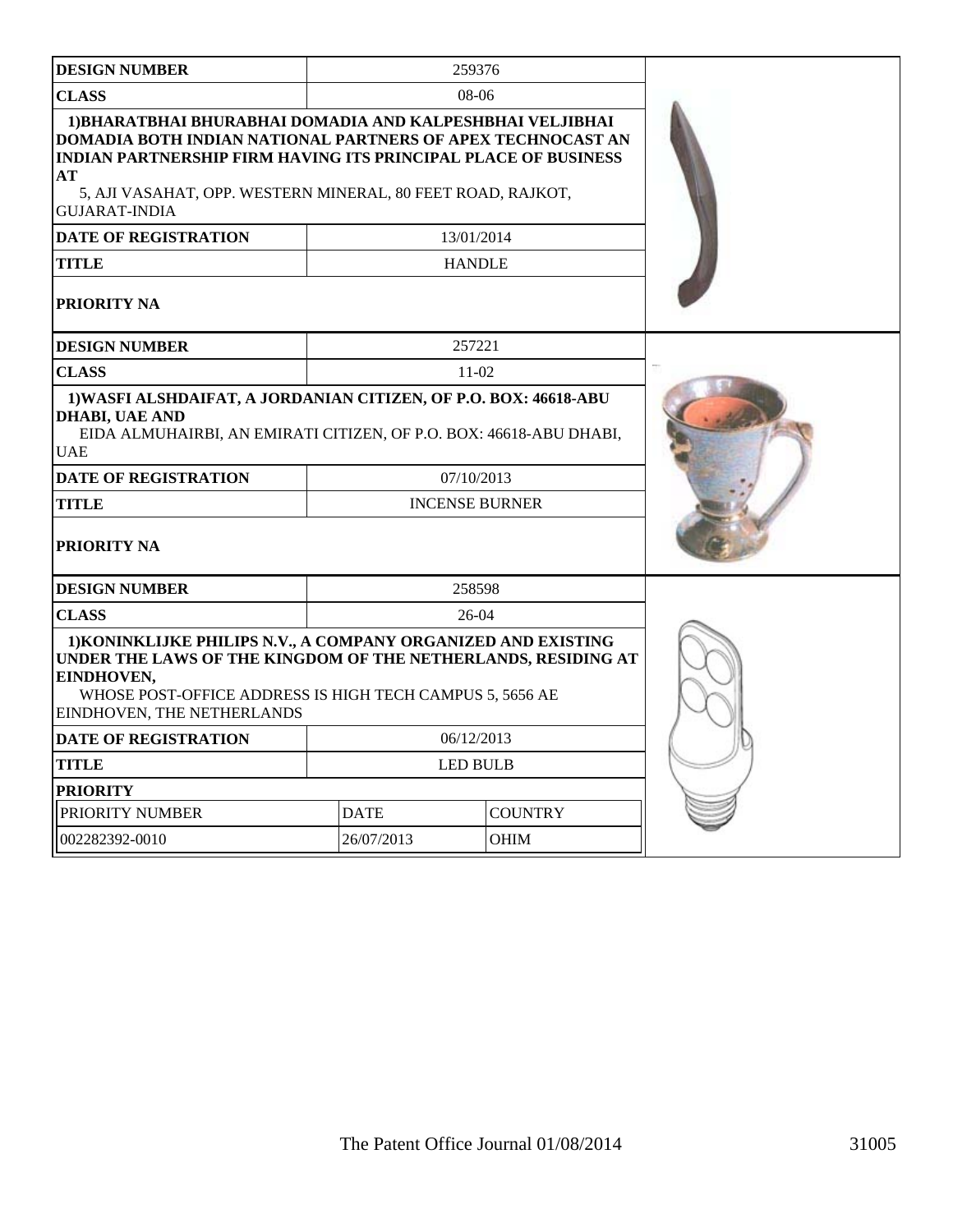| <b>DESIGN NUMBER</b>                                                                       | 257871                                                        |  |
|--------------------------------------------------------------------------------------------|---------------------------------------------------------------|--|
| <b>CLASS</b>                                                                               | 09-07                                                         |  |
| 1) DURAN GROUP GMBH, A GERMAN COMPANY,                                                     | OF OTTO-SCHOTT-STRAßE 21, 97877 WERTHEIM, GERMANY             |  |
| DATE OF REGISTRATION                                                                       | 30/10/2013                                                    |  |
| <b>TITLE</b>                                                                               | STOPPER FOR BOTTLE                                            |  |
| PRIORITY NA                                                                                |                                                               |  |
| <b>DESIGN NUMBER</b>                                                                       | 258001                                                        |  |
| <b>CLASS</b>                                                                               | $12 - 16$                                                     |  |
| 1) MAN TRUCK & BUS AG, A GERMAN COMPANY OF<br>DACHAUER STRASSE 667, 80995 MüNCHEN, GERMANY |                                                               |  |
| <b>DATE OF REGISTRATION</b>                                                                | 06/11/2013                                                    |  |
| <b>TITLE</b>                                                                               | <b>BUMPER FOR VEHICELS</b>                                    |  |
| PRIORITY NA                                                                                |                                                               |  |
| <b>DESIGN NUMBER</b>                                                                       | 259370                                                        |  |
| <b>CLASS</b>                                                                               | $09-03$                                                       |  |
| UNDER THE INDIAN COMPANIES ACT, 1956),<br>E-3, SECTOR-1, BAWANA, DELHI-110039              | 1) M/S. SWEETON FOODS PVT. LTD., (A COMPANY DULY INCORPORATED |  |
| DATE OF REGISTRATION                                                                       | 13/01/2014                                                    |  |
| <b>TITLE</b>                                                                               | <b>CONTAINER</b>                                              |  |
| PRIORITY NA                                                                                |                                                               |  |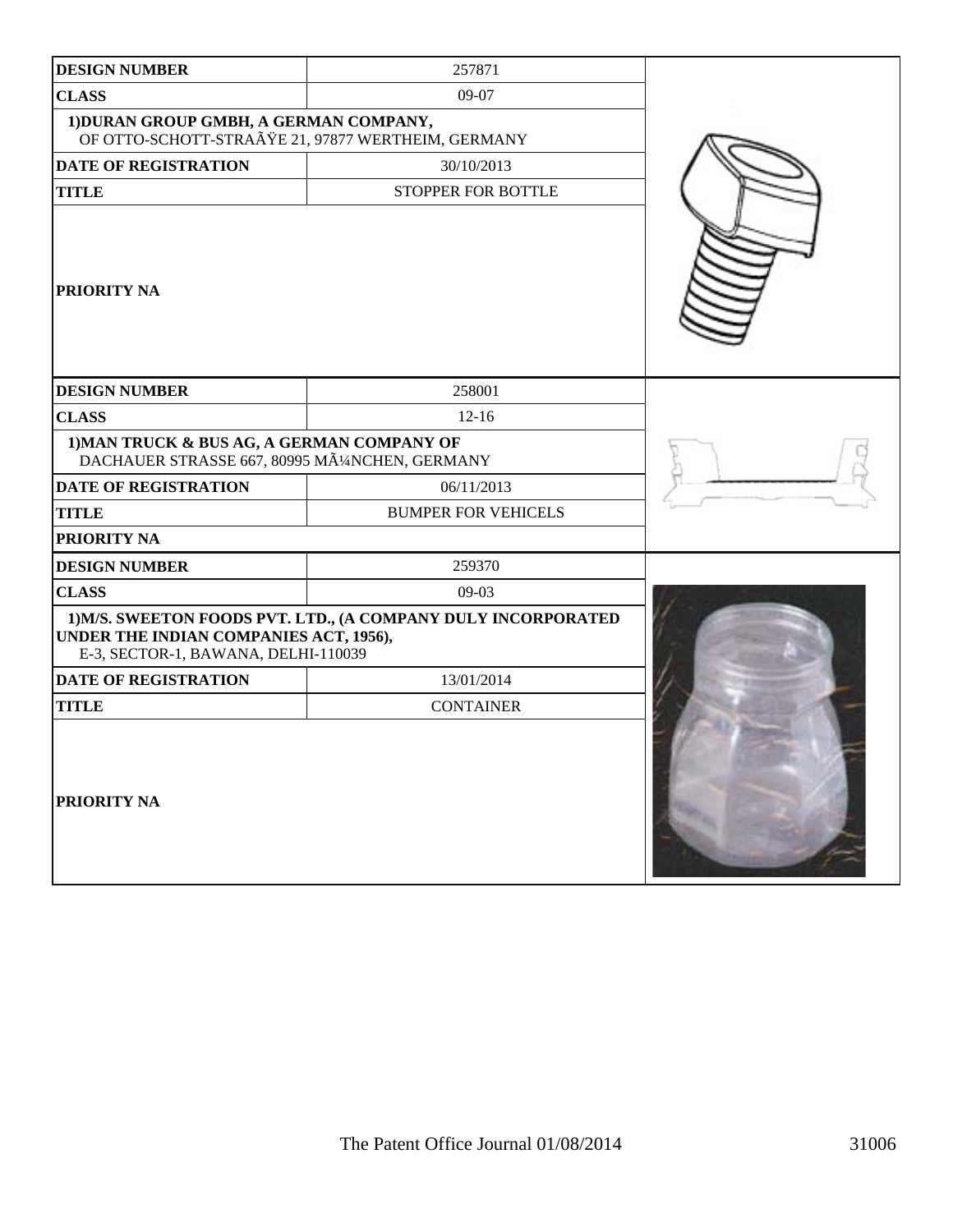| <b>DESIGN NUMBER</b>                                                                                                                                                                                                                                                                                                                                                                 |                                                          | 258909                  |  |
|--------------------------------------------------------------------------------------------------------------------------------------------------------------------------------------------------------------------------------------------------------------------------------------------------------------------------------------------------------------------------------------|----------------------------------------------------------|-------------------------|--|
| <b>CLASS</b>                                                                                                                                                                                                                                                                                                                                                                         | $07-04$                                                  |                         |  |
| 1) CELLTONE HOME APPLIANCES., (AN INDIAN SOLE PROPRIETORSHIP<br><b>CONCERN), HAVING OFFICE AT OFFICE-107/108, MAHAVIR INDUSTRIAL</b><br>ESTATE, OPP. MALAD INDUSTRIAL UNITS CO-OP. SOCIETY LIMITED.<br>RAMCHANDRA LANE EXTINCTION, KANCH PADA, MALAD (WEST),<br>MUMBAI-400064, MAHARASHTRA, INDIA.<br>WHOSE PROPRIETOR IS MAHESH PATEL. (INDIAN NATIONAL) OF ABOVE<br><b>ADDRESS</b> |                                                          |                         |  |
| <b>DATE OF REGISTRATION</b>                                                                                                                                                                                                                                                                                                                                                          |                                                          | 23/12/2013              |  |
| <b>TITLE</b>                                                                                                                                                                                                                                                                                                                                                                         |                                                          | <b>VEGETABLE CUTTER</b> |  |
| <b>PRIORITY NA</b>                                                                                                                                                                                                                                                                                                                                                                   |                                                          |                         |  |
| <b>DESIGN NUMBER</b>                                                                                                                                                                                                                                                                                                                                                                 |                                                          | 256526                  |  |
| <b>CLASS</b>                                                                                                                                                                                                                                                                                                                                                                         |                                                          | 13-01                   |  |
| 1) INI POWER SYSTEMS, INC.,<br>OF 175, SOUTHPORT DRIVE, SUITE 100, MORRISVILLE 27560, UNITED STATES<br>OF AMERICA, A US COMPANY<br><b>DATE OF REGISTRATION</b><br>16/09/2013                                                                                                                                                                                                         |                                                          |                         |  |
| <b>TITLE</b>                                                                                                                                                                                                                                                                                                                                                                         | <b>GENERATOR</b>                                         |                         |  |
| <b>PRIORITY</b>                                                                                                                                                                                                                                                                                                                                                                      |                                                          |                         |  |
| PRIORITY NUMBER                                                                                                                                                                                                                                                                                                                                                                      | <b>DATE</b>                                              | <b>COUNTRY</b>          |  |
| 29/449,784                                                                                                                                                                                                                                                                                                                                                                           | 15/03/2013                                               | U.S.A.                  |  |
| <b>DESIGN NUMBER</b>                                                                                                                                                                                                                                                                                                                                                                 |                                                          | 253421                  |  |
| <b>CLASS</b>                                                                                                                                                                                                                                                                                                                                                                         |                                                          | 27-99                   |  |
| 1) PHILIP MORRIS PRODUCTS S.A., A SWISS COMPANY OF<br>QUAI JEANRENAUD 3, 2000 NEUCHATEL, SWITZERLAND                                                                                                                                                                                                                                                                                 |                                                          |                         |  |
| <b>DATE OF REGISTRATION</b>                                                                                                                                                                                                                                                                                                                                                          |                                                          | 25/04/2013              |  |
| <b>TITLE</b>                                                                                                                                                                                                                                                                                                                                                                         | <b>CHARGING DEVICE FOR SMOKERS</b><br><b>ACCESSORIES</b> |                         |  |
| <b>PRIORITY</b>                                                                                                                                                                                                                                                                                                                                                                      |                                                          |                         |  |
| PRIORITY NUMBER                                                                                                                                                                                                                                                                                                                                                                      | <b>DATE</b>                                              | <b>COUNTRY</b>          |  |
| 001349062-0003                                                                                                                                                                                                                                                                                                                                                                       | 26/10/2012                                               | <b>OHIM</b>             |  |
|                                                                                                                                                                                                                                                                                                                                                                                      |                                                          |                         |  |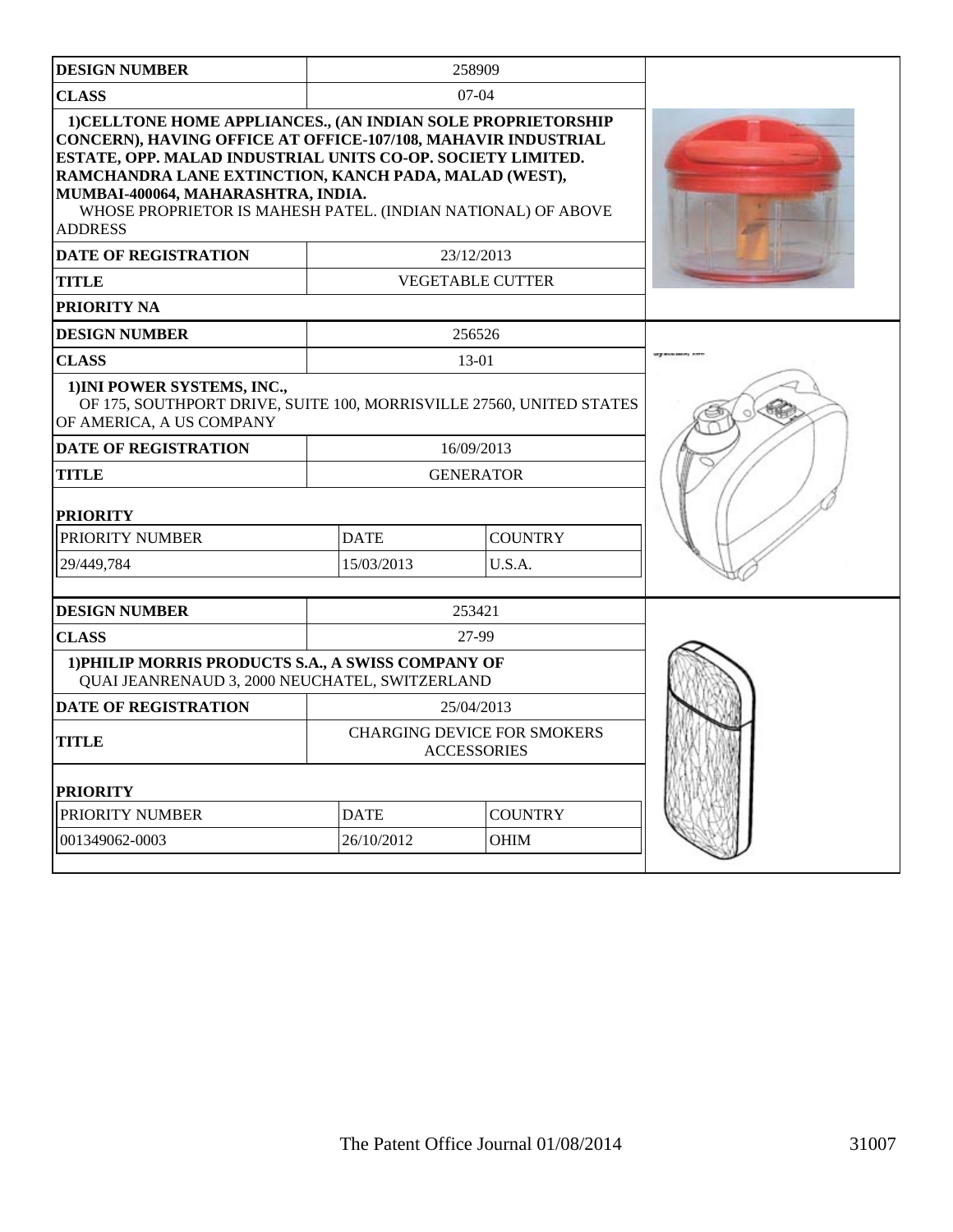| <b>DESIGN NUMBER</b>                                                                    | 254824                                                                                                                                                                                                                                                                                                                                                              |                          |  |
|-----------------------------------------------------------------------------------------|---------------------------------------------------------------------------------------------------------------------------------------------------------------------------------------------------------------------------------------------------------------------------------------------------------------------------------------------------------------------|--------------------------|--|
| <b>CLASS</b>                                                                            | $12 - 05$                                                                                                                                                                                                                                                                                                                                                           |                          |  |
| <b>INDIAN COMPANY</b>                                                                   | 1) ACTION CONSTRUCTION EQUIPMENT LTD.,<br>OF DHUDHOLLA LINK ROAD, VILLAGE<br>DHUDHOLLA, PALWAL, HARYANA-121102, INDIA, AN                                                                                                                                                                                                                                           |                          |  |
| <b>DATE OF</b><br><b>REGISTRATION</b>                                                   | 26/06/2013                                                                                                                                                                                                                                                                                                                                                          |                          |  |
| <b>TITLE</b>                                                                            | <b>COUNTER JIB OF CRANE</b>                                                                                                                                                                                                                                                                                                                                         |                          |  |
| <b>PRIORITY NA</b>                                                                      |                                                                                                                                                                                                                                                                                                                                                                     |                          |  |
| <b>DESIGN NUMBER</b>                                                                    | 256071                                                                                                                                                                                                                                                                                                                                                              |                          |  |
| <b>CLASS</b>                                                                            | 24-02                                                                                                                                                                                                                                                                                                                                                               |                          |  |
| <b>HAVING ITS ADDRESS AT</b><br>CALIFORNIA, 92121, U.S.A.                               | 1) VIACYTE, INC, A COMPANY INCORPORATED<br>UNDER THE LAWS OF UNITED STATES OF AMERICA,<br>3550 GENERAL ATOMICS CT., #2-503, SAN DIEGO,                                                                                                                                                                                                                              |                          |  |
| <b>DATE OF</b><br><b>REGISTRATION</b>                                                   | 27/08/2013                                                                                                                                                                                                                                                                                                                                                          |                          |  |
| <b>TITLE</b>                                                                            | CELL ENCAPSULATION DEVICE                                                                                                                                                                                                                                                                                                                                           |                          |  |
| <b>PRIORITY</b><br>PRIORITY NUMBER<br>29/447,944                                        | <b>DATE</b><br>07/03/2013                                                                                                                                                                                                                                                                                                                                           | <b>COUNTRY</b><br>U.S.A. |  |
| <b>DESIGN NUMBER</b>                                                                    | 259242                                                                                                                                                                                                                                                                                                                                                              |                          |  |
| <b>CLASS</b>                                                                            | 08-06                                                                                                                                                                                                                                                                                                                                                               |                          |  |
| <b>HAVING PLACE OF BUSINESS AT-</b><br>(INDIA)<br><b>DATE OF</b><br><b>REGISTRATION</b> | 1)(1) KALPESH K KANANI (2) GOPALBHAI<br>MAVJIBHAI SAVARIYA (3) HASMUKHBHAI C<br><b>DEDIYA (ALL THE PARTNERS ARE ADULT &amp;</b><br><b>INDIAN NATIONAL) PARTNERS OF TARSHI</b><br>MANUFACTURES (INDIAN PARTNERSHIP FIRM)<br>C/O BHAVYA TRADING, 50, FEET MAIN ROAD,<br>PATEL NAGAR-2, SADBHAVNA SOCIETY, BHIJA<br>BHAGAT CHOWK, RAJKOT-360002-GUJARAT-<br>06/01/2014 |                          |  |
| <b>TITLE</b>                                                                            | <b>HANDLE</b>                                                                                                                                                                                                                                                                                                                                                       |                          |  |
| <b>PRIORITY NA</b>                                                                      |                                                                                                                                                                                                                                                                                                                                                                     |                          |  |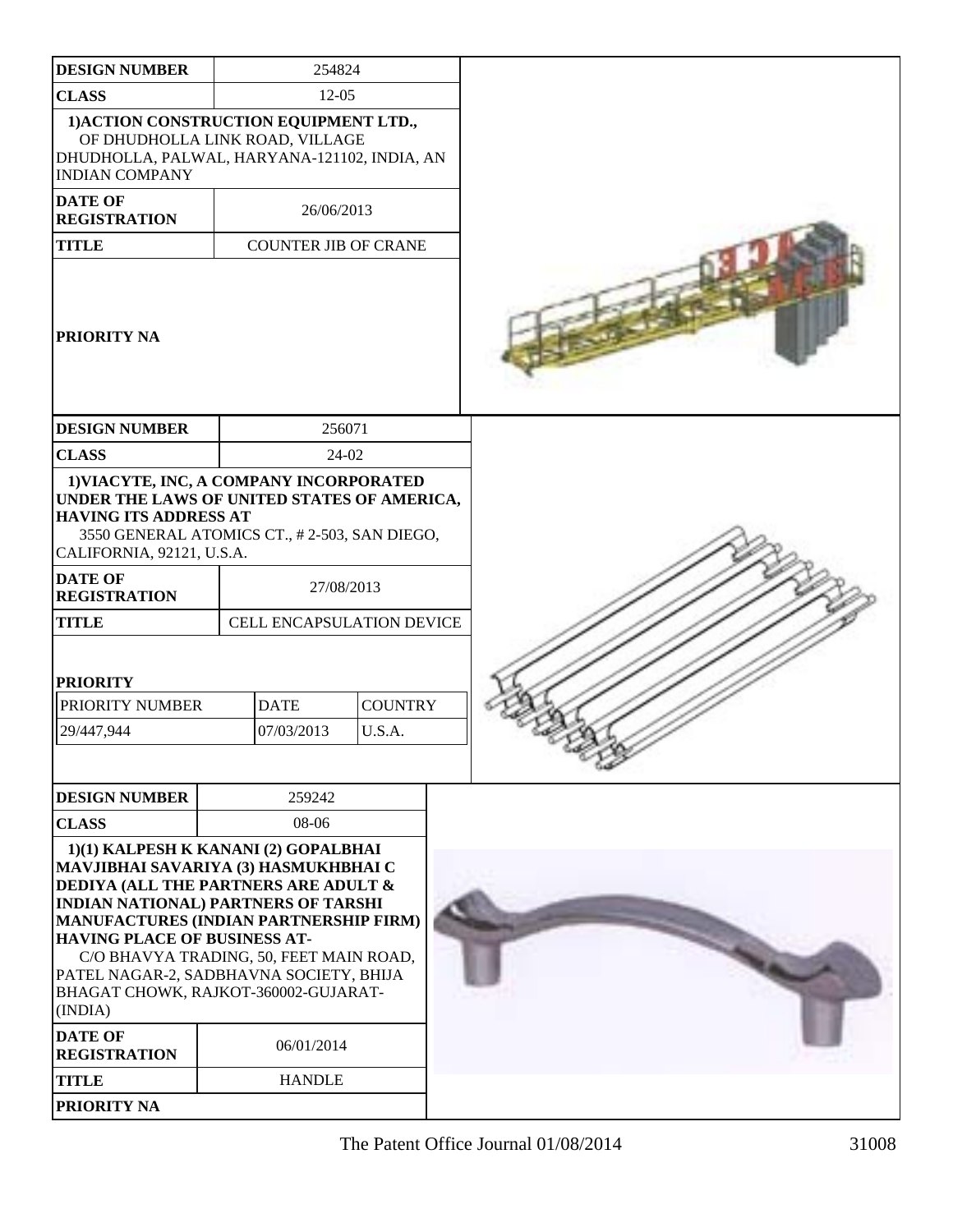| <b>DESIGN NUMBER</b>                                                                                                                                                                                            | 259340                                               |                |  |
|-----------------------------------------------------------------------------------------------------------------------------------------------------------------------------------------------------------------|------------------------------------------------------|----------------|--|
| <b>CLASS</b>                                                                                                                                                                                                    | $11 - 01$                                            |                |  |
| 1)H. K JEWELS PVT. LTD. A COMPANY REGISTERED UNDER COMPANY<br><b>ACT 1956 OF</b><br>1701-A, 17TH FLOOR, THE CAPITAL BUILDING, B-WING, OPP ICICI BANK,<br>BANDRA KURLA COMPLEX, BANDRA (E), MUMBAI-400051, INDIA |                                                      |                |  |
| <b>DATE OF REGISTRATION</b>                                                                                                                                                                                     | 10/01/2014                                           |                |  |
| <b>TITLE</b>                                                                                                                                                                                                    | <b>PENDANT</b>                                       |                |  |
| <b>PRIORITY NA</b>                                                                                                                                                                                              |                                                      |                |  |
| <b>DESIGN NUMBER</b>                                                                                                                                                                                            | 253883                                               |                |  |
| <b>CLASS</b>                                                                                                                                                                                                    | 14-03                                                |                |  |
| 1)LG ELECTRONICS INC.<br>20 YEOUIDO - DONG, YEONGDEUNGPO - GU, SEOUL 150 - 721, REPUBLIC OF<br>KOREA A CORPORATION INCORPORATED UNDER THE LAWS OF THE REPUBLIC<br>OF KOREA                                      |                                                      |                |  |
| <b>DATE OF REGISTRATION</b>                                                                                                                                                                                     | 15/05/2013                                           |                |  |
| <b>TITLE</b>                                                                                                                                                                                                    | <b>CELLULAR PHONE</b>                                |                |  |
| <b>PRIORITY NA</b>                                                                                                                                                                                              |                                                      |                |  |
| <b>DESIGN NUMBER</b>                                                                                                                                                                                            | 254577                                               |                |  |
| <b>CLASS</b>                                                                                                                                                                                                    | 23-01                                                |                |  |
| 1) DRÄGER MEDICAL GMBH OF<br>MOISLINGER ALLEE 53-55, D-23558 LüBECK, GERMANY                                                                                                                                    |                                                      |                |  |
| <b>DATE OF REGISTRATION</b>                                                                                                                                                                                     | 19/06/2013                                           |                |  |
| <b>TITLE</b>                                                                                                                                                                                                    | COVER FOR CONNECTOR FOR<br>WITHDRAWAL OF MEDICAL GAS |                |  |
| <b>PRIORITY</b>                                                                                                                                                                                                 |                                                      |                |  |
| PRIORITY NUMBER                                                                                                                                                                                                 | <b>DATE</b>                                          | <b>COUNTRY</b> |  |
| 002157024-0004                                                                                                                                                                                                  | 20/12/2012                                           |                |  |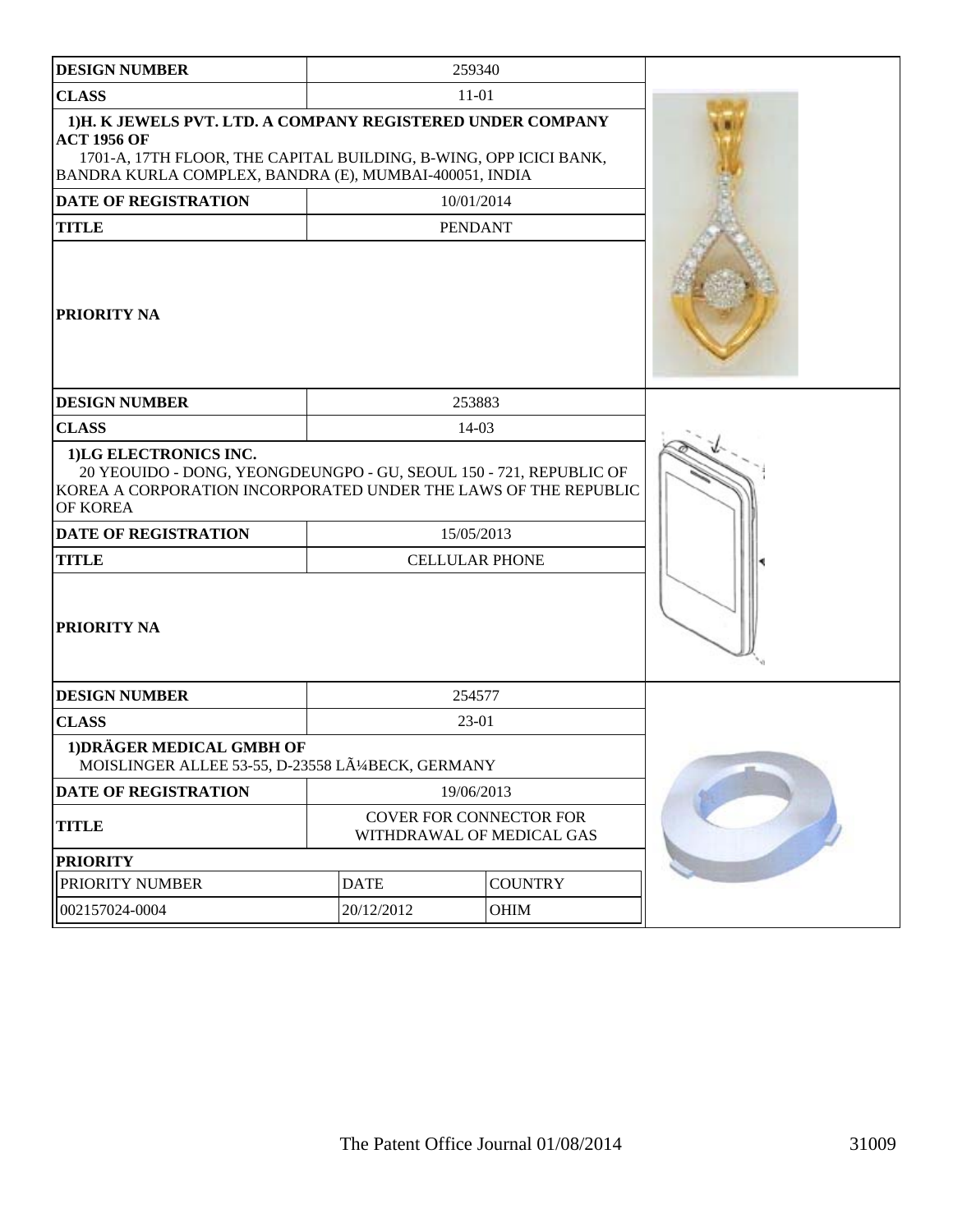| <b>DESIGN NUMBER</b>                                                                                                                                                                                                |                                     | 256062            |  |  |
|---------------------------------------------------------------------------------------------------------------------------------------------------------------------------------------------------------------------|-------------------------------------|-------------------|--|--|
| <b>CLASS</b>                                                                                                                                                                                                        | $07-02$                             |                   |  |  |
|                                                                                                                                                                                                                     | 1) BHARAT BALAR, AN INDIAN NATIONAL |                   |  |  |
| <b>DATE OF REGISTRATION</b>                                                                                                                                                                                         |                                     | 27/08/2013        |  |  |
| <b>TITLE</b>                                                                                                                                                                                                        |                                     | UNITARY CONTAINER |  |  |
| PRIORITY NA                                                                                                                                                                                                         |                                     |                   |  |  |
| <b>DESIGN NUMBER</b>                                                                                                                                                                                                |                                     | 259240            |  |  |
| <b>CLASS</b>                                                                                                                                                                                                        |                                     | 08-06             |  |  |
| NATIONAL) SOLE PROPRIETOR OF JAY BALAJI INDUSTRIES (INDIAN<br>PROPRIETORSHIP CONCERN) HAVING PLACE OF BUSINESS<br>AT-SHIVAM INDUSTRIAL AREA, B/H. PETROL PUMP, KOTHARIA RING ROAD,<br>RAJKOT-360002-GUJARAT-(INDIA) |                                     |                   |  |  |
| <b>DATE OF REGISTRATION</b>                                                                                                                                                                                         | 06/01/2014                          |                   |  |  |
| <b>TITLE</b>                                                                                                                                                                                                        |                                     | <b>HANDLE</b>     |  |  |
| PRIORITY NA                                                                                                                                                                                                         |                                     |                   |  |  |
| <b>DESIGN NUMBER</b>                                                                                                                                                                                                |                                     | 256495            |  |  |
| <b>CLASS</b>                                                                                                                                                                                                        |                                     | $09-03$           |  |  |
| 1) ALTRIA CLIENT SERVICES INC., A CORPORATION EXISTING UNDER THE<br>LAWS OF THE STATE OF NEW YORK, USA.,<br>OF 6601 WEST BROAD STREET, RICHMOND, VIRGINIA 23230, USA                                                |                                     |                   |  |  |
| <b>DATE OF REGISTRATION</b>                                                                                                                                                                                         | 16/09/2013                          |                   |  |  |
| <b>TITLE</b>                                                                                                                                                                                                        | <b>DISPLAY PACKAGE</b>              |                   |  |  |
| <b>PRIORITY</b>                                                                                                                                                                                                     |                                     |                   |  |  |
| PRIORITY NUMBER                                                                                                                                                                                                     | <b>DATE</b><br><b>COUNTRY</b>       |                   |  |  |
| 29/450,130                                                                                                                                                                                                          | 15/03/2013<br>U.S.A.                |                   |  |  |
|                                                                                                                                                                                                                     |                                     |                   |  |  |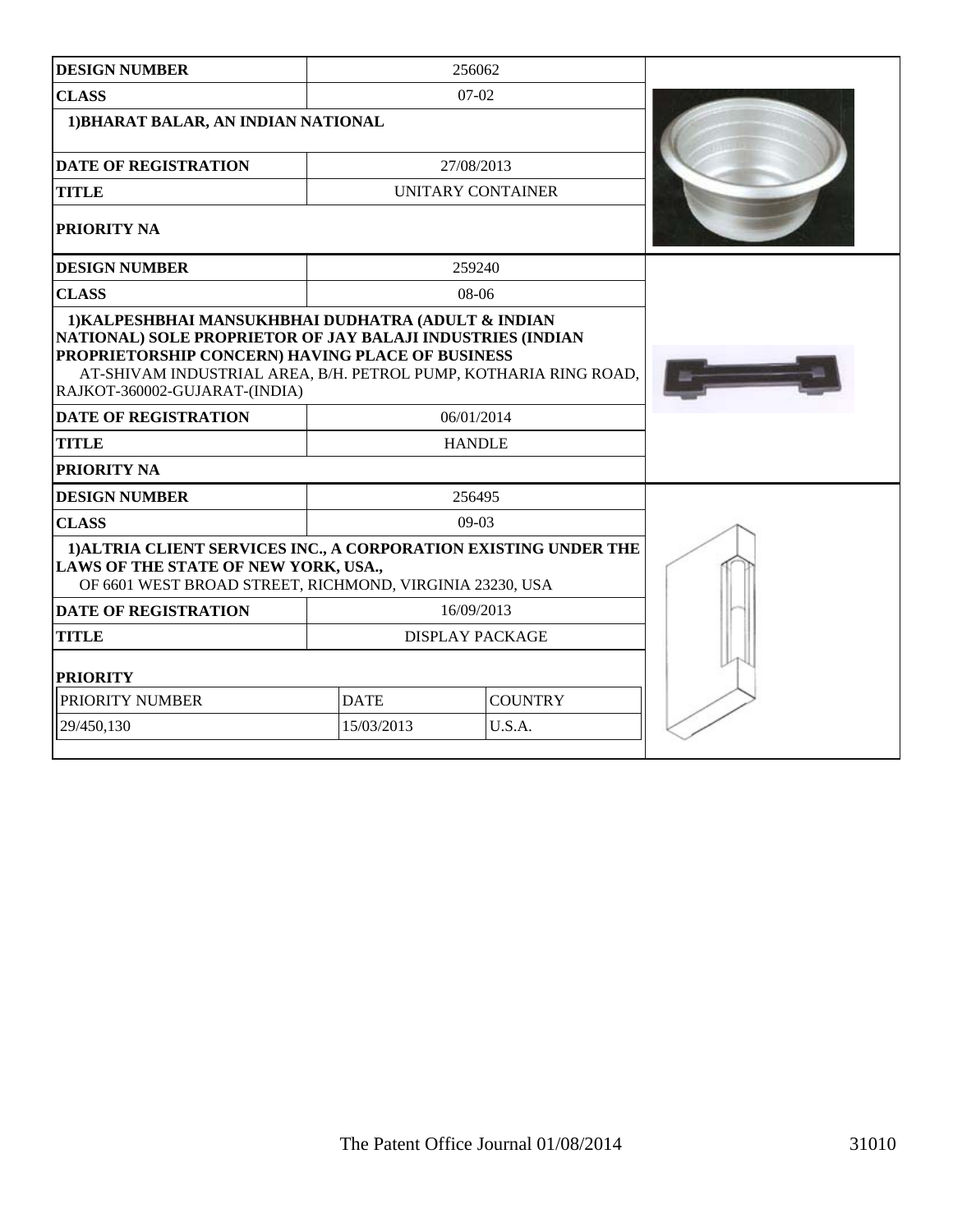| <b>DESIGN NUMBER</b>                                                                                                                                                                                                                                                       | 259439                                                                                                                               |  |  |
|----------------------------------------------------------------------------------------------------------------------------------------------------------------------------------------------------------------------------------------------------------------------------|--------------------------------------------------------------------------------------------------------------------------------------|--|--|
| <b>CLASS</b>                                                                                                                                                                                                                                                               | 08-06                                                                                                                                |  |  |
| 1) PRAKASHBHAI D. JARSANIYA., INDIAN NATIONALITY, SOLE<br>PROPRIETOR OF M/S. ASHOK POLYMERS, INDIAN NATIONALITY, HAVING<br><b>ADDRESS AT</b><br>4, SHREENATHJI ESTATE, NR. G.V.M.M., B/H. DEVBHUMI ESTATE, SINGARVA<br>ROAD, ODHAV, AHMEDABAD-382430, GUJARAT STATE, INDIA |                                                                                                                                      |  |  |
| <b>DATE OF REGISTRATION</b>                                                                                                                                                                                                                                                | 16/01/2014                                                                                                                           |  |  |
| <b>TITLE</b>                                                                                                                                                                                                                                                               | <b>HANDLE</b>                                                                                                                        |  |  |
| <b>PRIORITY NA</b>                                                                                                                                                                                                                                                         |                                                                                                                                      |  |  |
| <b>DESIGN NUMBER</b>                                                                                                                                                                                                                                                       | 255664                                                                                                                               |  |  |
| <b>CLASS</b>                                                                                                                                                                                                                                                               | $09-03$                                                                                                                              |  |  |
| <b>REGISTERED OFFICE ADDRESS AT</b><br>MUMBAI 400002, MAHARASHTRA, INDIA                                                                                                                                                                                                   | 1) RELIANCE RETAIL LIMITED, AN INDIAN COMPANY HAVING ITS<br>3RD FLOOR, COURT HOUSE, LOKMANYA TILAK MARG, DHOBI TALAO,                |  |  |
| <b>DATE OF REGISTRATION</b><br><b>TITLE</b>                                                                                                                                                                                                                                | 06/08/2013                                                                                                                           |  |  |
| <b>PRIORITY NA</b>                                                                                                                                                                                                                                                         |                                                                                                                                      |  |  |
| <b>DESIGN NUMBER</b>                                                                                                                                                                                                                                                       | 259440                                                                                                                               |  |  |
| <b>CLASS</b>                                                                                                                                                                                                                                                               | 23-01                                                                                                                                |  |  |
| 1) PRAKASHBHAI D. JARSANIYA., INDIAN NATIONALITY, SOLE<br><b>ADDRESS AT</b><br>ROAD, ODHAV, AHMEDABAD-382430, GUJARAT STATE, INDIA                                                                                                                                         | PROPRIETOR OF M/S. ASHOK POLYMERS, INDIAN NATIONALITY, HAVING<br>4, SHREENATHJI ESTATE, NR. G.V.M.M., B/H. DEVBHUMI ESTATE, SINGARVA |  |  |
| <b>DATE OF REGISTRATION</b>                                                                                                                                                                                                                                                | 16/01/2014                                                                                                                           |  |  |
| <b>TITLE</b>                                                                                                                                                                                                                                                               |                                                                                                                                      |  |  |
| <b>PRIORITY NA</b>                                                                                                                                                                                                                                                         |                                                                                                                                      |  |  |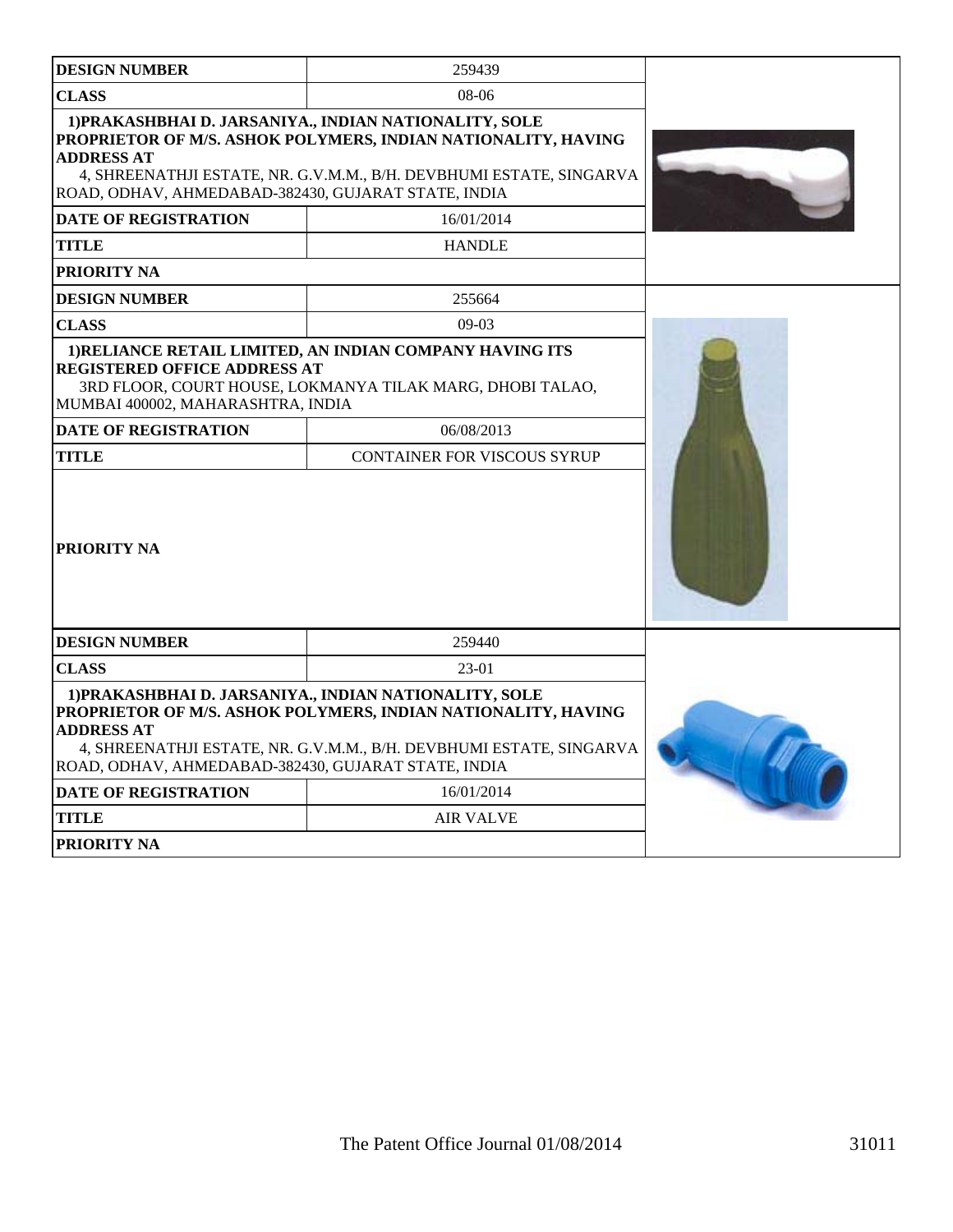| <b>DESIGN NUMBER</b>                                                                                          | 259763                                                                                                                     |  |
|---------------------------------------------------------------------------------------------------------------|----------------------------------------------------------------------------------------------------------------------------|--|
| <b>CLASS</b>                                                                                                  | 09-01                                                                                                                      |  |
| 1) M/S. S.G. STAR DRINKS (P) LTD. (INDIAN NATIONAL) AT<br>HARYANA (INDIA)                                     | 394, FOOD PARK, RAI INDUSTRIAL AREA, HSIIDC, DISTT. SONIPAT,                                                               |  |
| <b>DATE OF REGISTRATION</b>                                                                                   | 28/01/2014                                                                                                                 |  |
| <b>TITLE</b>                                                                                                  | <b>BOTTLE</b>                                                                                                              |  |
| <b>PRIORITY NA</b>                                                                                            |                                                                                                                            |  |
| <b>DESIGN NUMBER</b>                                                                                          | 258441                                                                                                                     |  |
| <b>CLASS</b>                                                                                                  | $11-02$                                                                                                                    |  |
| <b>INDIA HAVING ITS PRINCIPAL PLACE OF BUSINESS AT</b><br>A-41, SECTOR-80, PHASE-II, NOIDA-201305, U.P. INDIA | 1) MA DESIGN INDIA PRIVATE LIMITED, A COMPANY INCORPORATED IN                                                              |  |
| <b>DATE OF REGISTRATION</b>                                                                                   | 28/11/2013                                                                                                                 |  |
| <b>TITLE</b>                                                                                                  | <b>TABLE CENTREPIECE</b>                                                                                                   |  |
| PRIORITY NA                                                                                                   |                                                                                                                            |  |
| <b>DESIGN NUMBER</b>                                                                                          | 259252                                                                                                                     |  |
| <b>CLASS</b>                                                                                                  | 23-01                                                                                                                      |  |
| 1, KUNDLI, DISTT-SONEPAT, HARYANA, INDIA.<br>ACT, 1956)                                                       | 1)GARG SONS INDIA PVT. LTD., 87, HSIDC INDUSTRIAL ESTATE, PHASE-<br>(AN INDIAN COMPANY DULY REGISTERED UNDER THE COMPANIES |  |
| <b>DATE OF REGISTRATION</b>                                                                                   | 06/01/2014                                                                                                                 |  |
| <b>TITLE</b>                                                                                                  | <b>SINK WASTE COUPLING</b>                                                                                                 |  |
| PRIORITY NA                                                                                                   |                                                                                                                            |  |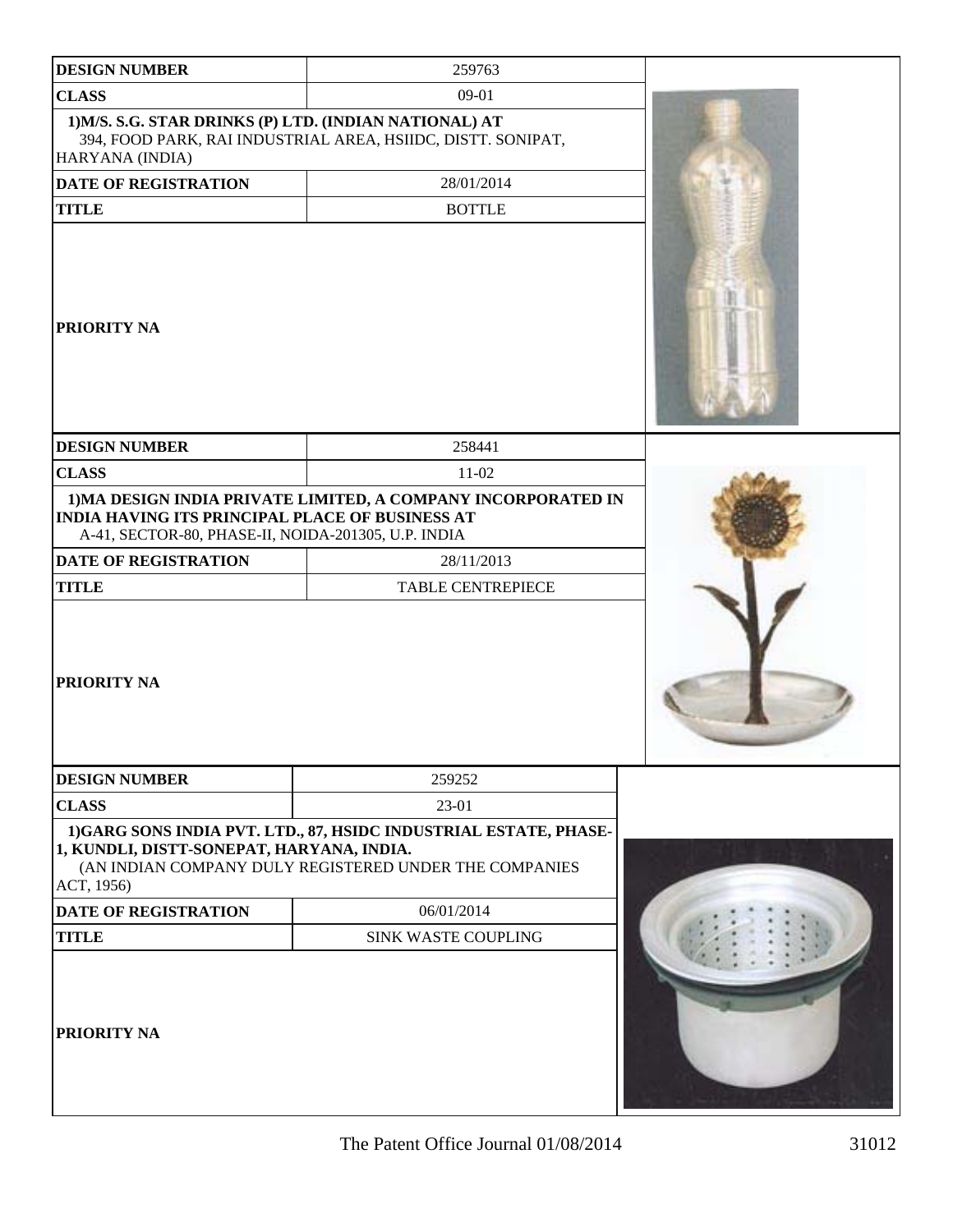| <b>DESIGN NUMBER</b>                                                                                         |                                                             | 256513                                                         |  |
|--------------------------------------------------------------------------------------------------------------|-------------------------------------------------------------|----------------------------------------------------------------|--|
| <b>CLASS</b>                                                                                                 |                                                             | 15-07                                                          |  |
| 1) BSH BOSCH UND SIEMENS HAUSGERÄTE GMBH, OF<br>CARL-WERY - STR.34, 81739, MUNICH, GERMANY, A GERMAN COMPANY |                                                             |                                                                |  |
| <b>DATE OF REGISTRATION</b>                                                                                  |                                                             | 16/09/2013                                                     |  |
| <b>TITLE</b>                                                                                                 |                                                             | <b>REFRIGERATOR</b>                                            |  |
| <b>PRIORITY NA</b>                                                                                           |                                                             |                                                                |  |
| <b>DESIGN NUMBER</b>                                                                                         |                                                             | 256557                                                         |  |
| <b>CLASS</b>                                                                                                 |                                                             | $09 - 05$                                                      |  |
| 1) TOPPAN PRINTING CO. LTD., OF<br>5-1, TAITO 1-CHOME, TAITO-KU, TOKYO 110-0016, JAPAN                       |                                                             |                                                                |  |
| <b>DATE OF REGISTRATION</b>                                                                                  |                                                             | 18/09/2013                                                     |  |
| <b>TITLE</b>                                                                                                 |                                                             | PACKAGING POUCH FOR TRANSPORT OR<br><b>HANDLING OF LIQUIDS</b> |  |
| <b>PRIORITY</b><br>PRIORITY NUMBER<br>2013-006256                                                            | <b>DATE</b><br><b>COUNTRY</b><br>21/03/2013<br><b>JAPAN</b> |                                                                |  |
| <b>DESIGN NUMBER</b>                                                                                         |                                                             | 253995                                                         |  |
| <b>CLASS</b>                                                                                                 |                                                             | $26-05$                                                        |  |
| 1) MAQUET SAS, A FRENCH COMPANY OF,<br>PARC DE LIMÉRE, AVENUE DE LA POMME DE PIN, 45160 ARDON, FRANCE        |                                                             |                                                                |  |
| DATE OF REGISTRATION                                                                                         |                                                             | 21/05/2013                                                     |  |
| <b>TITLE</b>                                                                                                 |                                                             | LIGHTING SUPPORTING ARM FOR SURGICAL<br><b>LIGHTING</b>        |  |
| <b>PRIORITY</b>                                                                                              |                                                             |                                                                |  |
| PRIORITY NUMBER                                                                                              | <b>DATE</b>                                                 | <b>COUNTRY</b>                                                 |  |
| 002178020-0004                                                                                               | 04/02/2013                                                  | OHIM                                                           |  |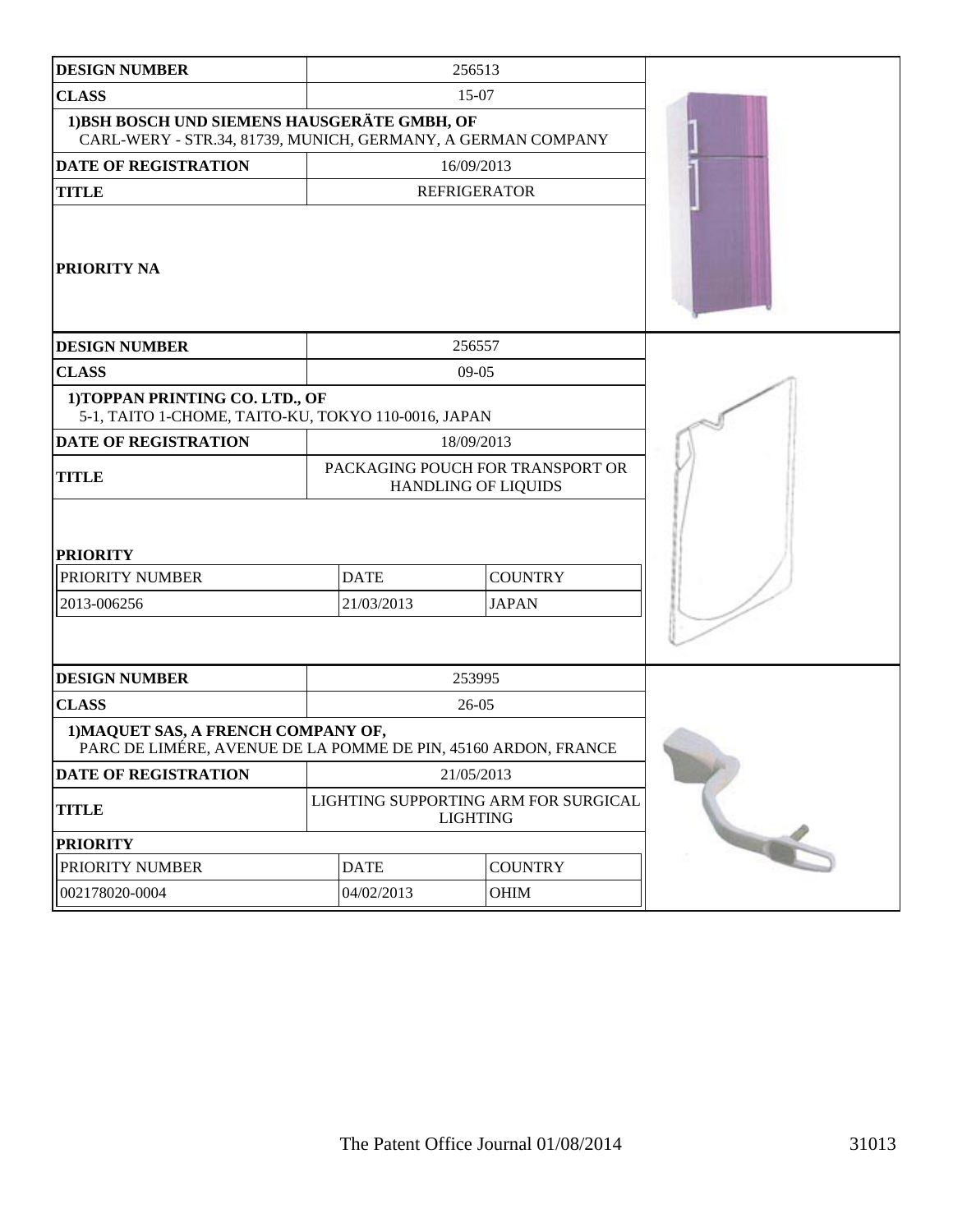| <b>DESIGN NUMBER</b>                                                                                                   |             | 252428                                                     |  |
|------------------------------------------------------------------------------------------------------------------------|-------------|------------------------------------------------------------|--|
| <b>CLASS</b>                                                                                                           |             | 06-01                                                      |  |
| 1) STEELCASE INC.,<br>901-44TH STREET, S.E., GRAND RAPIDS, MICHIGAN 49508 USA,<br><b>NATIONALITY: USA</b>              |             |                                                            |  |
| <b>DATE OF REGISTRATION</b>                                                                                            |             | 19/03/2013                                                 |  |
| <b>TITLE</b>                                                                                                           |             | <b>CHAIR</b>                                               |  |
| <b>PRIORITY</b>                                                                                                        |             |                                                            |  |
| PRIORITY NUMBER                                                                                                        | <b>DATE</b> | <b>COUNTRY</b>                                             |  |
| 29/432,775                                                                                                             | 20/09/2012  | U.S.A.                                                     |  |
| <b>DESIGN NUMBER</b>                                                                                                   |             | 254626                                                     |  |
| <b>CLASS</b>                                                                                                           |             | $09 - 01$                                                  |  |
| 1) UNITED SPIRITS LIMITED,<br>'UB TOWER', 24, VITTAL MALLYA ROAD, BANGALORE-560001, INDIA, AN<br><b>INDIAN COMPANY</b> |             |                                                            |  |
| <b>DATE OF REGISTRATION</b>                                                                                            |             | 20/06/2013                                                 |  |
| <b>TITLE</b>                                                                                                           |             | <b>BOTTLE</b>                                              |  |
| PRIORITY NA                                                                                                            |             |                                                            |  |
| <b>DESIGN NUMBER</b>                                                                                                   |             | 253820                                                     |  |
| <b>CLASS</b>                                                                                                           |             | $14-02$                                                    |  |
| 1) ABB TECHNOLOGY LTD.,<br>AFFOLTERNSTRASSE 44, ZURICH, CH-8050, SWITZERLAND                                           |             |                                                            |  |
| <b>DATE OF REGISTRATION</b>                                                                                            |             | 15/05/2013                                                 |  |
| <b>TITLE</b>                                                                                                           |             | DATA PROCESSING DEVICE FOR<br><b>INDUSTRIAL AUTOMATION</b> |  |
| <b>PRIORITY</b>                                                                                                        |             |                                                            |  |
| PRIORITY NUMBER                                                                                                        | <b>DATE</b> | <b>COUNTRY</b>                                             |  |
| 201330070537.1                                                                                                         | 19/03/2013  |                                                            |  |
|                                                                                                                        |             |                                                            |  |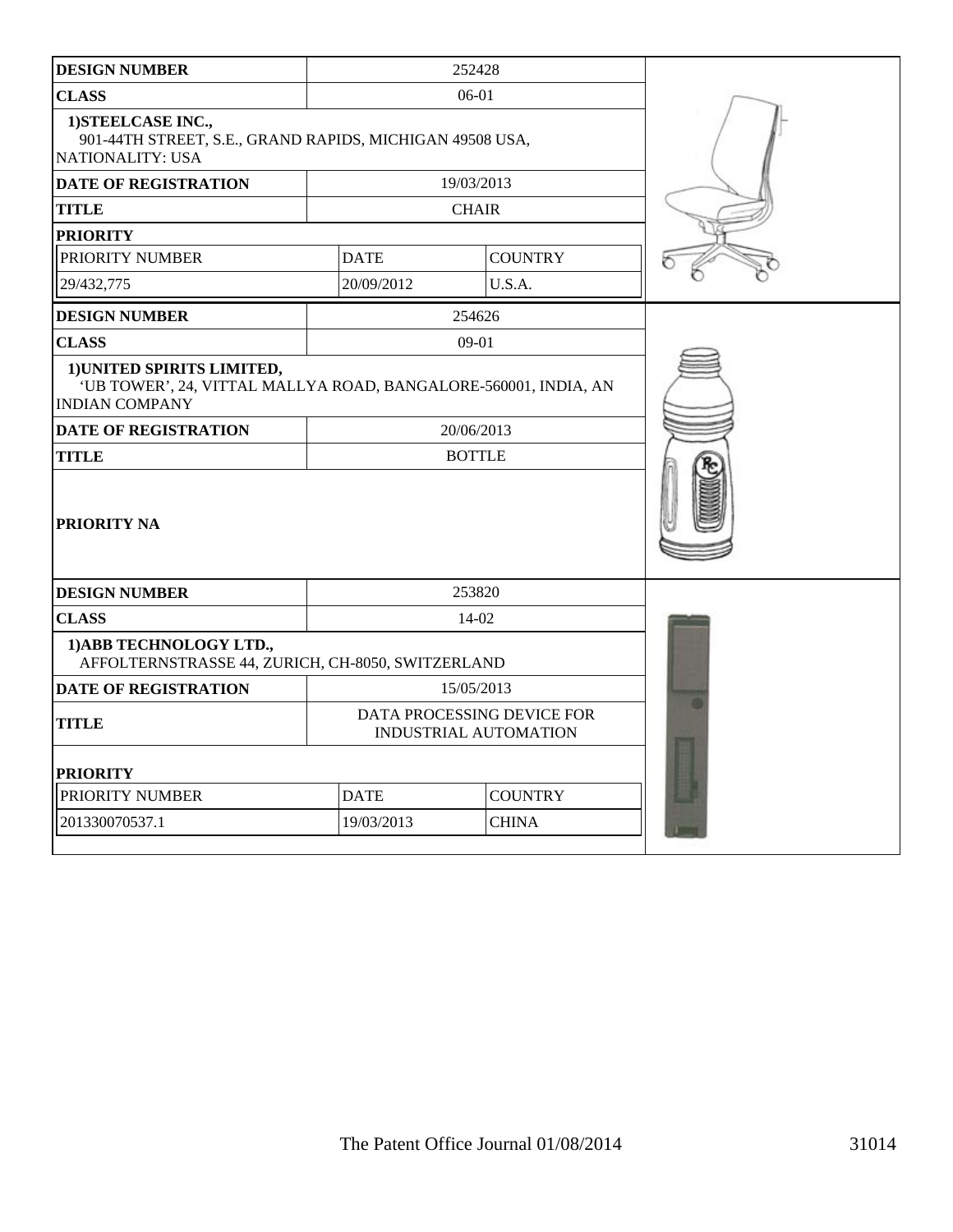| <b>DESIGN NUMBER</b>                                                                                                                         |                            | 259259                      |         |
|----------------------------------------------------------------------------------------------------------------------------------------------|----------------------------|-----------------------------|---------|
| <b>CLASS</b>                                                                                                                                 |                            | $26-03$                     |         |
| 1) CROMPTON GREAVES LIMITED,<br>CG HOUSE, 6TH FLOOR, DR. ANNIE BESANT ROAD, WORLI, MUMBAI - 400030,<br>MAHARASHTRA, INDIA; AN INDIAN COMPANY |                            |                             |         |
| <b>DATE OF REGISTRATION</b>                                                                                                                  |                            | 07/01/2014                  |         |
| <b>TITLE</b>                                                                                                                                 |                            | <b>LIGHTING FIXTURE</b>     |         |
| <b>PRIORITY NA</b>                                                                                                                           |                            |                             |         |
| <b>DESIGN NUMBER</b>                                                                                                                         |                            | 252181                      |         |
| <b>CLASS</b>                                                                                                                                 |                            | 09-07                       |         |
| 1) SANTEN PHARMACEUTICAL CO., LTD., OF<br>9-19, SHIMOSHINJO 3-CHOME, HIGASHIYODOGAWA-KU, OSAKA-SHI, OSAKA<br>5338651, JAPAN                  |                            |                             |         |
| <b>DATE OF REGISTRATION</b>                                                                                                                  |                            | 07/03/2013                  |         |
| <b>TITLE</b>                                                                                                                                 |                            | CAP FOR PACKAGING CONTAINER |         |
| <b>PRIORITY</b>                                                                                                                              |                            |                             |         |
| PRIORITY NUMBER                                                                                                                              | <b>DATE</b>                | <b>COUNTRY</b>              |         |
| 2012-021762                                                                                                                                  | <b>JAPAN</b><br>10/09/2012 |                             |         |
|                                                                                                                                              |                            |                             |         |
| <b>DESIGN NUMBER</b>                                                                                                                         |                            | 254657                      |         |
| <b>CLASS</b>                                                                                                                                 |                            | $09-01$                     |         |
| 1) CREATIVE NAIL DESIGN, INC.,<br>OF 1125 JOSHUA WAY 92083-7800 VISTA, CALIFORNIA, U.S.A.                                                    |                            |                             |         |
| <b>DATE OF REGISTRATION</b>                                                                                                                  |                            | 21/06/2013                  |         |
| <b>TITLE</b>                                                                                                                                 |                            | <b>BOTTLE FOR COSMETICS</b> |         |
| <b>PRIORITY</b>                                                                                                                              |                            |                             | VINYLUX |
| PRIORITY NUMBER                                                                                                                              | <b>DATE</b>                | <b>COUNTRY</b>              |         |
| 002167155-0001                                                                                                                               | 15/01/2013                 | OHIM                        |         |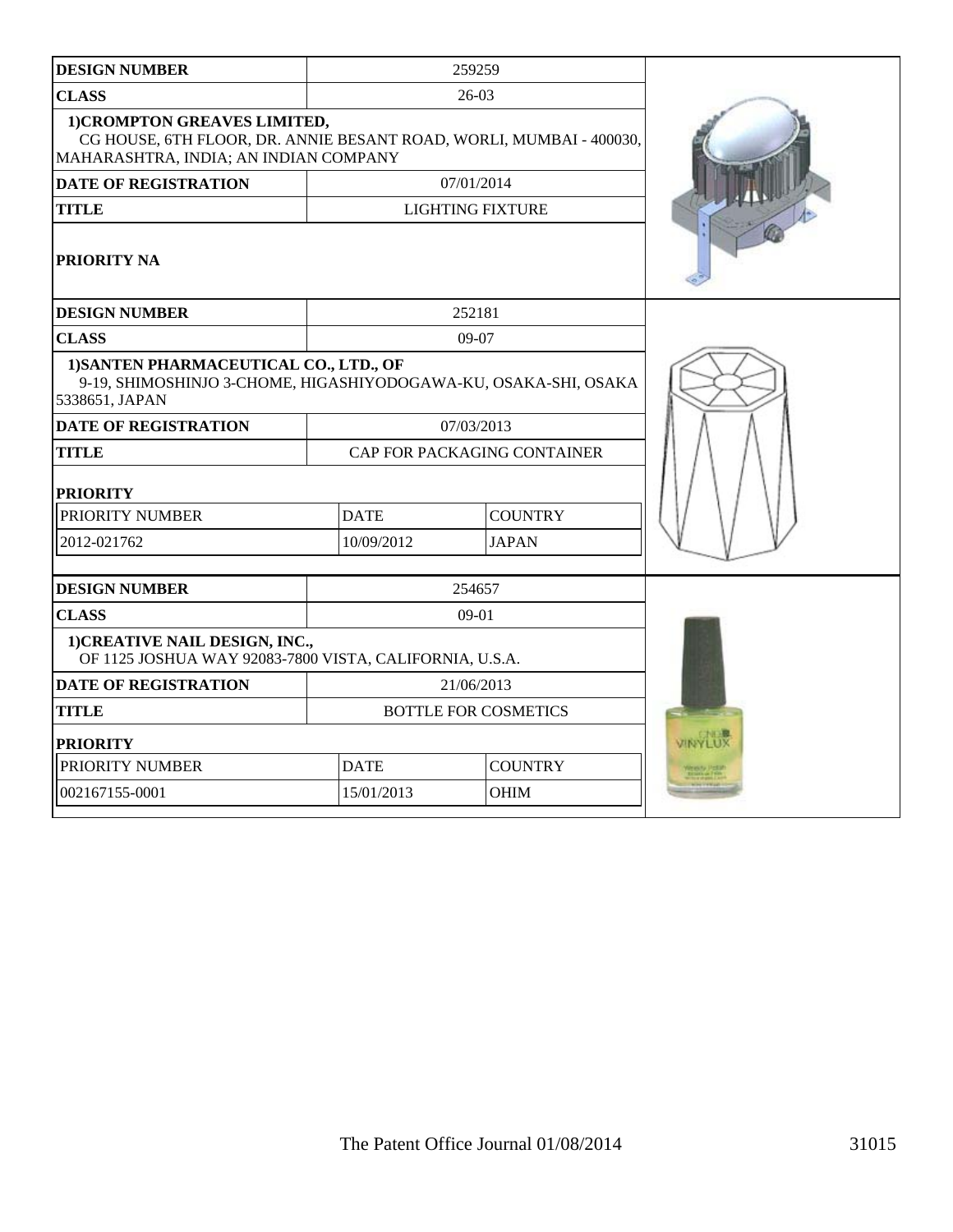| <b>DESIGN NUMBER</b>                                                                                                                              |                                            | 255889                        |          |
|---------------------------------------------------------------------------------------------------------------------------------------------------|--------------------------------------------|-------------------------------|----------|
| <b>CLASS</b>                                                                                                                                      |                                            | $13-03$                       | TOP VIEW |
| 1) PHOENIX CONTACT GMBH & CO. KG; A GERMAN COMPANY OF<br>BRUNO MUTH, FLACHSMARKTSTR. 8, D-32825 BLOMBERG, GERMANY                                 |                                            |                               |          |
| <b>DATE OF REGISTRATION</b>                                                                                                                       |                                            | 19/08/2013                    |          |
| <b>TITLE</b>                                                                                                                                      |                                            | <b>ELECTRIC CONNECTOR</b>     |          |
| <b>PRIORITY</b><br>PRIORITY NUMBER<br>002190058-0004                                                                                              | <b>DATE</b><br>22/02/2013                  | <b>COUNTRY</b><br><b>OHIM</b> |          |
| <b>DESIGN NUMBER</b>                                                                                                                              | 255715                                     |                               |          |
| <b>CLASS</b>                                                                                                                                      | 13-03                                      |                               |          |
| 1) NTL ELECTRONICS INDIA LTD., AN INDIAN COMPANY OF THE<br><b>ADDRESS</b><br>GURU AMAR DASS, BHAWAN, 78, NEHRU PLACE, NEW DELHI-<br>110019, INDIA |                                            |                               |          |
| DATE OF REGISTRATION                                                                                                                              | 08/08/2013                                 |                               |          |
| <b>TITLE</b>                                                                                                                                      | ENCLOSURE FOR ELECTRONIC<br><b>BALLAST</b> |                               |          |
| <b>PRIORITY NA</b>                                                                                                                                |                                            |                               |          |
| <b>DESIGN NUMBER</b>                                                                                                                              | 259260                                     |                               |          |
| <b>CLASS</b>                                                                                                                                      | $26-03$                                    |                               |          |
| 1) CROMPTON GREAVES LIMITED,<br>CG HOUSE, 6TH FLOOR, DR. ANNIE BESANT ROAD, WORLI, MUMBAI<br>- 400030, MAHARASHTRA, INDIA; AN INDIAN COMPANY      |                                            |                               |          |
| DATE OF REGISTRATION                                                                                                                              | 07/01/2014                                 |                               |          |
| <b>TITLE</b>                                                                                                                                      | <b>LIGHTING FIXTURE</b>                    |                               |          |
| <b>PRIORITY NA</b>                                                                                                                                |                                            |                               |          |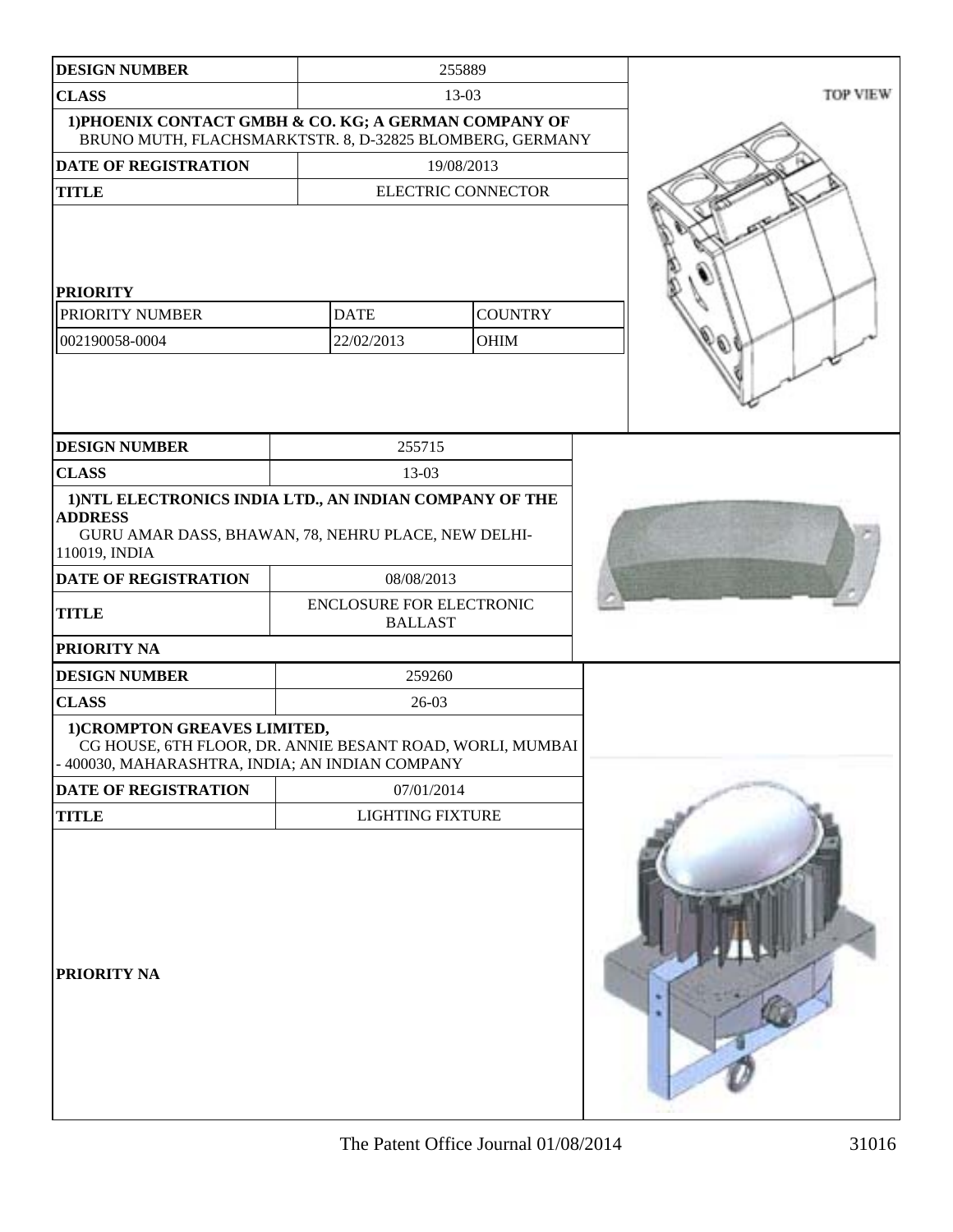| <b>DESIGN NUMBER</b>                                                                                                                                                                                                                                      |             | 224022                    |  |
|-----------------------------------------------------------------------------------------------------------------------------------------------------------------------------------------------------------------------------------------------------------|-------------|---------------------------|--|
| <b>CLASS</b>                                                                                                                                                                                                                                              |             | 15-99                     |  |
| 1)CPS COLOR EQUIPMENT SPA CON UNICO SOCIO<br>VIA DELL" AGRICOLTURA, 103, 41038 SAN FELICE SUL PANARO (MO) ,ITALY                                                                                                                                          |             |                           |  |
| <b>DATE OF REGISTRATION</b>                                                                                                                                                                                                                               |             | 24/07/2009                |  |
| <b>TITLE</b>                                                                                                                                                                                                                                              |             | PAINT-DISPENSING MACHINES |  |
| <b>PRIORITY</b>                                                                                                                                                                                                                                           |             |                           |  |
| PRIORITY NUMBER                                                                                                                                                                                                                                           | <b>DATE</b> | <b>COUNTRY</b>            |  |
| 1086052                                                                                                                                                                                                                                                   | 11/02/2009  | OHIM                      |  |
| <b>DESIGN NUMBER</b>                                                                                                                                                                                                                                      |             | 256515                    |  |
| <b>CLASS</b>                                                                                                                                                                                                                                              |             | 15-07                     |  |
| 1) BSH BOSCH UND SIEMENS HAUSGERÄTE GMBH, OF<br>CARL-WERY - STR.34, 81739, MUNICH, GERMANY, A GERMAN COMPANY                                                                                                                                              |             |                           |  |
| <b>DATE OF REGISTRATION</b>                                                                                                                                                                                                                               |             | 16/09/2013                |  |
| <b>TITLE</b>                                                                                                                                                                                                                                              |             | <b>REFRIGERATOR</b>       |  |
| <b>PRIORITY NA</b>                                                                                                                                                                                                                                        |             |                           |  |
| <b>DESIGN NUMBER</b>                                                                                                                                                                                                                                      |             | 256592                    |  |
| <b>CLASS</b>                                                                                                                                                                                                                                              |             | $09-01$                   |  |
| 1) MASTER WARE PLAST PRIVATE LIMITED, A COMPANY<br>INCORPORATION UNDER THE COMPANIES ACT, 1956, HAVING PRINCIPAL<br>PLACE OF BUSINESS AT<br>230, SARAMJIVINAGAR, NEAR SHAKRIBA PARTY PLOT, C. T. M.,<br>AMRAIWADI, AHMEDABAD-380026, GUJARAT STATE, INDIA |             |                           |  |
| <b>DATE OF REGISTRATION</b>                                                                                                                                                                                                                               |             | 19/09/2013                |  |
| <b>TITLE</b>                                                                                                                                                                                                                                              |             | <b>BOTTLE</b>             |  |
| PRIORITY NA                                                                                                                                                                                                                                               |             |                           |  |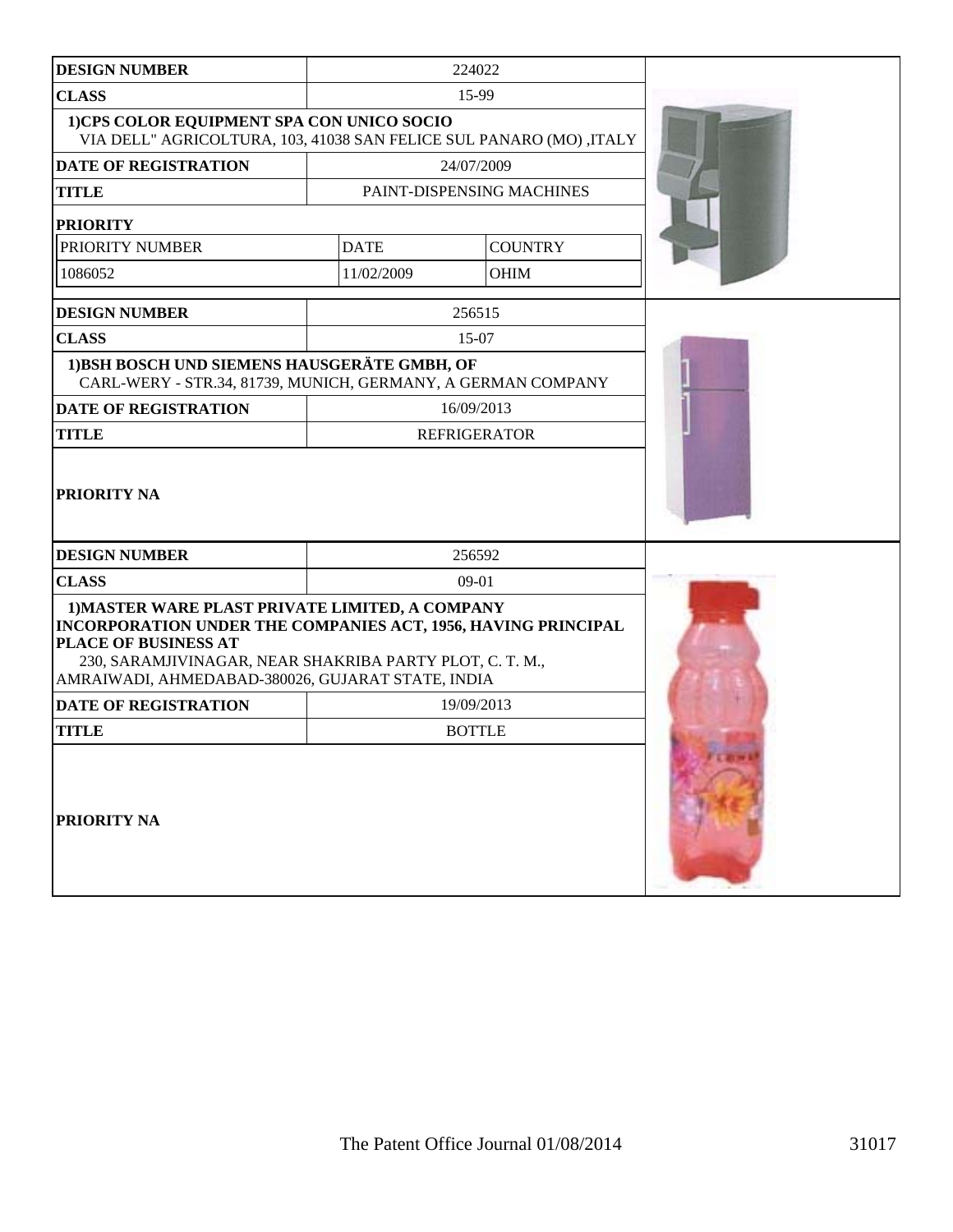| <b>DESIGN NUMBER</b>                                                                                                                                    |             | 255717                       |  |
|---------------------------------------------------------------------------------------------------------------------------------------------------------|-------------|------------------------------|--|
| <b>CLASS</b>                                                                                                                                            |             | $06-01$                      |  |
| 1) M/S. FRIENDS POLYPAST,<br>KRISHNASWAMY TEMPLE ROAD, CHELAMATTOM, PERUMBAVOOR-683550,<br>ERNAKULAM DISTRICT, KERALA STATE                             |             |                              |  |
| <b>DATE OF REGISTRATION</b>                                                                                                                             |             | 08/08/2013                   |  |
| <b>TITLE</b>                                                                                                                                            |             | <b>CHAIR</b>                 |  |
| PRIORITY NA                                                                                                                                             |             |                              |  |
| <b>DESIGN NUMBER</b>                                                                                                                                    |             | 259261                       |  |
| <b>CLASS</b>                                                                                                                                            |             | $26-03$                      |  |
| 1) CROMPTON GREAVES LIMITED,<br>CG HOUSE, 6TH FLOOR, DR. ANNIE BESANT ROAD, WORLI, MUMBAI - 400030,<br>MAHARASHTRA, INDIA; AN INDIAN COMPANY            |             |                              |  |
| <b>DATE OF REGISTRATION</b><br>07/01/2014                                                                                                               |             |                              |  |
| <b>TITLE</b>                                                                                                                                            |             | <b>LIGHTING FIXTURE</b>      |  |
| PRIORITY NA                                                                                                                                             |             |                              |  |
| <b>DESIGN NUMBER</b>                                                                                                                                    |             | 258877                       |  |
| <b>CLASS</b>                                                                                                                                            | 15-07       |                              |  |
| 1) SAMSUNG ELECTRONICS CO., LTD.<br>129, SAMSUNG-RO, YEONGTONG-GU, SUWON-SI, GYEONGGI-DO, 443-742,<br>REPUBLIC OF KOREA, A COMPANY OF REPUBLIC OF KOREA |             |                              |  |
| <b>DATE OF REGISTRATION</b><br>19/12/2013                                                                                                               |             |                              |  |
| <b>TITLE</b>                                                                                                                                            |             | DOOR HANDLE FOR REFRIGERATOR |  |
| <b>PRIORITY</b>                                                                                                                                         |             |                              |  |
| PRIORITY NUMBER                                                                                                                                         | <b>DATE</b> | <b>COUNTRY</b>               |  |
| 30-2013-0043125                                                                                                                                         | 22/08/2013  | <b>REPUBLIC OF KOREA</b>     |  |
|                                                                                                                                                         |             |                              |  |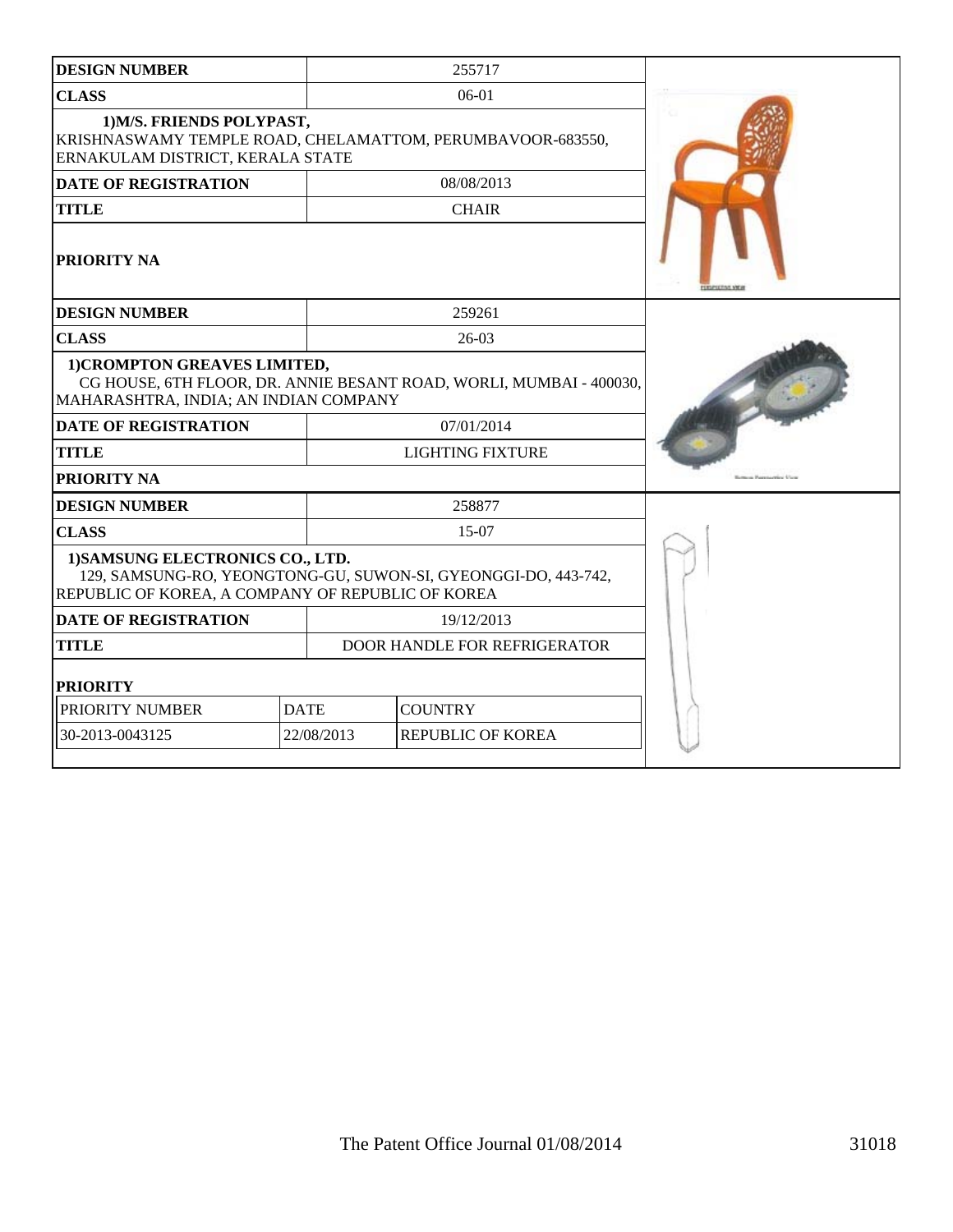| <b>DESIGN NUMBER</b>                                                                        | 258949                                                                                                                             |  |  |  |
|---------------------------------------------------------------------------------------------|------------------------------------------------------------------------------------------------------------------------------------|--|--|--|
| <b>CLASS</b>                                                                                | 24-02                                                                                                                              |  |  |  |
| EQUIPMENT HAVING ITS PRINCIPAL PLACE OF BUSINESS<br>416410, DIST-SANGLI, MAHARASHTRA, INDIA | 1) MR. SACHIN G. LOKAPURE(INDIA). PROPRIETOR OF SAGLO® RESEARCH<br>5099, NEAR ASHA TALKIES, OPP. OMKAR APPT, SHANIWAR PETH, MIRAJ- |  |  |  |
| <b>DATE OF REGISTRATION</b>                                                                 | 24/12/2013                                                                                                                         |  |  |  |
| <b>TITLE</b>                                                                                | CASE FOR SAMPLE HOLDER FOR BACTERIAL<br>MOVEMENT DETECTION                                                                         |  |  |  |
| <b>PRIORITY NA</b>                                                                          |                                                                                                                                    |  |  |  |
| <b>DESIGN NUMBER</b>                                                                        | 256516                                                                                                                             |  |  |  |
| <b>CLASS</b>                                                                                | 15-07                                                                                                                              |  |  |  |
| 1) BSH BOSCH UND SIEMENS HAUSGERÄTE GMBH, OF                                                | CARL-WERY - STR.34, 81739, MUNICH, GERMANY, A GERMAN COMPANY                                                                       |  |  |  |
| <b>DATE OF REGISTRATION</b>                                                                 | 16/09/2013                                                                                                                         |  |  |  |
| <b>TITLE</b>                                                                                | <b>REFRIGERATOR</b>                                                                                                                |  |  |  |
| <b>PRIORITY NA</b>                                                                          |                                                                                                                                    |  |  |  |
| <b>DESIGN NUMBER</b>                                                                        | 259262                                                                                                                             |  |  |  |
| <b>CLASS</b>                                                                                | 15-02                                                                                                                              |  |  |  |
| 1) CROMPTON GREAVES LIMITED,<br>MAHARASHTRA, INDIA; AN INDIAN COMPANY                       | CG HOUSE, 6TH FLOOR, DR. ANNIE BESANT ROAD, WORLI, MUMBAI - 400030,                                                                |  |  |  |
| <b>DATE OF REGISTRATION</b>                                                                 | 07/01/2014                                                                                                                         |  |  |  |
| <b>TITLE</b>                                                                                | <b>SUBMERSIBLE PUMP</b>                                                                                                            |  |  |  |
| <b>PRIORITY NA</b>                                                                          |                                                                                                                                    |  |  |  |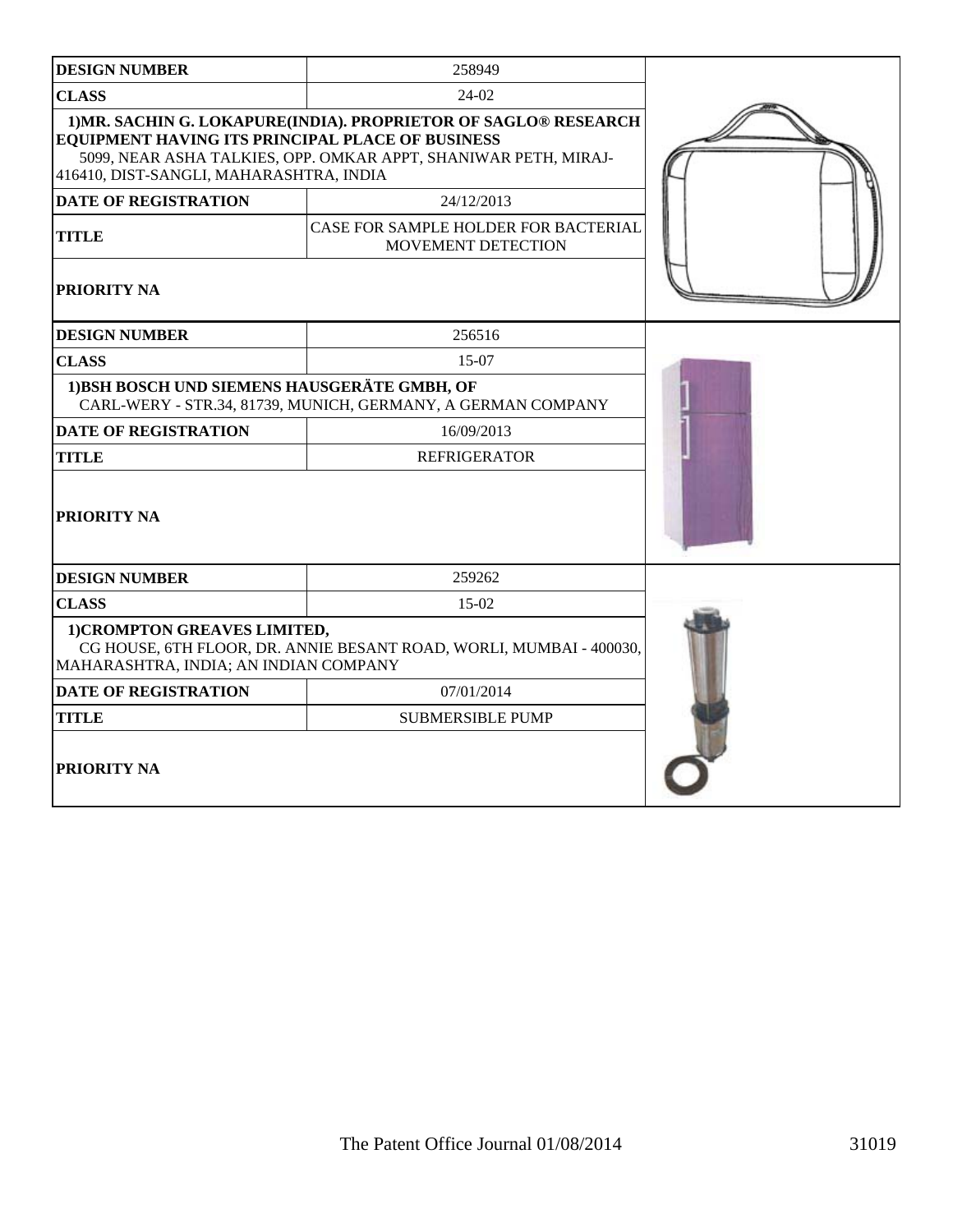| <b>DESIGN NUMBER</b>                                                                  | 259360                                                                                                                                                                                                                         |  |
|---------------------------------------------------------------------------------------|--------------------------------------------------------------------------------------------------------------------------------------------------------------------------------------------------------------------------------|--|
| <b>CLASS</b>                                                                          | 13-01                                                                                                                                                                                                                          |  |
| 1) TATA MOTORS LIMITED, AN INDIAN COMPANY OF<br>MUMBAI 400001, MAHARASHTRA, INDIA     | BOMBAY HOUSE, 24 HOMI MODY STREET, HUTATMA CHOWK,                                                                                                                                                                              |  |
| DATE OF REGISTRATION                                                                  | 13/01/2014                                                                                                                                                                                                                     |  |
| <b>TITLE</b>                                                                          | CANOPY FOR DIESEL GENERATOR SET                                                                                                                                                                                                |  |
| PRIORITY NA                                                                           |                                                                                                                                                                                                                                |  |
| <b>DESIGN NUMBER</b>                                                                  | 246169                                                                                                                                                                                                                         |  |
| <b>CLASS</b>                                                                          | 08-07                                                                                                                                                                                                                          |  |
| <b>INDIA.</b><br><b>FIRM OF ABOVE ADDRESS</b><br>DATE OF REGISTRATION<br><b>TITLE</b> | 1) SURESH MARUTI MORE. (AN INDIAN NATIONAL) 102/B, SUKH SHANTI<br>ASHRAM, BORIVALI (WEST), MUMBAI-400103, STATE OF MAHARASHTRA,<br>PROPRIETOR OF ENOPECK SEALS (INDIA), AN INDIAN PROPRIETOR SHIP<br>25/06/2012<br><b>SEAL</b> |  |
| PRIORITY NA                                                                           |                                                                                                                                                                                                                                |  |
| <b>DESIGN NUMBER</b>                                                                  | 256517                                                                                                                                                                                                                         |  |
| <b>CLASS</b>                                                                          | 15-07                                                                                                                                                                                                                          |  |
| 1) BSH BOSCH UND SIEMENS HAUSGERÄTE GMBH, OF                                          | CARL-WERY - STR.34, 81739, MUNICH, GERMANY, A GERMAN COMPANY                                                                                                                                                                   |  |
| <b>DATE OF REGISTRATION</b>                                                           | 16/09/2013                                                                                                                                                                                                                     |  |
| <b>TITLE</b>                                                                          | <b>REFRIGERATOR</b>                                                                                                                                                                                                            |  |
| PRIORITY NA                                                                           |                                                                                                                                                                                                                                |  |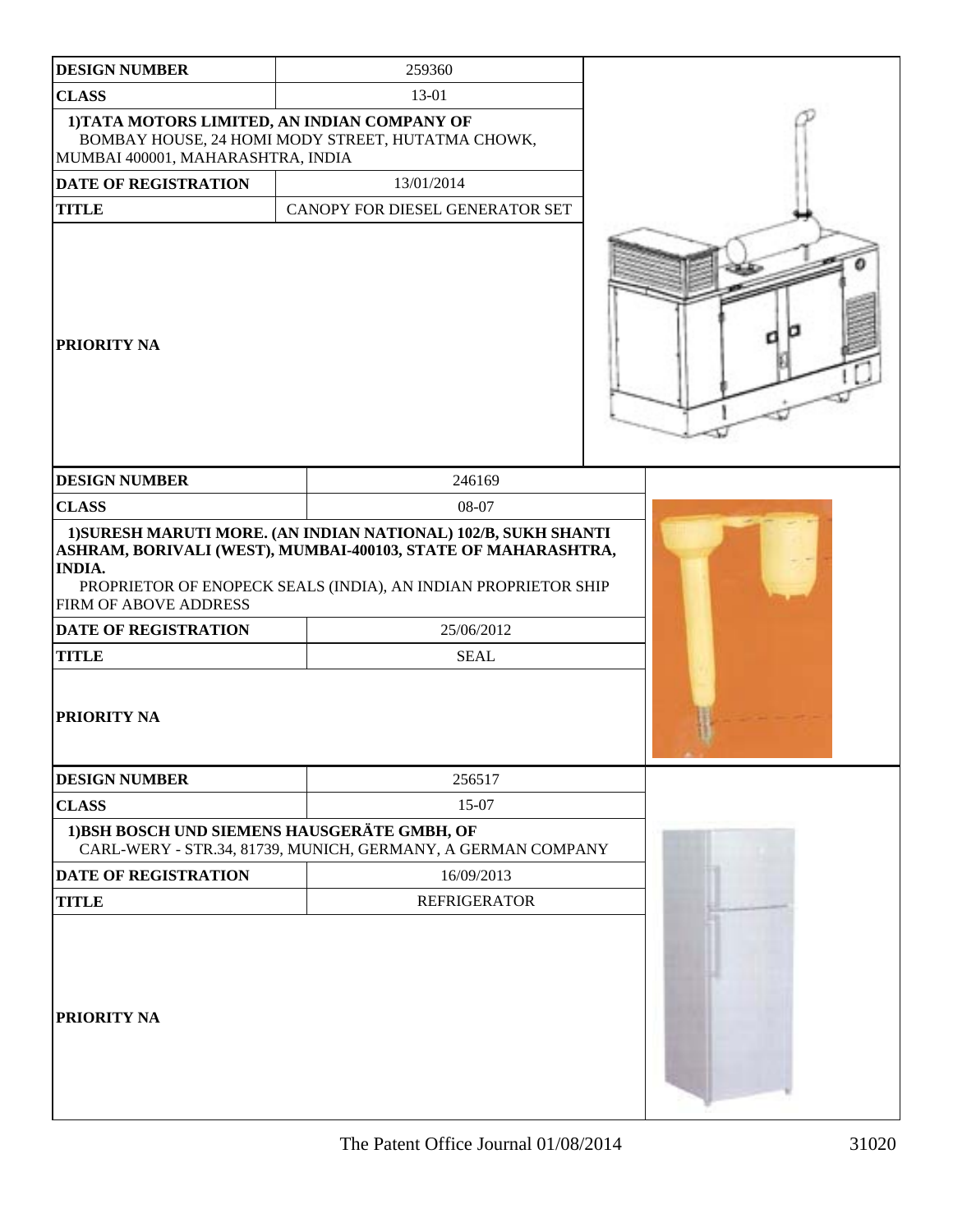| <b>DESIGN NUMBER</b>                                                                                                          | 255280                                                                                                                                              |  |
|-------------------------------------------------------------------------------------------------------------------------------|-----------------------------------------------------------------------------------------------------------------------------------------------------|--|
| <b>CLASS</b>                                                                                                                  | $09-01$                                                                                                                                             |  |
| 1) PEARL POLYMERS LIMITED,<br><b>ADDRESS</b>                                                                                  | OF 204, ROHIT HOUSE, 3, TOLSTOY MARG, NEW DELHI-110001, INDIA, A<br>COMPANY INCORPORATED UNDER THE COMPANIES ACT, 1956, OF THE ABOVE                |  |
| <b>DATE OF REGISTRATION</b>                                                                                                   | 17/07/2013                                                                                                                                          |  |
| <b>TITLE</b>                                                                                                                  | <b>BOTTLE</b>                                                                                                                                       |  |
| PRIORITY NA                                                                                                                   |                                                                                                                                                     |  |
| <b>DESIGN NUMBER</b>                                                                                                          | 254687                                                                                                                                              |  |
| <b>CLASS</b>                                                                                                                  | $15-03$                                                                                                                                             |  |
| <b>HAVING ITS REGISTERED OFFICE &amp; WORKS</b><br>(ST.), INDIA<br><b>DATE OF REGISTRATION</b><br><b>TITLE</b><br>PRIORITY NA | LIMITED COMPANY REGISTERED UNDER COMPANIES ACT 1956,<br>AT 2ND K. M., B. K. ROAD, SAGARA (T), SHIMOGA (D), KARNATAKA<br>24/06/2013<br><b>BARROW</b> |  |
| <b>DESIGN NUMBER</b>                                                                                                          | 259263                                                                                                                                              |  |
| <b>CLASS</b>                                                                                                                  | 13-02                                                                                                                                               |  |
| 1) CROMPTON GREAVES LIMITED,<br>400030, MAHARASHTRA, INDIA; AN INDIAN COMPANY                                                 | CG HOUSE, 6TH FLOOR, DR. ANNIE BESANT ROAD, WORLI, MUMBAI -                                                                                         |  |
| DATE OF REGISTRATION                                                                                                          | 07/01/2014                                                                                                                                          |  |
| <b>TITLE</b>                                                                                                                  | <b>INVERTER</b>                                                                                                                                     |  |
| PRIORITY NA                                                                                                                   |                                                                                                                                                     |  |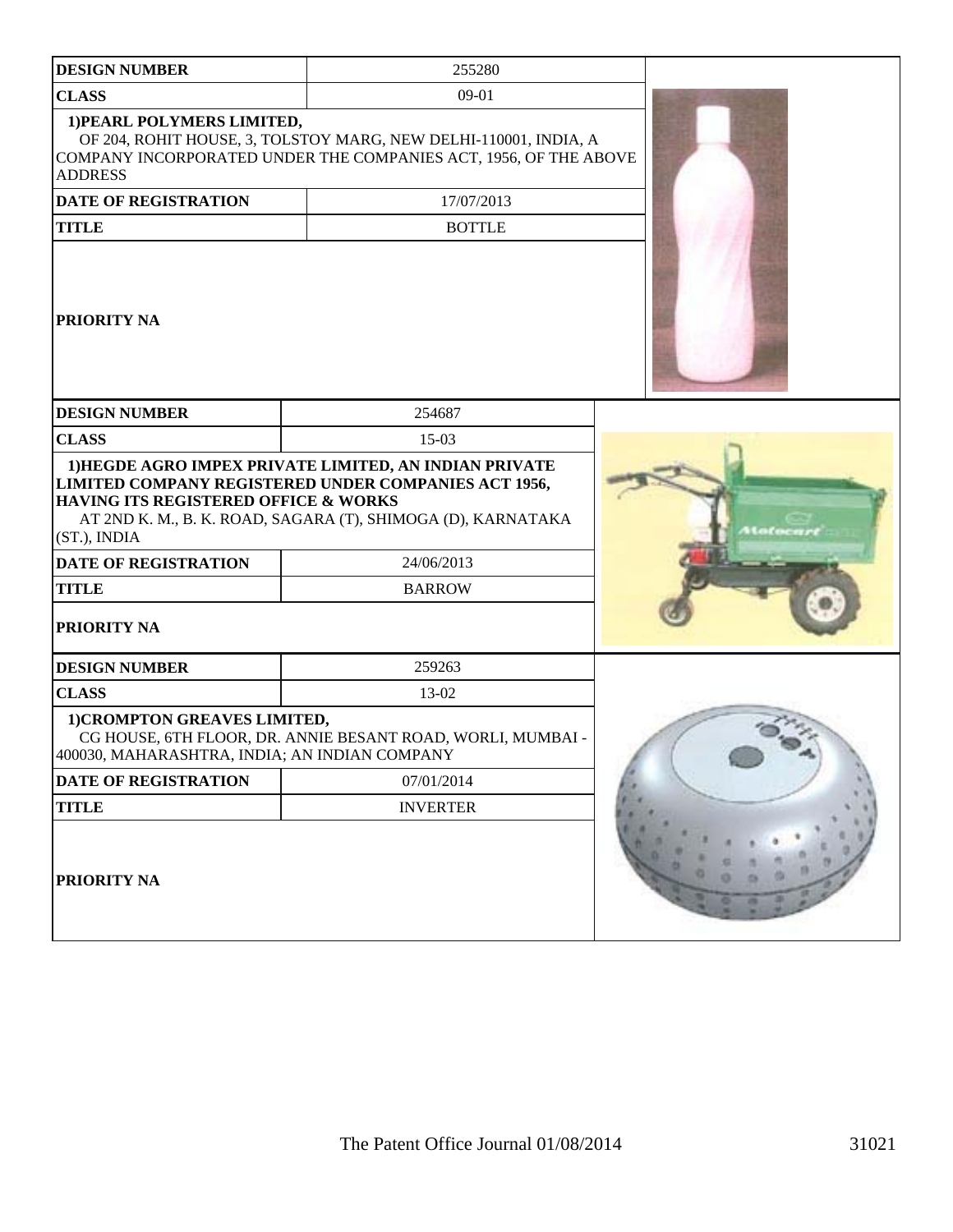| <b>DESIGN NUMBER</b>                                                                                                                                                       |               | 256294                   |  |
|----------------------------------------------------------------------------------------------------------------------------------------------------------------------------|---------------|--------------------------|--|
| <b>CLASS</b>                                                                                                                                                               |               | 13-01                    |  |
| 1) SIEMENS AKTIENGESELLSCHAFT, OF<br>WITTELSBACHERPLATZ 2, 80333 MUNCHEN, GERMANY, A GERMAN<br><b>COMPANY</b>                                                              |               |                          |  |
| <b>DATE OF REGISTRATION</b>                                                                                                                                                |               | 06/09/2013               |  |
| <b>TITLE</b>                                                                                                                                                               |               | <b>ELECTRIC MOTOR</b>    |  |
| <b>PRIORITY</b>                                                                                                                                                            |               |                          |  |
| PRIORITY NUMBER                                                                                                                                                            | <b>DATE</b>   | <b>COUNTRY</b>           |  |
| EU 001363949                                                                                                                                                               | 12/03/2013    | OHIM                     |  |
| <b>DESIGN NUMBER</b>                                                                                                                                                       |               | 256518                   |  |
| <b>CLASS</b>                                                                                                                                                               |               | 08-06                    |  |
| 1) BSH BOSCH UND SIEMENS HAUSGERÄTE GMBH, OF<br>CARL-WERY - STR.34, 81739, MUNICH, GERMANY, A GERMAN COMPANY                                                               |               |                          |  |
| <b>DATE OF REGISTRATION</b>                                                                                                                                                |               | 16/09/2013               |  |
| <b>TITLE</b>                                                                                                                                                               |               | REFRIGERATOR DOOR HANDLE |  |
| PRIORITY NA                                                                                                                                                                |               |                          |  |
| <b>DESIGN NUMBER</b>                                                                                                                                                       |               | 254921                   |  |
| <b>CLASS</b>                                                                                                                                                               |               | 09-01                    |  |
| 1) JAGATJIT INDUSTRIES LIMITED, A COMPANY INCORPORATED UNDER<br>THE INDIAN COMPANIES ACT, 1956, INDIAN COMPANY,<br>P.O. JAGATJIT NAGAR-144802, DISTRICT-KAPURTHALA, PUNJAB |               |                          |  |
| DATE OF REGISTRATION                                                                                                                                                       |               | 02/07/2013               |  |
| <b>TITLE</b>                                                                                                                                                               | <b>BOTTLE</b> |                          |  |
| PRIORITY NA                                                                                                                                                                |               |                          |  |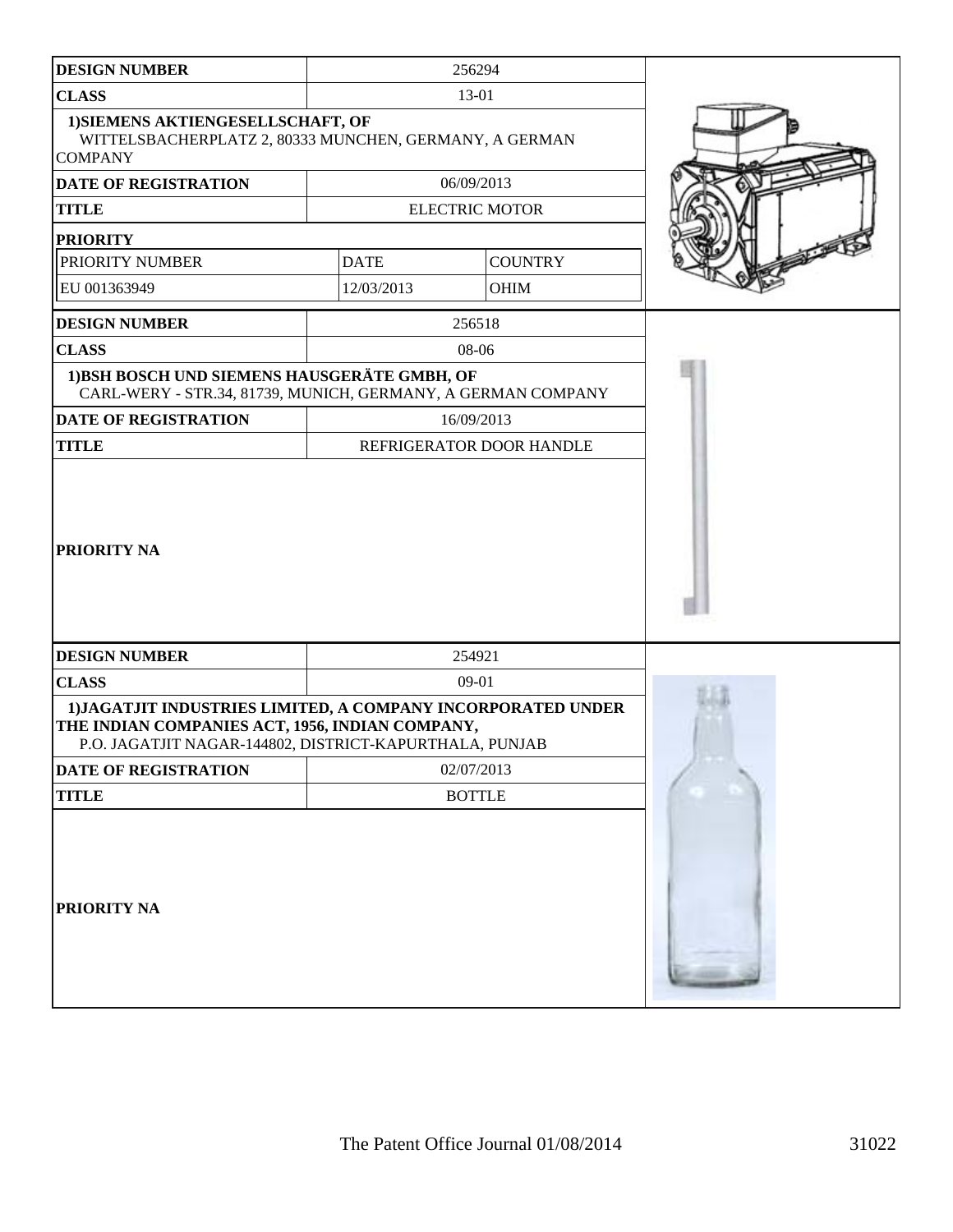| <b>DESIGN NUMBER</b>                                                                                                                                                                                                            |             | 258343                          |                     |
|---------------------------------------------------------------------------------------------------------------------------------------------------------------------------------------------------------------------------------|-------------|---------------------------------|---------------------|
| <b>CLASS</b>                                                                                                                                                                                                                    |             | 13-03                           |                     |
| 1) ADLER ELECTRONICS PRIVATE LIMITED (A COMPANY INCORPORATED<br>UNDER THE COMPANIES ACT, 1956) HAVING ITS PLACE OF BUSINESS AT<br>STERLING, 24/A, STREET NO. 1, VIDYA KUNJ SOCIETY, AMIN MARG,<br>RAJKOT-360006 (GUJARAT) INDIA |             |                                 | <b>Dilling Page</b> |
| <b>DATE OF REGISTRATION</b>                                                                                                                                                                                                     |             | 25/11/2013                      |                     |
| <b>TITLE</b>                                                                                                                                                                                                                    |             | <b>SWITCH</b>                   |                     |
| PRIORITY NA                                                                                                                                                                                                                     |             |                                 |                     |
| <b>DESIGN NUMBER</b>                                                                                                                                                                                                            |             | 256787                          |                     |
| <b>CLASS</b>                                                                                                                                                                                                                    |             | $07-05$                         |                     |
| 1) SATA GMBH & CO. KG, OF<br>DOMERTALSTRASSE 20, 70806 KORNWESTHEIM, DEUTSCHLAND, GERMANY,<br><b>GERMAN COMPANY</b>                                                                                                             |             |                                 |                     |
| DATE OF REGISTRATION                                                                                                                                                                                                            |             | 25/09/2013                      |                     |
| <b>TITLE</b>                                                                                                                                                                                                                    |             | DISPENSERS FOR PAINT CUP SYSTEM |                     |
| <b>PRIORITY</b>                                                                                                                                                                                                                 |             |                                 |                     |
| PRIORITY NUMBER                                                                                                                                                                                                                 | <b>DATE</b> | <b>COUNTRY</b>                  |                     |
| 002226357                                                                                                                                                                                                                       | 24/04/2013  | <b>OHIM</b>                     |                     |
| <b>DESIGN NUMBER</b>                                                                                                                                                                                                            |             | 227048                          |                     |
| <b>CLASS</b>                                                                                                                                                                                                                    |             | 14-01                           |                     |
| 1) KABUSHIKI KAISHA TOSHIBA<br>1-1, SHIBAURA 1-CHOME, MINATO-KU, TOKYO, JAPAN                                                                                                                                                   |             |                                 |                     |
| <b>DATE OF REGISTRATION</b>                                                                                                                                                                                                     |             | 01/02/2010                      |                     |
| <b>TITLE</b>                                                                                                                                                                                                                    |             | RECORDING MEDIUM SET            |                     |
| <b>PRIORITY</b>                                                                                                                                                                                                                 |             |                                 |                     |
| PRIORITY NUMBER                                                                                                                                                                                                                 | <b>DATE</b> | <b>COUNTRY</b>                  |                     |
| 2009-026663                                                                                                                                                                                                                     | 13/11/2009  | <b>JAPAN</b>                    |                     |
|                                                                                                                                                                                                                                 |             |                                 |                     |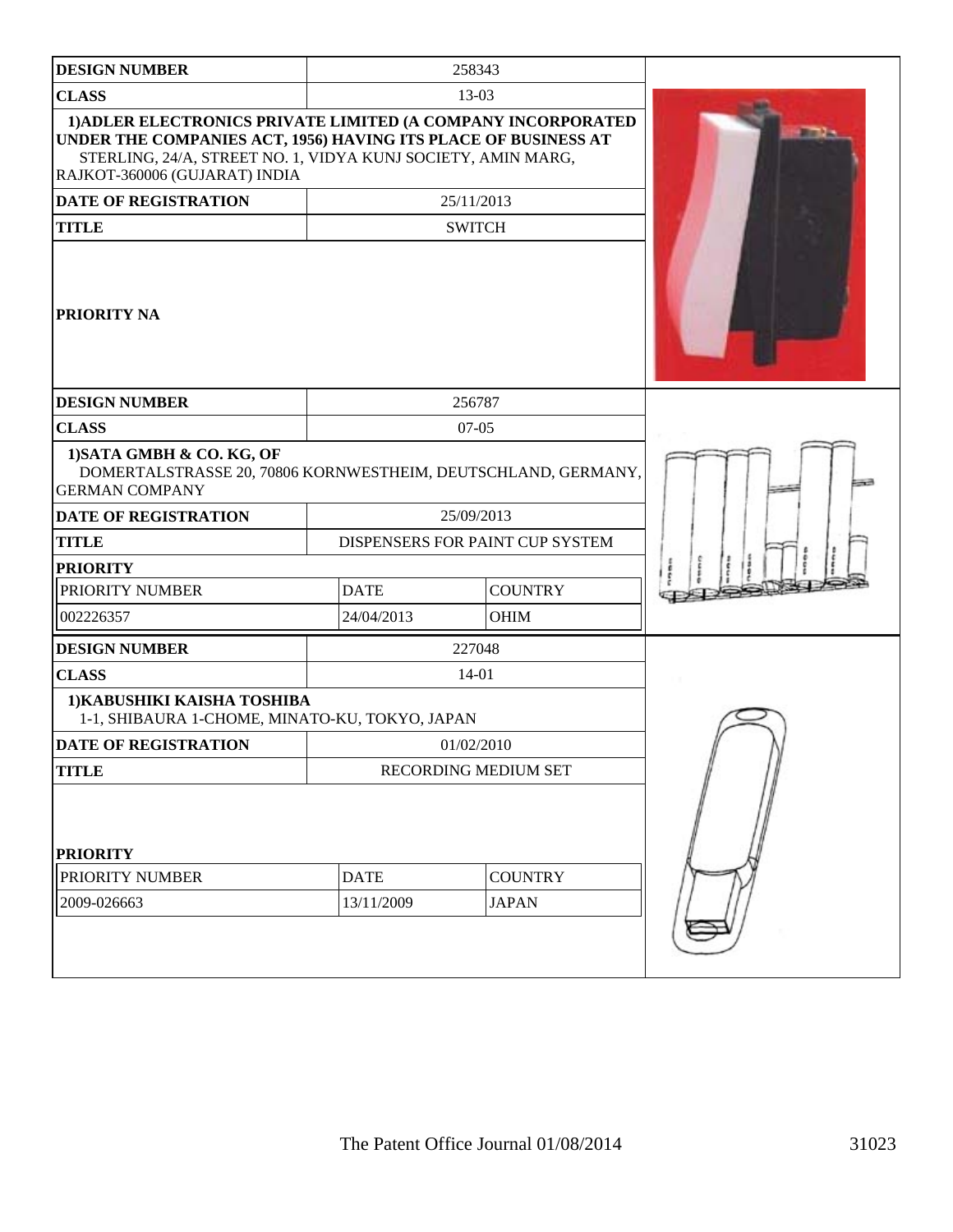| <b>DESIGN NUMBER</b>                                                                                                                               |             | 254257                    |                |                              |  |  |
|----------------------------------------------------------------------------------------------------------------------------------------------------|-------------|---------------------------|----------------|------------------------------|--|--|
| <b>CLASS</b>                                                                                                                                       |             | $09-03$                   |                |                              |  |  |
| 1)3RD STONE DESIGN INC. OF THE ADDRESS:<br>2935 KERNER BLVD, SUITE B, SAN RAFAEL, CA 94901,<br>UNITED STATES OF AMERICA                            |             |                           |                |                              |  |  |
| <b>DATE OF</b><br><b>REGISTRATION</b>                                                                                                              |             | 04/06/2013                |                |                              |  |  |
| <b>TITLE</b>                                                                                                                                       |             | FOOD CONTAINER            |                |                              |  |  |
| <b>PRIORITY</b>                                                                                                                                    |             |                           |                |                              |  |  |
| PRIORITY NUMBER                                                                                                                                    | <b>DATE</b> |                           | <b>COUNTRY</b> |                              |  |  |
| 29/438,955                                                                                                                                         |             | 05/12/2012                | U.S.A.         |                              |  |  |
| <b>DESIGN NUMBER</b>                                                                                                                               |             |                           | 256521         |                              |  |  |
| <b>CLASS</b>                                                                                                                                       |             |                           | 15-07          |                              |  |  |
| 1) BSH BOSCH UND SIEMENS HAUSGERÄTE GMBH, OF<br>CARL-WERY - STR.34, 81739, MUNICH, GERMANY, A GERMAN<br><b>COMPANY</b>                             |             |                           |                |                              |  |  |
| DATE OF REGISTRATION                                                                                                                               |             |                           | 16/09/2013     |                              |  |  |
| <b>TITLE</b>                                                                                                                                       |             |                           | <b>DEVICE</b>  | THERMAL PACK IN ITS MOUNTING |  |  |
| PRIORITY NA                                                                                                                                        |             |                           |                |                              |  |  |
| <b>DESIGN NUMBER</b>                                                                                                                               |             | 254942                    |                |                              |  |  |
| <b>CLASS</b>                                                                                                                                       |             |                           | $14 - 01$      |                              |  |  |
| 1) BEATS ELECTRONICS, LLC, A LIMITED LIABILITY COMPANY OF<br>DELAWARE,<br>OF 1601 CLOVERFIELD BLVD, SUITE 5000N, SANTA MONICA, CA<br>90404, U.S.A. |             |                           |                |                              |  |  |
| DATE OF REGISTRATION                                                                                                                               |             |                           | 02/07/2013     |                              |  |  |
| TITLE                                                                                                                                              |             | <b>EAR PHONE</b>          |                |                              |  |  |
| <b>PRIORITY</b><br>PRIORITY NUMBER<br>29/441,335                                                                                                   |             | <b>DATE</b><br>03/01/2013 |                | <b>COUNTRY</b><br>U.S.A.     |  |  |
|                                                                                                                                                    |             |                           |                |                              |  |  |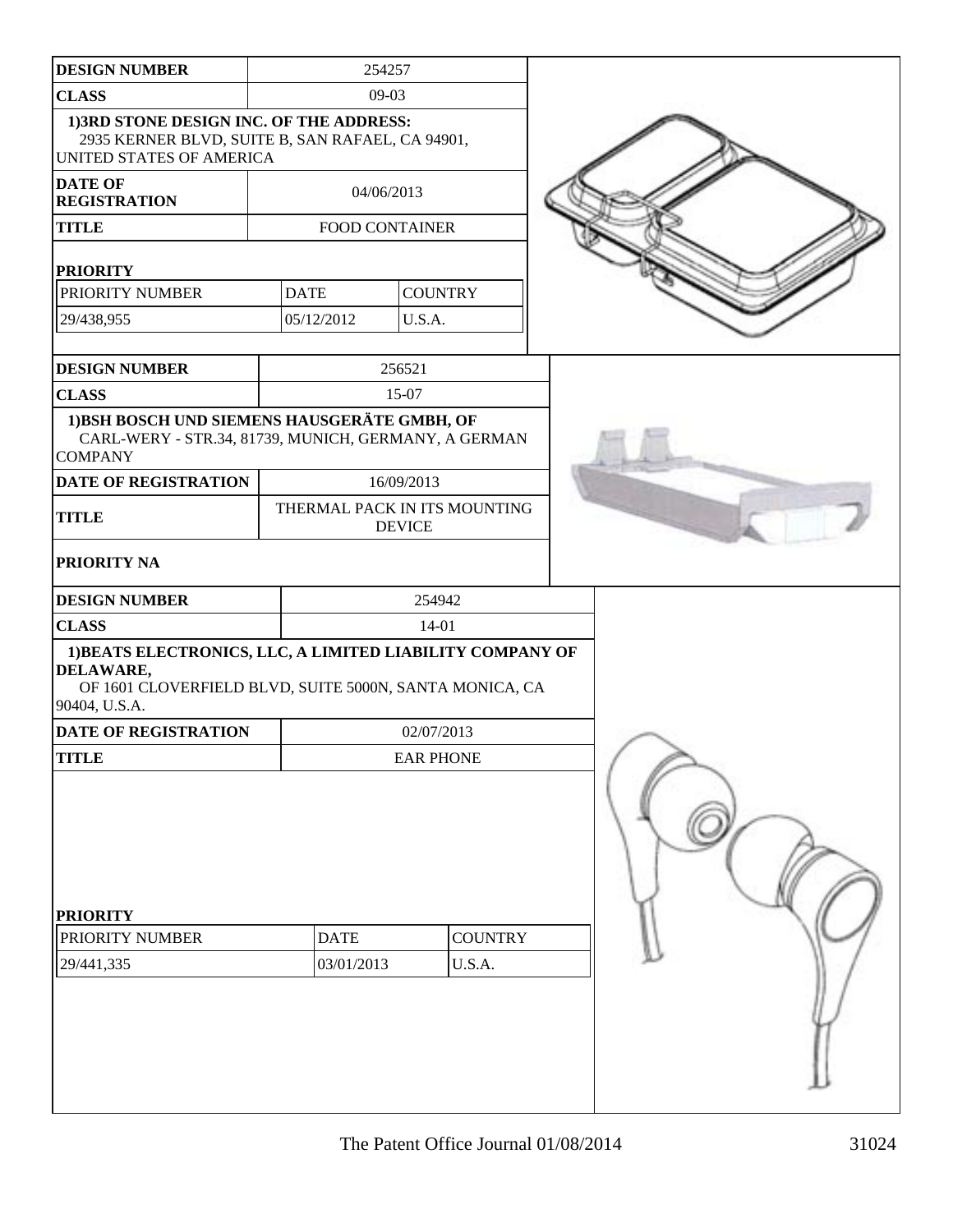| <b>DESIGN NUMBER</b>                                                                                                                                                                                                                                                                                             |                           | 253391                         |              |
|------------------------------------------------------------------------------------------------------------------------------------------------------------------------------------------------------------------------------------------------------------------------------------------------------------------|---------------------------|--------------------------------|--------------|
| <b>CLASS</b>                                                                                                                                                                                                                                                                                                     |                           | 09-01                          |              |
| 1) M/S EMAMI LIMITED, A COMPANY INCORPORATED UNDER INDIAN<br>COMPANIES ACT, 1956 HAVING ITS REGISTERED OFFICE ADDRESS AT<br>687, ANANDAPUR, EM BYPASS, KOLKATA-700107, INDIA BY NATIONALITY<br><b>INDIAN</b>                                                                                                     |                           |                                |              |
| <b>DATE OF REGISTRATION</b>                                                                                                                                                                                                                                                                                      |                           | 23/04/2013                     |              |
| <b>TITLE</b>                                                                                                                                                                                                                                                                                                     |                           | <b>BOTTLE WITH CAP</b>         | <b>ZANDU</b> |
| <b>PRIORITY NA</b>                                                                                                                                                                                                                                                                                               |                           |                                | Chyavanprash |
| <b>DESIGN NUMBER</b>                                                                                                                                                                                                                                                                                             |                           | 257147                         |              |
| <b>CLASS</b>                                                                                                                                                                                                                                                                                                     |                           | $26 - 05$                      |              |
| 1) FLOS S.P.A., AN ITALIAN COMPANY,<br>VIA A. FAINI, 2, I-25073 BOVEZZO, BRESCIA, ITALY                                                                                                                                                                                                                          |                           |                                |              |
| <b>DATE OF REGISTRATION</b>                                                                                                                                                                                                                                                                                      |                           | 01/10/2013                     |              |
| <b>TITLE</b>                                                                                                                                                                                                                                                                                                     | <b>TABLE LAMP</b>         |                                |              |
| <b>PRIORITY</b><br>PRIORITY NUMBER<br>BS2013O000015                                                                                                                                                                                                                                                              | <b>DATE</b><br>08/04/2013 | <b>COUNTRY</b><br><b>ITALY</b> |              |
| <b>DESIGN NUMBER</b>                                                                                                                                                                                                                                                                                             |                           | 258117                         |              |
| <b>CLASS</b>                                                                                                                                                                                                                                                                                                     |                           | 19-06                          |              |
| 1) NIYATI ENTERPRISE., (AN INDIAN SOLE PROPRIETORSHIP CONCERN),<br>HAVING OFFICE AT 223/224, RAJ RATNA INDUSTRIAL ESTATE, 2ND FLOOR,<br>OPP. S. N. D. T. COLLEGE, MALAD (WEST), MUMBAI-400064, MAHARASHTRA,<br><b>INDIA.</b><br>WHOSE PROPRIETOR IS DINESH KHAKHAR. (INDIAN NATIONAL) OF ABOVE<br><b>ADDRESS</b> |                           |                                |              |
| DATE OF REGISTRATION                                                                                                                                                                                                                                                                                             |                           | 13/11/2013                     |              |
| <b>TITLE</b>                                                                                                                                                                                                                                                                                                     |                           | <b>PEN</b>                     |              |
| <b>PRIORITY NA</b>                                                                                                                                                                                                                                                                                               |                           |                                |              |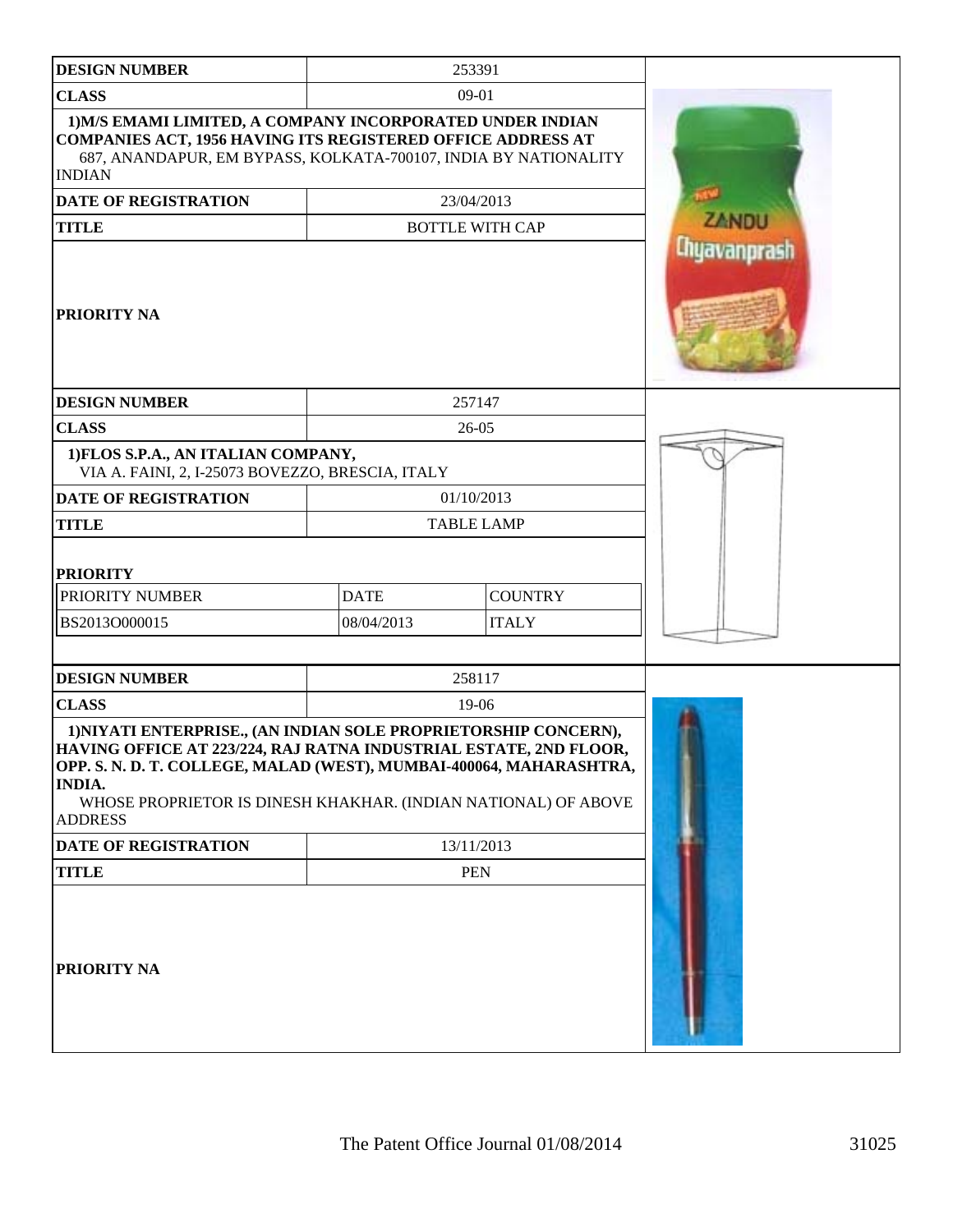| <b>DESIGN NUMBER</b>                                                   | 256520                                                                                                                                                                                                                                                   |  |
|------------------------------------------------------------------------|----------------------------------------------------------------------------------------------------------------------------------------------------------------------------------------------------------------------------------------------------------|--|
| <b>CLASS</b>                                                           | 15-07                                                                                                                                                                                                                                                    |  |
| 1) BSH BOSCH UND SIEMENS HAUSGERÄTE GMBH, OF                           | CARL-WERY - STR.34, 81739, MUNICH, GERMANY, A GERMAN COMPANY                                                                                                                                                                                             |  |
| <b>DATE OF REGISTRATION</b>                                            | 16/09/2013                                                                                                                                                                                                                                               |  |
| <b>TITLE</b>                                                           | <b>THERMAL PACK</b>                                                                                                                                                                                                                                      |  |
| PRIORITY NA                                                            |                                                                                                                                                                                                                                                          |  |
| <b>DESIGN NUMBER</b>                                                   | 253390                                                                                                                                                                                                                                                   |  |
| <b>CLASS</b>                                                           | $09-05$                                                                                                                                                                                                                                                  |  |
| <b>INDIAN</b><br><b>DATE OF REGISTRATION</b>                           | <b>COMPANIES ACT, 1956 HAVING ITS REGISTERED OFFICE ADDRESS AT</b><br>687, ANANDAPUR, EM BYPASS, KOLKATA-700107, INDIA BY NATIONALITY<br>23/04/2013                                                                                                      |  |
| <b>TITLE</b>                                                           | <b>SACHETS</b>                                                                                                                                                                                                                                           |  |
| <b>PRIORITY NA</b>                                                     |                                                                                                                                                                                                                                                          |  |
| <b>DESIGN NUMBER</b>                                                   | 257794                                                                                                                                                                                                                                                   |  |
| <b>CLASS</b>                                                           | $12 - 16$                                                                                                                                                                                                                                                |  |
| PRINCIPAL PLACE OF BUSINESS AT<br>363641, DIST.: RAJKOT, GUJARAT-INDIA | 1)(1) NIKHILBHAI P. AMBANI (2) MAHENDRABHAI M. AMBANI (3)<br>MAHADEVBHAI T. AMBANI ALL INDIAN NATIONAL PARTNERS OF<br>TIRUPATI AGRO INDUSTRIES AN INDIAN PARTNERSHIP FIRM HAVING ITS<br>ADDRESS: - NEAR REWA PARK, MORBI-RAJKOT HIGHWAY, VIRPAR (MORBI)- |  |
| <b>DATE OF REGISTRATION</b>                                            | 28/10/2013                                                                                                                                                                                                                                               |  |
| <b>TITLE</b>                                                           | TRACTOR TRAILER SIDE PANEL                                                                                                                                                                                                                               |  |
| <b>PRIORITY NA</b>                                                     |                                                                                                                                                                                                                                                          |  |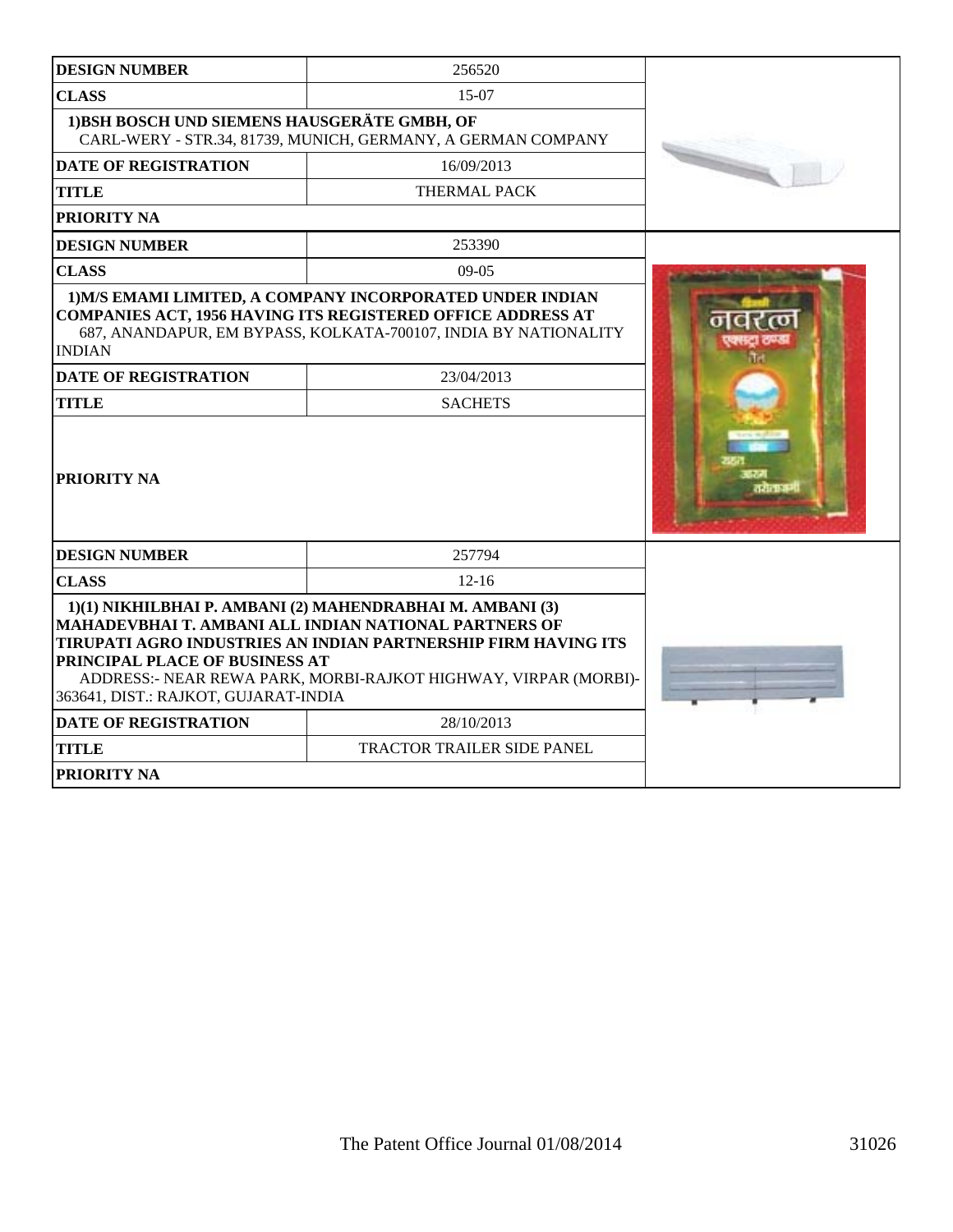| <b>DESIGN NUMBER</b>                                                                                                                                                                                       | 255408          |                |                       |  |
|------------------------------------------------------------------------------------------------------------------------------------------------------------------------------------------------------------|-----------------|----------------|-----------------------|--|
| <b>CLASS</b>                                                                                                                                                                                               | 23-01           |                |                       |  |
| 1) WATERWORKS TECHNOLOGY DEVELOPMENT ORGANIZATION CO.,<br>LTD. A COMPANY ORGANIZED UNDER THE LAWS OF JAPAN OF THE<br><b>ADDRESS:</b><br>1-3-2700, UMEDA 1-CHOME, KITA-KU, OSAKA-SHI, OSAKA 530-0001, JAPAN |                 |                |                       |  |
| <b>DATE OF REGISTRATION</b>                                                                                                                                                                                |                 | 26/07/2013     |                       |  |
| TITLE                                                                                                                                                                                                      |                 | PIPE JOINT     |                       |  |
| <b>PRIORITY</b>                                                                                                                                                                                            |                 |                |                       |  |
| PRIORITY NUMBER                                                                                                                                                                                            | <b>DATE</b>     | <b>COUNTRY</b> |                       |  |
| 002275818                                                                                                                                                                                                  | 17/07/2013      |                | <b>EUROPEAN UNION</b> |  |
| <b>DESIGN NUMBER</b>                                                                                                                                                                                       |                 | 253719         |                       |  |
| <b>CLASS</b>                                                                                                                                                                                               |                 | $09-05$        |                       |  |
| 1) JELLY BELLY CANDY COMPANY, A COMPANY INCORPORATED UNDER<br>THE LAWS OF UNITED STATES OF AMERICA, HAVING ITS OFFICE AT<br>ONE JELLY BELLY LANE, FAIRFIELD, CA 94533, USA                                 |                 |                |                       |  |
| <b>DATE OF REGISTRATION</b>                                                                                                                                                                                | 08/05/2013      |                |                       |  |
| <b>TITLE</b>                                                                                                                                                                                               | PRODUCT PACKAGE |                |                       |  |
| <b>PRIORITY</b>                                                                                                                                                                                            |                 |                |                       |  |
| PRIORITY NUMBER                                                                                                                                                                                            | <b>DATE</b>     |                | <b>COUNTRY</b>        |  |
| 29/436941                                                                                                                                                                                                  | 09/11/2012      |                | U.S.A.                |  |
|                                                                                                                                                                                                            |                 |                |                       |  |
| <b>DESIGN NUMBER</b>                                                                                                                                                                                       | 259426          |                |                       |  |
| <b>CLASS</b>                                                                                                                                                                                               |                 | $09-01$        |                       |  |
| 1) MOUNT EVEREST MINERAL WATER LIMITED, AN INDIAN COMPANY OF,<br>DHAULA KUAN, PAONTA SAHIB, DISTRICT SIRMOUR-173025, HIMACHAL<br>PRADESH, INDIA                                                            |                 |                |                       |  |
| <b>DATE OF REGISTRATION</b>                                                                                                                                                                                | 16/01/2014      |                |                       |  |
| TITLE                                                                                                                                                                                                      | <b>BOTTLE</b>   |                |                       |  |
| <b>PRIORITY NA</b>                                                                                                                                                                                         |                 |                |                       |  |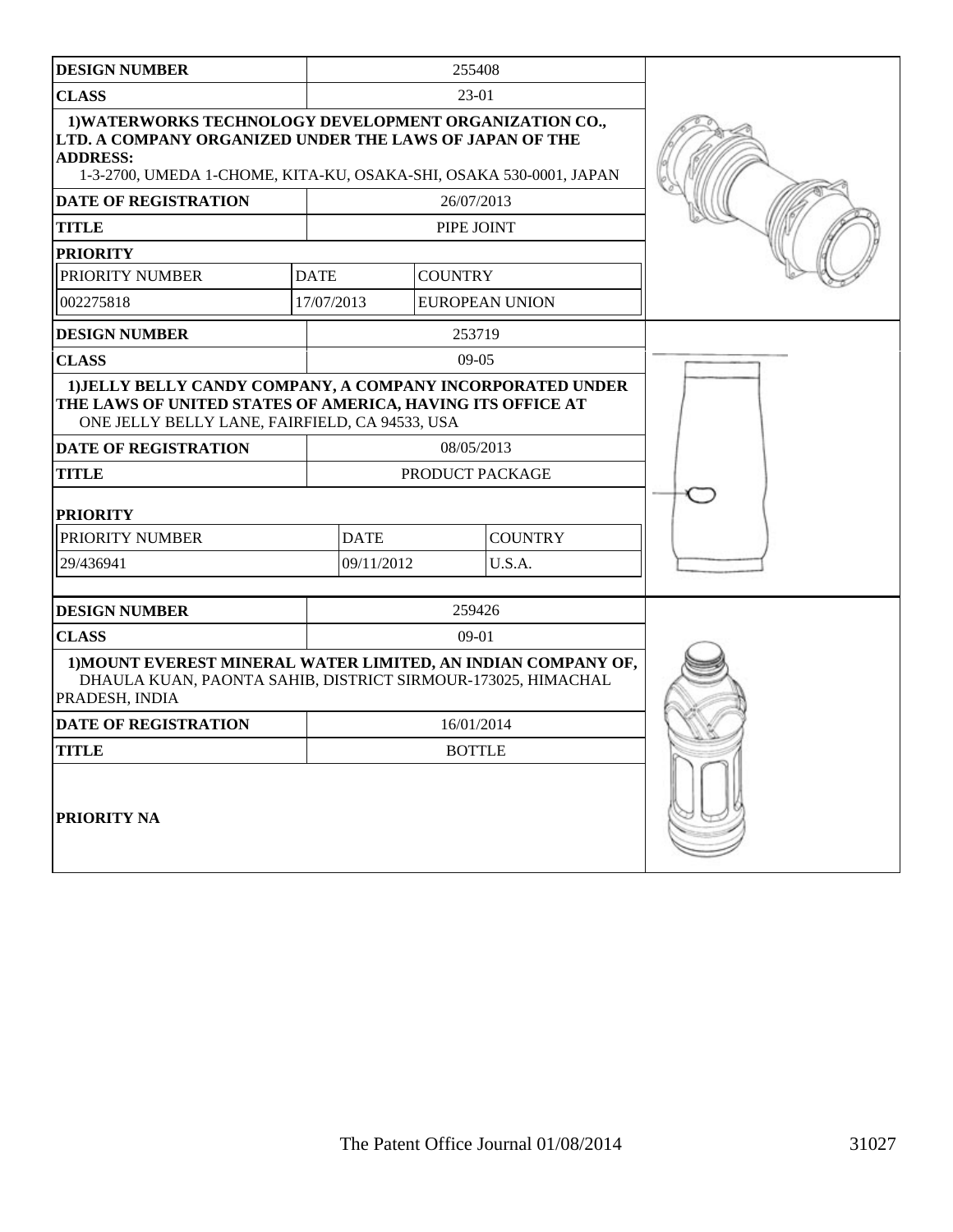| <b>DESIGN NUMBER</b>                                                                                                                                                                                                                                                     |                           | 255187                                            |  |
|--------------------------------------------------------------------------------------------------------------------------------------------------------------------------------------------------------------------------------------------------------------------------|---------------------------|---------------------------------------------------|--|
| <b>CLASS</b>                                                                                                                                                                                                                                                             |                           | $26-02$                                           |  |
| 1) D. LIGHT DESIGN, INC.,<br>CLIFTON HOUSE, 75 FORT STREET, GRAND CAYMAN,<br>CAYMAN ISLANDS, KY 1-1108, USA                                                                                                                                                              |                           |                                                   |  |
| <b>DATE OF</b><br><b>REGISTRATION</b>                                                                                                                                                                                                                                    |                           | 11/07/2013                                        |  |
| <b>TITLE</b>                                                                                                                                                                                                                                                             |                           | PROTABLE LAMP                                     |  |
| <b>PRIORITY</b><br>PRIORITY NUMBER<br>29/443,201                                                                                                                                                                                                                         | <b>DATE</b><br>14/01/2013 | <b>COUNTRY</b><br>U.S.A.                          |  |
| <b>DESIGN NUMBER</b>                                                                                                                                                                                                                                                     | 251172                    |                                                   |  |
| <b>CLASS</b>                                                                                                                                                                                                                                                             | 16-06                     |                                                   |  |
| KALPDUTTBHAI ANANTRAI PANDYA (BOTH THE<br>PARTNERS ARE INDIAN NATIONALS) PARTNERS OF ALTEC<br>HARDWARE (INDIAN PARTNERSHIP ACT-1932) HAVING<br>PLACE OF BUSINESS AT:<br>5, AJI VASHAT 80 FEET ROAD, B/H. P M DIESELS RAJKOT-<br>360003-GUJARAT (INDIA)<br><b>DATE OF</b> | 24/01/2013                |                                                   |  |
| <b>REGISTRATION</b>                                                                                                                                                                                                                                                      |                           |                                                   |  |
| <b>TITLE</b>                                                                                                                                                                                                                                                             | <b>DOOR EYE VIEWER</b>    |                                                   |  |
| <b>PRIORITY NA</b>                                                                                                                                                                                                                                                       |                           |                                                   |  |
| <b>DESIGN NUMBER</b>                                                                                                                                                                                                                                                     |                           | 253780                                            |  |
| <b>CLASS</b>                                                                                                                                                                                                                                                             |                           | 06-01                                             |  |
| 1) SHISHU PAL JASUJA, PROPRIETOR SIGMA INDUSTRIES AT<br>PLOT NO. 80 PART A M.I.E. BHADURGARH HARYANA                                                                                                                                                                     |                           |                                                   |  |
| DATE OF REGISTRATION                                                                                                                                                                                                                                                     |                           | 13/05/2013                                        |  |
| <b>TITLE</b>                                                                                                                                                                                                                                                             |                           | <b>CYCLE SEAT AND FITNESS</b><br><b>EQUIPMENT</b> |  |
| PRIORITY NA                                                                                                                                                                                                                                                              |                           |                                                   |  |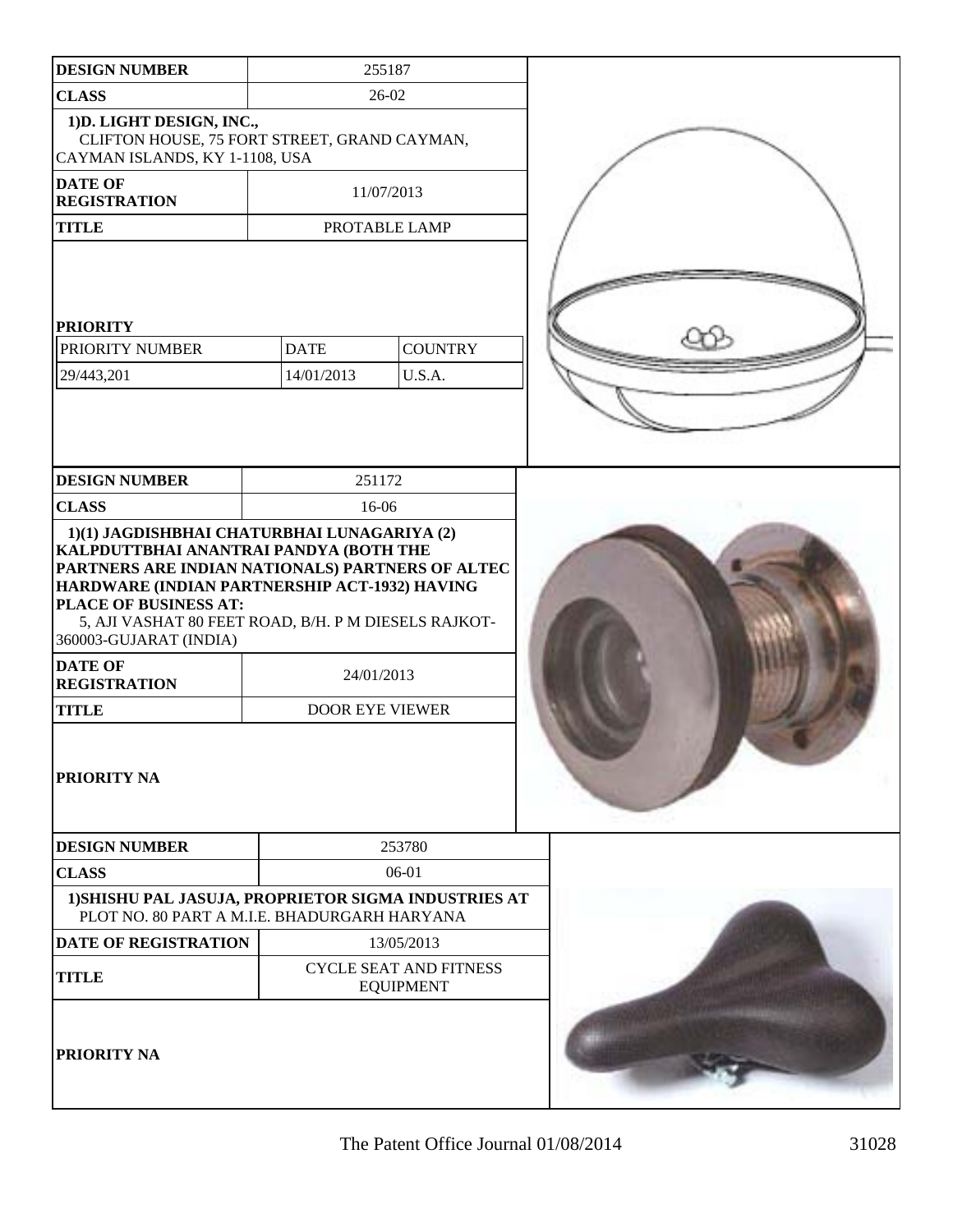| <b>DESIGN NUMBER</b>                                                                                                                                                                                                                                                                               | 258372                                                           |  |
|----------------------------------------------------------------------------------------------------------------------------------------------------------------------------------------------------------------------------------------------------------------------------------------------------|------------------------------------------------------------------|--|
| <b>CLASS</b>                                                                                                                                                                                                                                                                                       | $09-01$                                                          |  |
| 1) VASA GLOBAL COMPANY., 101-106, NAIN KRUPA, 118/122, KAZI SAYED<br>STREET, MUMBAI-400023, INDIAN, STATE OF MAHARASHTRA, (INDIA),<br>INDIAN PARTNERSHIP FIRM, INDIAN NATIONALS WHOSE PARTNERS ARE:-<br>1. MAYANK DEVCHAND VASA, 2. BHAVIKA MAYANK VASA, INDIAN<br>NATIONALS, OF ABOVE ADDRESS     |                                                                  |  |
| <b>DATE OF REGISTRATION</b>                                                                                                                                                                                                                                                                        | 26/11/2013                                                       |  |
| <b>TITLE</b>                                                                                                                                                                                                                                                                                       | <b>BOTTLE</b>                                                    |  |
| <b>PRIORITY NA</b>                                                                                                                                                                                                                                                                                 |                                                                  |  |
| <b>DESIGN NUMBER</b>                                                                                                                                                                                                                                                                               | 259243                                                           |  |
| <b>CLASS</b>                                                                                                                                                                                                                                                                                       | $12 - 16$                                                        |  |
| THE COMPANIES ACT OF 1956, HAVING ITS PRINCIPAL PLACE OF BUSINESS<br>AT NEW 2ND & 3RD FLOOR, KHIVRAJ BUILDING, NO. 616, ANNASALAI,<br>CHENNAI - 600006, STATE OF TAMIL NADU, INDIA,<br>AND REGISTERED OFFICE AT AKURDI, PUNE-411035, STATE OF<br>MAHARASHTRA, INDIA<br><b>DATE OF REGISTRATION</b> |                                                                  |  |
|                                                                                                                                                                                                                                                                                                    | 06/01/2014<br>WHEEL RIM FOR VEHICLE                              |  |
| <b>TITLE</b><br>PRIORITY NA                                                                                                                                                                                                                                                                        |                                                                  |  |
| <b>DESIGN NUMBER</b>                                                                                                                                                                                                                                                                               | 256546                                                           |  |
| <b>CLASS</b>                                                                                                                                                                                                                                                                                       | $06-04$                                                          |  |
| 1)GODREJ & BOYCE MFG. CO. LTD., AN INDIAN COMPANY<br><b>INCORPORATED UNDER THE COMPANIES ACT 1913, OF</b><br>400079, INDIA                                                                                                                                                                         | GODREJ INTERIO, PLANT 4, PIROJSHANAGER, VIKHROLI (WEST), MUMBAI- |  |
| DATE OF REGISTRATION                                                                                                                                                                                                                                                                               | 17/09/2013                                                       |  |
| <b>TITLE</b>                                                                                                                                                                                                                                                                                       | <b>LABORATORY CABINET</b>                                        |  |
| <b>PRIORITY NA</b>                                                                                                                                                                                                                                                                                 |                                                                  |  |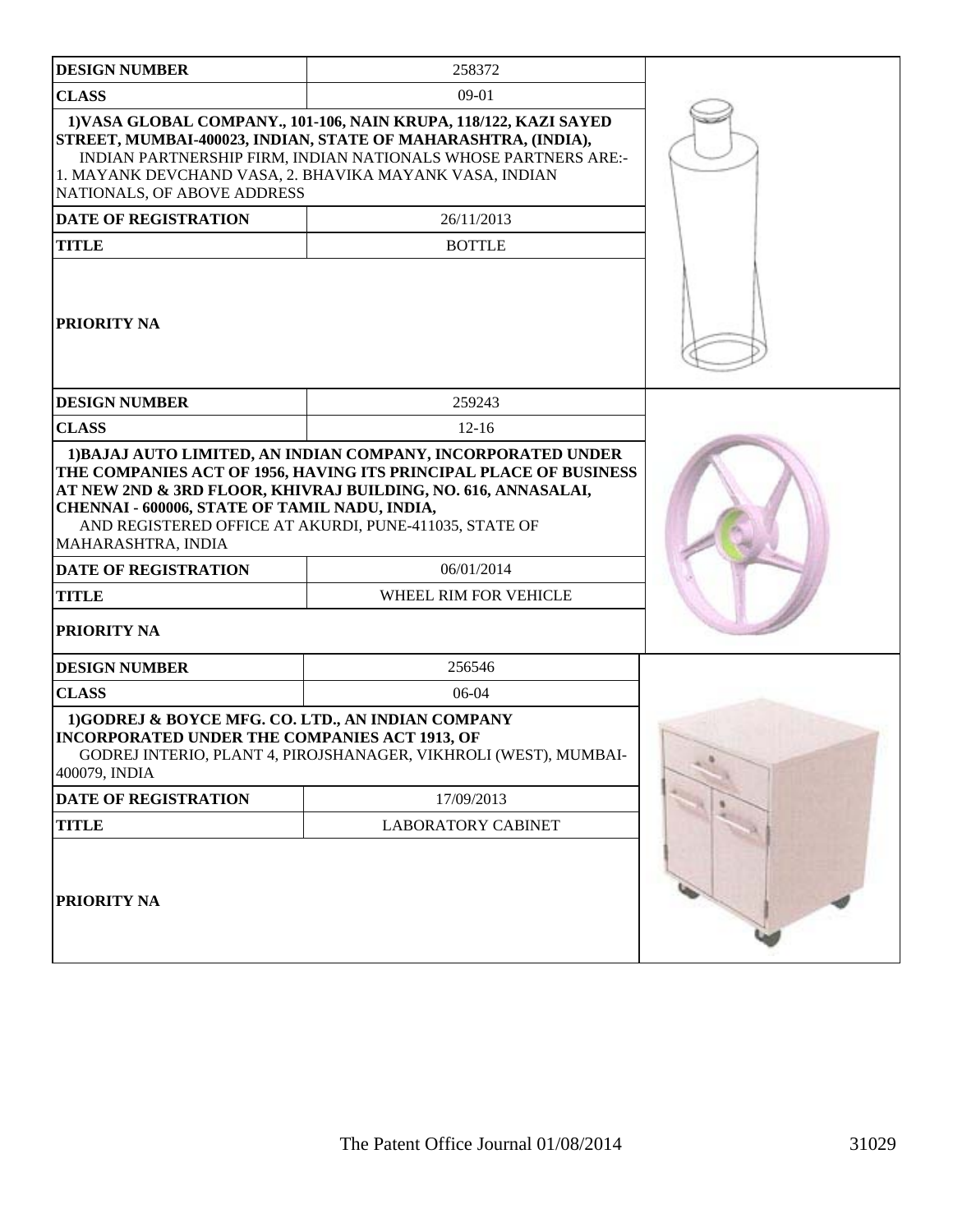| <b>DESIGN NUMBER</b>                                                                                                             | 253898                                                                                                                                                                                                                                    |  |
|----------------------------------------------------------------------------------------------------------------------------------|-------------------------------------------------------------------------------------------------------------------------------------------------------------------------------------------------------------------------------------------|--|
| <b>CLASS</b>                                                                                                                     | $09-03$                                                                                                                                                                                                                                   |  |
| <b>ADDRESS AT</b>                                                                                                                | 1) SHRI MAA DISTRIBUTIONS INDIA PVT. LTD., AN INDIAN COMPANY<br>INCORPORATED UNDER THE INDIAN COMPANIES ACT, 1956, HAVING ITS<br>1107, HEMKUNT HOUSE, 6 RAJENDRA PLACE, DELHI-110008, INDIA                                               |  |
| <b>DATE OF REGISTRATION</b>                                                                                                      | 16/05/2013                                                                                                                                                                                                                                |  |
| <b>TITLE</b>                                                                                                                     | <b>CHOCOLATE PACKAGING BOX</b>                                                                                                                                                                                                            |  |
| <b>PRIORITY NA</b>                                                                                                               |                                                                                                                                                                                                                                           |  |
| <b>DESIGN NUMBER</b>                                                                                                             | 259442                                                                                                                                                                                                                                    |  |
| <b>CLASS</b>                                                                                                                     | 23-01                                                                                                                                                                                                                                     |  |
| <b>ADDRESS AT</b><br>ODHAV, AHMEDABAD, GUJARAT STATE, INDIA<br><b>DATE OF REGISTRATION</b><br><b>TITLE</b><br><b>PRIORITY NA</b> | 1) BHARATBHAI RAGHAVJIBHAI ARVADIYA., INDIAN NATIONALITY, SOLE<br>PROPRIETOR OF M/S. SHIVANI PLASTIC, INDIAN NATIONALITY, HAVING<br>9, SHREE HARI IND. ESTATE, B/H. ODHAV FIRE STATION, PLOT-56, GIDC,<br>16/01/2014<br><b>BALL VALVE</b> |  |
| <b>DESIGN NUMBER</b>                                                                                                             | 258017                                                                                                                                                                                                                                    |  |
| <b>CLASS</b>                                                                                                                     | 24-02                                                                                                                                                                                                                                     |  |
| 1) GENERAL ELECTRIC COMPANY,<br><b>CORPORATION</b>                                                                               | 1 RIVER ROAD, SCHENECTADY, NEW YORK 12345, USA, NEW YORK                                                                                                                                                                                  |  |
| <b>DATE OF REGISTRATION</b>                                                                                                      | 07/11/2013                                                                                                                                                                                                                                |  |
| <b>TITLE</b>                                                                                                                     | PORTABLE ULTRASOUND DEVICE                                                                                                                                                                                                                |  |
| <b>PRIORITY NA</b>                                                                                                               |                                                                                                                                                                                                                                           |  |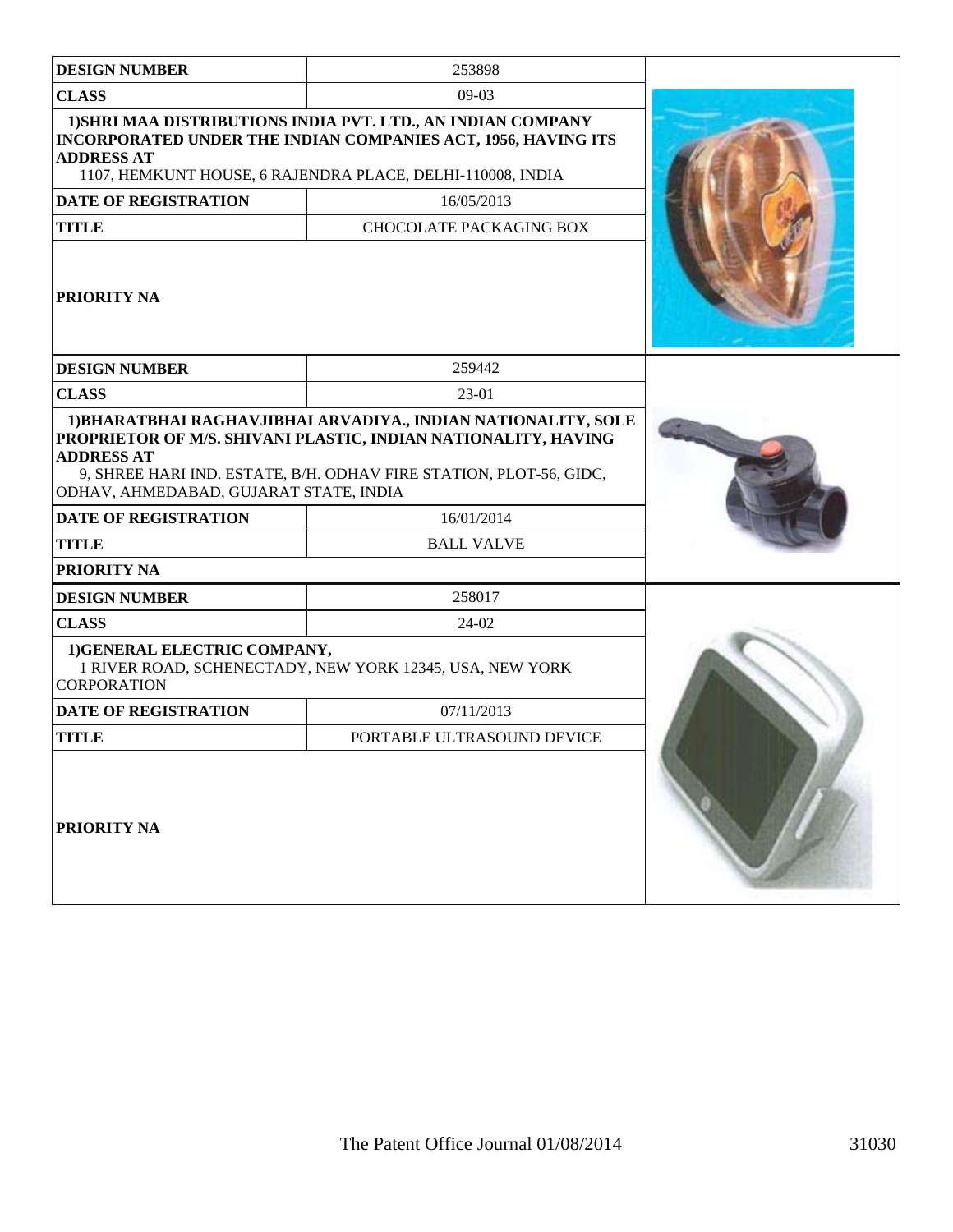| <b>DESIGN NUMBER</b>                                                                                         |             | 253789                                           |             |
|--------------------------------------------------------------------------------------------------------------|-------------|--------------------------------------------------|-------------|
| <b>CLASS</b>                                                                                                 |             | 14-02                                            |             |
| 1) ABB TECHNOLOGY LTD.,<br>AFFOLTERNSTRASSE 44, ZURICH, CH-8050, SWITZERLAND                                 |             |                                                  |             |
| DATE OF REGISTRATION                                                                                         |             | 13/05/2013                                       |             |
| <b>TITLE</b>                                                                                                 |             | CONTROL DEVICE FOR INPUT/OUTPUT<br><b>MODULE</b> |             |
| <b>PRIORITY</b>                                                                                              |             |                                                  |             |
| PRIORITY NUMBER                                                                                              | <b>DATE</b> | <b>COUNTRY</b>                                   |             |
| 201230630080.0                                                                                               | 14/12/2012  | <b>CHINA</b>                                     |             |
|                                                                                                              |             |                                                  |             |
| <b>DESIGN NUMBER</b>                                                                                         |             | 256511                                           |             |
| <b>CLASS</b>                                                                                                 |             | 15-07                                            |             |
| 1) BSH BOSCH UND SIEMENS HAUSGERÄTE GMBH, OF<br>CARL-WERY - STR.34, 81739, MUNICH, GERMANY, A GERMAN COMPANY |             |                                                  |             |
| <b>DATE OF REGISTRATION</b>                                                                                  |             | 16/09/2013                                       |             |
| <b>TITLE</b>                                                                                                 |             | <b>REFRIGERATOR</b>                              |             |
| <b>PRIORITY NA</b>                                                                                           |             |                                                  |             |
| <b>DESIGN NUMBER</b>                                                                                         |             | 252072                                           |             |
| <b>CLASS</b>                                                                                                 |             | 13-03                                            |             |
| 1) HAVER & BOECKER OHG OF<br>CARL-HAVER-PLATZ 3, 59302 OELDE, GERMANY, A GERMAN COMPANY                      |             |                                                  |             |
| DATE OF REGISTRATION                                                                                         |             | 05/03/2013                                       |             |
| <b>TITLE</b>                                                                                                 |             | <b>CONNECTING BOX</b>                            |             |
| <b>PRIORITY</b>                                                                                              |             |                                                  | Pront clear |
| PRIORITY NUMBER                                                                                              | <b>DATE</b> | <b>COUNTRY</b>                                   |             |
| DE 40 2012 003 906                                                                                           | 07/09/2012  | <b>GERMANY</b>                                   |             |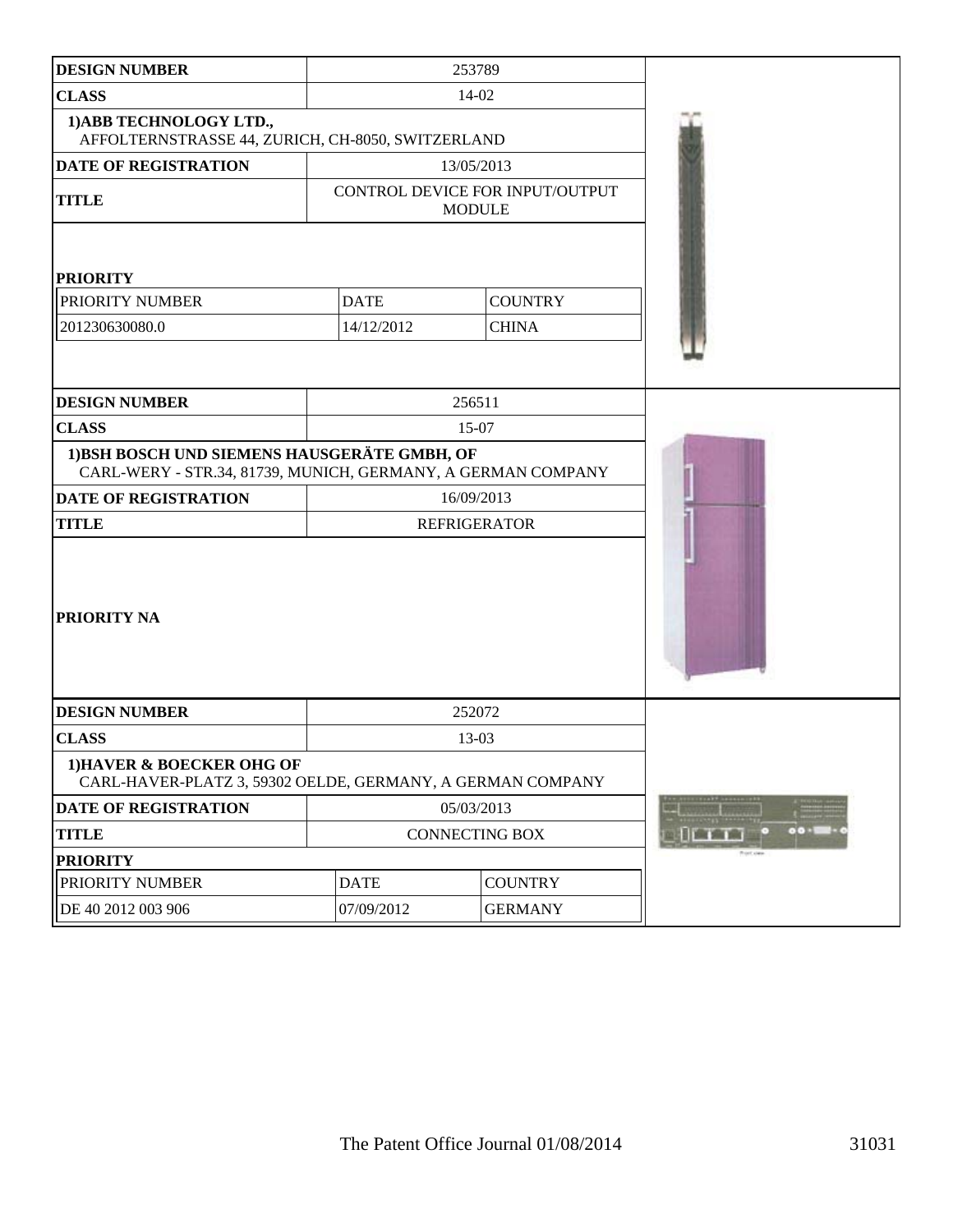| <b>DESIGN NUMBER</b>                                                                        | 255225                                                                                                                                                                                                                                                                                     |            |
|---------------------------------------------------------------------------------------------|--------------------------------------------------------------------------------------------------------------------------------------------------------------------------------------------------------------------------------------------------------------------------------------------|------------|
| <b>CLASS</b>                                                                                | 06-01                                                                                                                                                                                                                                                                                      |            |
| MALVIYA NAGAR, NEW DELHI-110017 (INDIA)                                                     | 1) MR. SARTHAK SENGUPTA (PARTNER), NATIONALITY<br><b>INDIAN TRADING AS SARTHAK SAHIL DESIGN CO. (INDIAN)</b><br>WHOSE ADDRESS IS GANESH SADAN, 80/74, 2ND FLOOR,                                                                                                                           |            |
| <b>DATE OF</b><br><b>REGISTRATION</b>                                                       | 15/07/2013                                                                                                                                                                                                                                                                                 |            |
| <b>TITLE</b>                                                                                | <b>CHAIR</b>                                                                                                                                                                                                                                                                               |            |
| <b>PRIORITY NA</b>                                                                          |                                                                                                                                                                                                                                                                                            |            |
| <b>DESIGN NUMBER</b>                                                                        | 255461                                                                                                                                                                                                                                                                                     |            |
| <b>CLASS</b>                                                                                | $09-03$                                                                                                                                                                                                                                                                                    |            |
| <b>REGISTERED OFFICE AT</b><br>NATIONALITY: INDIAN<br><b>DATE OF</b><br><b>REGISTRATION</b> | 1) STEMPEUTICS RESEARCH PRIVATE LIMITED, A COMPANY<br>REGISTERED UNDER THE COMPANIES ACT, 1956 HAVING ITS<br>AKSHAY TECH PARK, 72 & 73, 2ND FLOOR EPIP ZONE, PHASE<br>1-AREA WHITEFIELD, BANGALORE 560066, KARNATAKA, INDIA,<br>26/07/2013                                                 |            |
| <b>TITLE</b>                                                                                | <b>AGITATION CONTAINER</b>                                                                                                                                                                                                                                                                 |            |
| <b>PRIORITY NA</b>                                                                          |                                                                                                                                                                                                                                                                                            |            |
| <b>DESIGN NUMBER</b>                                                                        | 259278                                                                                                                                                                                                                                                                                     |            |
| <b>CLASS</b>                                                                                | $12 - 11$                                                                                                                                                                                                                                                                                  |            |
| TAMIL NADU, INDIA,<br>MAHARASHTRA, INDIA                                                    | 1) BAJAJ AUTO LIMITED, AN INDIAN COMPANY, INCORPORATED<br>UNDER THE COMPANIES ACT OF 1956, HAVING ITS PRINCIPAL<br>PLACE OF BUSINESS AT NEW 2ND & 3RD FLOOR, KHIVRAJ<br>BUILDING, NO. 616, ANNASALAI, CHENNAI - 600006, STATE OF<br>AND REGISTERED OFFICE AT AKURDI, PUNE-411035, STATE OF | No. of She |
| DATE OF REGISTRATION                                                                        | 07/01/2014                                                                                                                                                                                                                                                                                 |            |
| <b>TITLE</b>                                                                                | <b>CHAIN COVER ASSEMBLY FOR</b><br>MOTORCYCLE                                                                                                                                                                                                                                              |            |
| <b>PRIORITY NA</b>                                                                          |                                                                                                                                                                                                                                                                                            |            |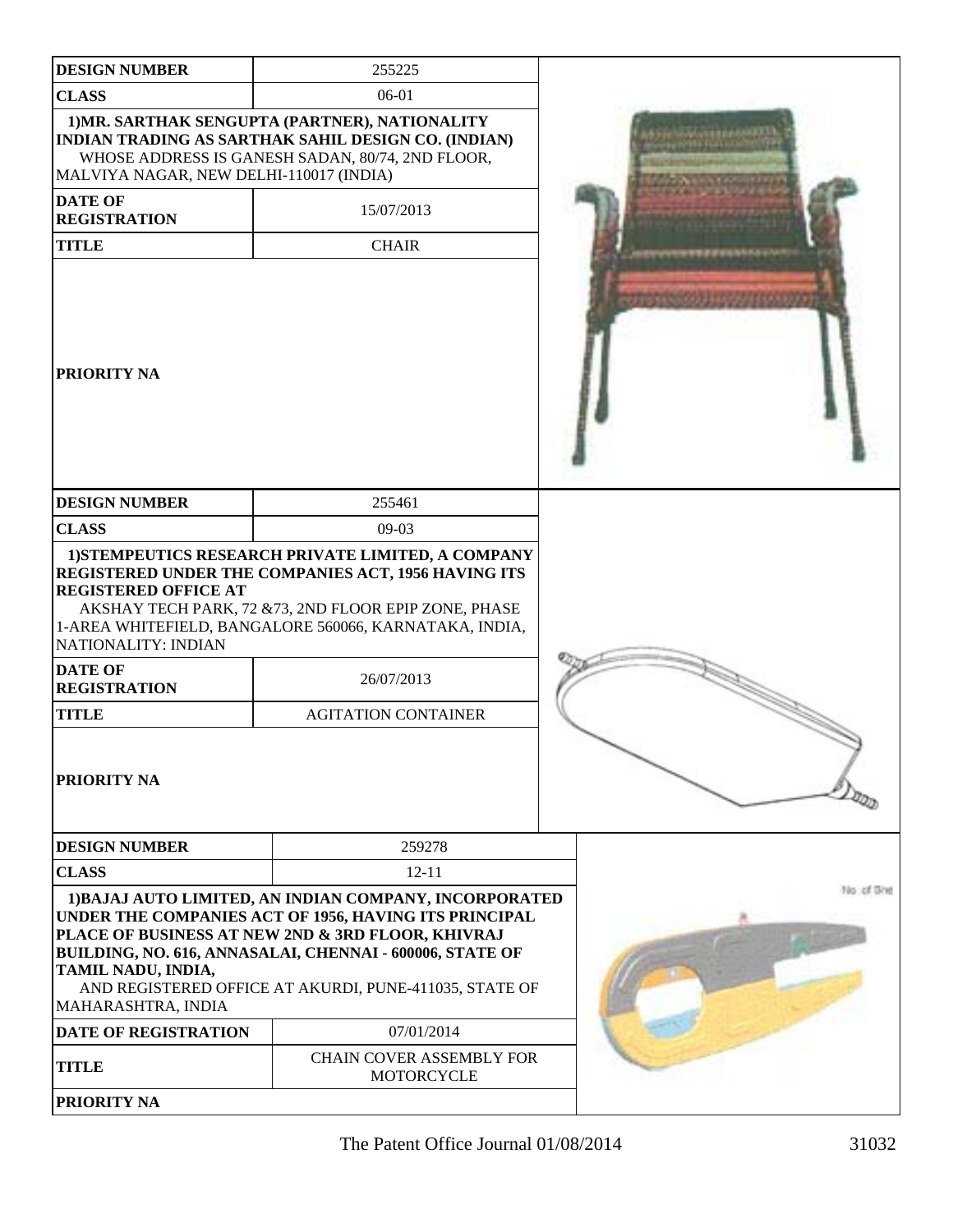| <b>DESIGN NUMBER</b>                                                     | 259411                                                                                                                                                                     |  |
|--------------------------------------------------------------------------|----------------------------------------------------------------------------------------------------------------------------------------------------------------------------|--|
| <b>CLASS</b>                                                             | $07-02$                                                                                                                                                                    |  |
| <b>REGISTERED OFFICE AT</b><br>ESTATE, MUMBAI 400001, MAHARASHTRA, INDIA | 1) HAMILTON HOUSEWARES PVT. LTD. AN INDIAN COMPANY<br><b>INCORPORATED UNDER THE COMPANIES ACT 1956, HAVING</b><br>KAISER-I-HIND BLDG., 3RD FLOOR, CURRIMBHOY ROAD, BALLARD |  |
| <b>DATE OF REGISTRATION</b>                                              | 15/01/2014                                                                                                                                                                 |  |
| <b>TITLE</b>                                                             | <b>CASSEROLE</b>                                                                                                                                                           |  |
| PRIORITY NA                                                              |                                                                                                                                                                            |  |
| <b>DESIGN NUMBER</b>                                                     | 256522                                                                                                                                                                     |  |
| <b>CLASS</b>                                                             | 15-07                                                                                                                                                                      |  |
| 1) BSH BOSCH UND SIEMENS HAUSGERÄTE GMBH, OF<br><b>COMPANY</b>           | CARL-WERY - STR.34, 81739, MUNICH, GERMANY, A GERMAN                                                                                                                       |  |
| <b>DATE OF REGISTRATION</b>                                              | 16/09/2013                                                                                                                                                                 |  |
| <b>TITLE</b>                                                             | THERMAL PACK IN ITS MOUNTING<br><b>DEVICE AND SHELF</b>                                                                                                                    |  |
| PRIORITY NA                                                              |                                                                                                                                                                            |  |
| <b>DESIGN NUMBER</b>                                                     | 254946                                                                                                                                                                     |  |
| <b>CLASS</b>                                                             | $07-03$                                                                                                                                                                    |  |
| 1) FOREVER CO., LTD.<br>NATIONALITY: JAPAN                               | 1-3-19, SAKAE-CHO, KAWAGUCHI-SHI, SAITAMA-KEN, JAPAN,                                                                                                                      |  |
| <b>DATE OF REGISTRATION</b>                                              | 02/07/2013                                                                                                                                                                 |  |
| <b>TITLE</b>                                                             | <b>KITCHEN KNIFE BLADE</b>                                                                                                                                                 |  |
| PRIORITY NA                                                              |                                                                                                                                                                            |  |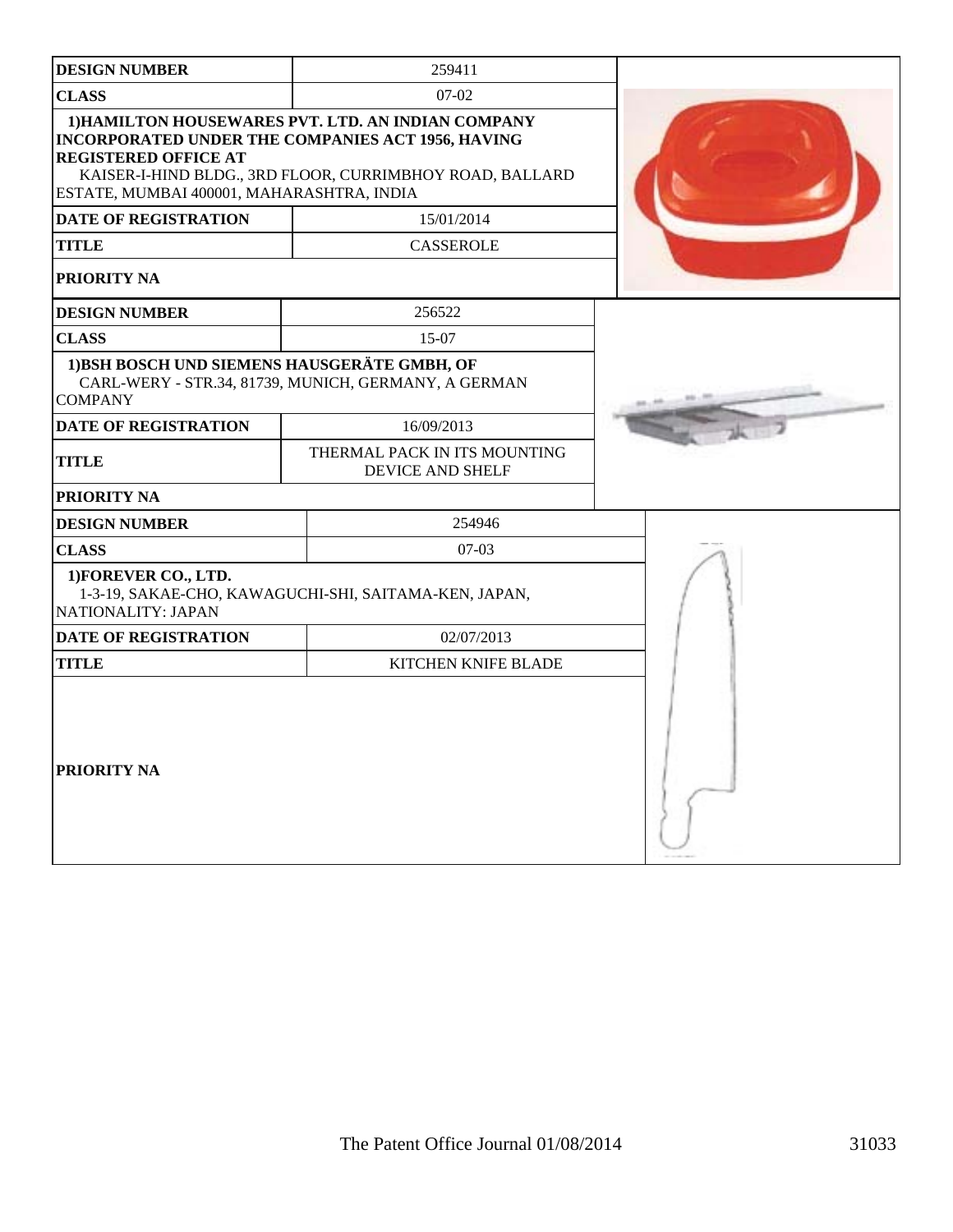| <b>DESIGN NUMBER</b>                                                                                                                                                                                                       |                               | 253392                            |  |
|----------------------------------------------------------------------------------------------------------------------------------------------------------------------------------------------------------------------------|-------------------------------|-----------------------------------|--|
| <b>CLASS</b>                                                                                                                                                                                                               |                               | 28-02                             |  |
| 1) M/S EMAMI LIMITED, A COMPANY INCORPORATED UNDER INDIAN<br><b>COMPANIES ACT, 1956 HAVING ITS REGISTERED OFFICE ADDRESS AT</b><br>687, ANANDAPUR, EM BYPASS, KOLKATA-700107, INDIA BY NATIONALITY<br><b>INDIAN</b>        |                               |                                   |  |
| <b>DATE OF REGISTRATION</b>                                                                                                                                                                                                |                               | 23/04/2013                        |  |
| <b>TITLE</b>                                                                                                                                                                                                               |                               | <b>COSMETIC CONTAINER</b>         |  |
| <b>PRIORITY NA</b>                                                                                                                                                                                                         |                               |                                   |  |
| <b>DESIGN NUMBER</b>                                                                                                                                                                                                       |                               | 256620                            |  |
| <b>CLASS</b>                                                                                                                                                                                                               |                               | $12 - 11$                         |  |
| 1) TVS MOTOR COMPANY LIMITED, AN INDIAN COMPANY INCORPORATED<br>UNDER THE COMPANIES ACT, 1956, HAVING ITS REGISTERED OFFICE AT<br>"JAYALAKSHMI ESTATES", 29 (OLD NO. 8) HADDOWS ROAD, CHENNAI<br>600006, TAMIL NADU, INDIA |                               |                                   |  |
| <b>DATE OF REGISTRATION</b>                                                                                                                                                                                                |                               | 19/09/2013                        |  |
| <b>TITLE</b>                                                                                                                                                                                                               |                               | SIDE TRIM FLOOR BOARD FOR SCOOTER |  |
| <b>PRIORITY NA</b>                                                                                                                                                                                                         |                               |                                   |  |
| <b>DESIGN NUMBER</b>                                                                                                                                                                                                       |                               | 255479                            |  |
| <b>CLASS</b>                                                                                                                                                                                                               |                               | 14-99                             |  |
| 1) BARCO N.V.,<br>PRESIDENT KENNEDYPARK 35, B-8500 KORTRIJK, BELGIUM                                                                                                                                                       |                               |                                   |  |
| <b>DATE OF REGISTRATION</b>                                                                                                                                                                                                |                               | 29/07/2013                        |  |
| <b>TITLE</b>                                                                                                                                                                                                               | <b>VIDEO DISPLAY SYSTEM</b>   |                                   |  |
| <b>PRIORITY</b>                                                                                                                                                                                                            |                               |                                   |  |
| PRIORITY NUMBER                                                                                                                                                                                                            | <b>DATE</b><br><b>COUNTRY</b> |                                   |  |
| 002266635                                                                                                                                                                                                                  | 02/07/2013                    | <b>OHIM</b>                       |  |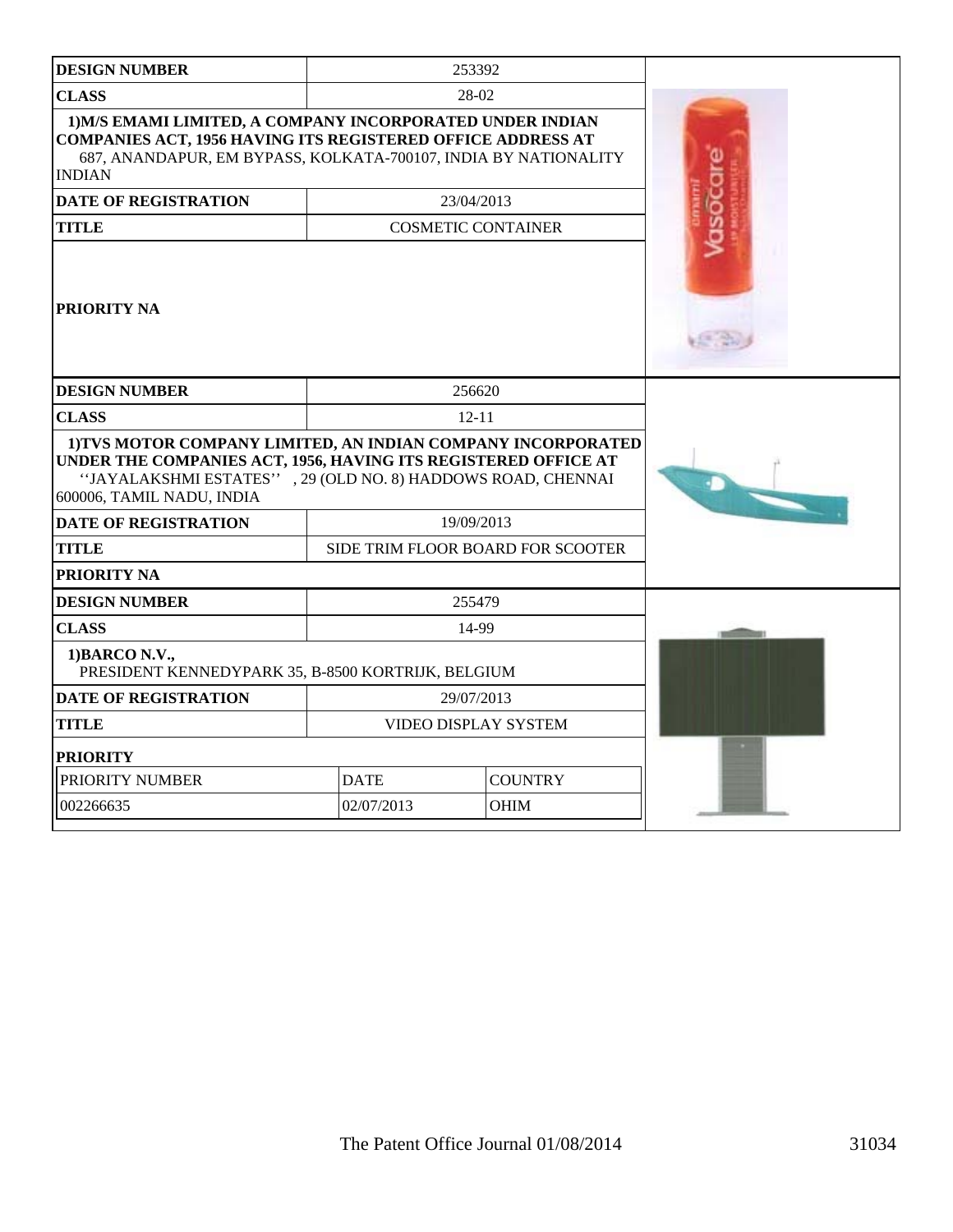| <b>DESIGN NUMBER</b>                                                                                                                                           |              | 256357                   |   |
|----------------------------------------------------------------------------------------------------------------------------------------------------------------|--------------|--------------------------|---|
| <b>CLASS</b>                                                                                                                                                   |              | 23-02                    |   |
| 1) KOHLER CO., A COMPANY ORGANIZED AND EXISTING UNDER THE LAW<br>OF USA,<br>OF 444 HIGHLAND DRIVE, KOHLER, WISCONSIN 53044, UNITED STATES OF<br><b>AMERICA</b> |              |                          |   |
| <b>DATE OF REGISTRATION</b>                                                                                                                                    |              | 10/09/2013               |   |
| <b>TITLE</b>                                                                                                                                                   |              | TOILET TANK WITHOUT LID  |   |
| <b>PRIORITY</b>                                                                                                                                                |              |                          |   |
| PRIORITY NUMBER                                                                                                                                                | <b>DATE</b>  | <b>COUNTRY</b>           |   |
| 29/448,365                                                                                                                                                     | 12/03/2013   | U.S.A.                   |   |
| <b>DESIGN NUMBER</b>                                                                                                                                           |              | 256524                   |   |
| <b>CLASS</b>                                                                                                                                                   |              | 08-06                    |   |
| 1) BSH BOSCH UND SIEMENS HAUSGERÄTE GMBH, OF<br>CARL-WERY - STR.34, 81739, MUNICH, GERMANY, A GERMAN COMPANY                                                   |              |                          |   |
| <b>DATE OF REGISTRATION</b>                                                                                                                                    | 16/09/2013   |                          |   |
| <b>TITLE</b>                                                                                                                                                   |              | REFRIGERATOR DOOR HANDLE |   |
| <b>PRIORITY NA</b>                                                                                                                                             |              |                          |   |
| <b>DESIGN NUMBER</b>                                                                                                                                           |              | 254515                   |   |
| <b>CLASS</b>                                                                                                                                                   | 06-01        |                          |   |
| 1) STEELCASE INC.<br>901 44TH STREET S.E. GRAND RAPIDS, MICHIGAN 49508 U.S.A.<br>NATIONALITY: U.S.A.                                                           |              |                          |   |
| <b>DATE OF REGISTRATION</b>                                                                                                                                    |              | 14/06/2013               |   |
| <b>TITLE</b>                                                                                                                                                   | <b>CHAIR</b> |                          |   |
| <b>PRIORITY</b>                                                                                                                                                |              |                          |   |
| PRIORITY NUMBER                                                                                                                                                | <b>DATE</b>  | <b>COUNTRY</b>           | Ŏ |
| 001358808-0001                                                                                                                                                 | 15/01/2013   | OHIM                     |   |
|                                                                                                                                                                |              |                          |   |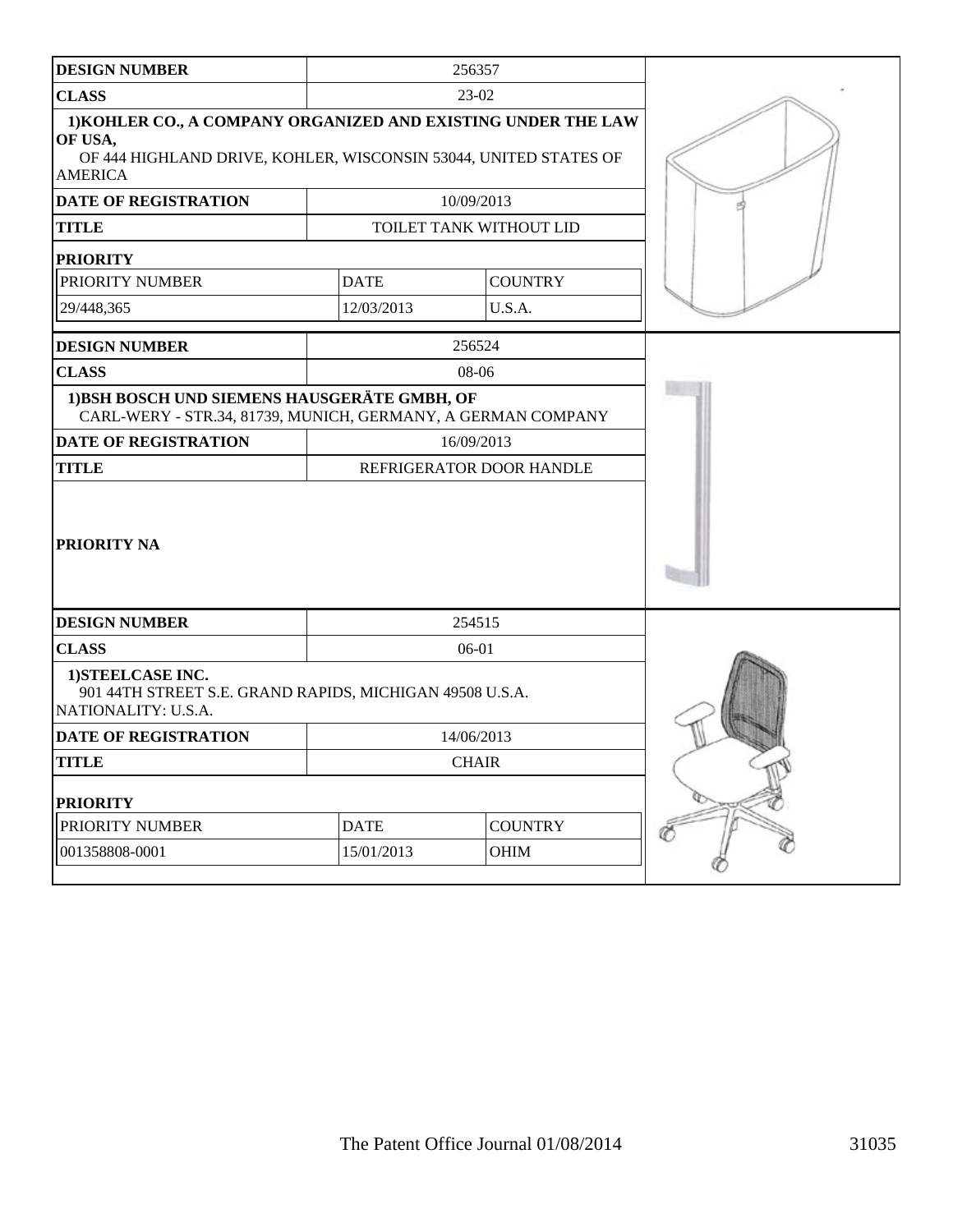| <b>DESIGN NUMBER</b><br><b>CLASS</b><br>1) EMAMI LIMITED, A COMPANY INCORPORATED UNDER INDIAN<br>COMPANIES ACT, 1956 HAVING ITS REGISTERED OFFICE ADDRESS AT<br>687, ANANDAPUR, EM BYPASS, KOLKATA-700107, INDIA BY NATIONALITY |                           |                           | 253394                   |  |  |
|---------------------------------------------------------------------------------------------------------------------------------------------------------------------------------------------------------------------------------|---------------------------|---------------------------|--------------------------|--|--|
|                                                                                                                                                                                                                                 |                           |                           |                          |  |  |
|                                                                                                                                                                                                                                 |                           |                           | $09-05$                  |  |  |
| <b>INDIAN</b>                                                                                                                                                                                                                   |                           |                           |                          |  |  |
| <b>DATE OF REGISTRATION</b>                                                                                                                                                                                                     |                           |                           | 23/04/2013               |  |  |
| <b>TITLE</b>                                                                                                                                                                                                                    |                           |                           | PACKAGING TUBE WITH CAP  |  |  |
| <b>PRIORITY NA</b>                                                                                                                                                                                                              |                           |                           |                          |  |  |
| <b>DESIGN NUMBER</b>                                                                                                                                                                                                            |                           |                           | 241376                   |  |  |
| <b>CLASS</b>                                                                                                                                                                                                                    |                           |                           | 09-01                    |  |  |
| 1) S. C. JOHNSON & SON, INC.,<br>1525 HOWE STREET, RACINE, WISCONSIN 53403-2236, UNITED STATES OF<br><b>AMERICA</b><br><b>DATE OF REGISTRATION</b>                                                                              |                           |                           | 09/12/2011               |  |  |
| <b>TITLE</b>                                                                                                                                                                                                                    |                           | <b>VOLATILE DISPENSER</b> |                          |  |  |
| <b>PRIORITY</b><br>PRIORITY NUMBER<br>29/394, 047                                                                                                                                                                               | <b>DATE</b><br>13/06/2011 |                           | <b>COUNTRY</b><br>U.S.A. |  |  |
| <b>DESIGN NUMBER</b>                                                                                                                                                                                                            |                           | 256190                    |                          |  |  |
| <b>CLASS</b>                                                                                                                                                                                                                    |                           | 13-01                     |                          |  |  |
| 1) SIEMENS AKTIENGESELLSCHAFT, OF<br>WITTELSBACHERPLATZ 2, 80333 MUNCHEN, GERMANY, A<br><b>GERMAN COMPANY</b>                                                                                                                   |                           |                           |                          |  |  |
| DATE OF REGISTRATION                                                                                                                                                                                                            |                           | 03/09/2013                |                          |  |  |
| <b>TITLE</b>                                                                                                                                                                                                                    |                           | <b>ELECTRIC MOTOR</b>     |                          |  |  |
| <b>PRIORITY</b>                                                                                                                                                                                                                 |                           |                           |                          |  |  |
| PRIORITY NUMBER                                                                                                                                                                                                                 | <b>DATE</b>               |                           | <b>COUNTRY</b>           |  |  |
| EU 001363949                                                                                                                                                                                                                    | 12/03/2013                |                           | OHIM                     |  |  |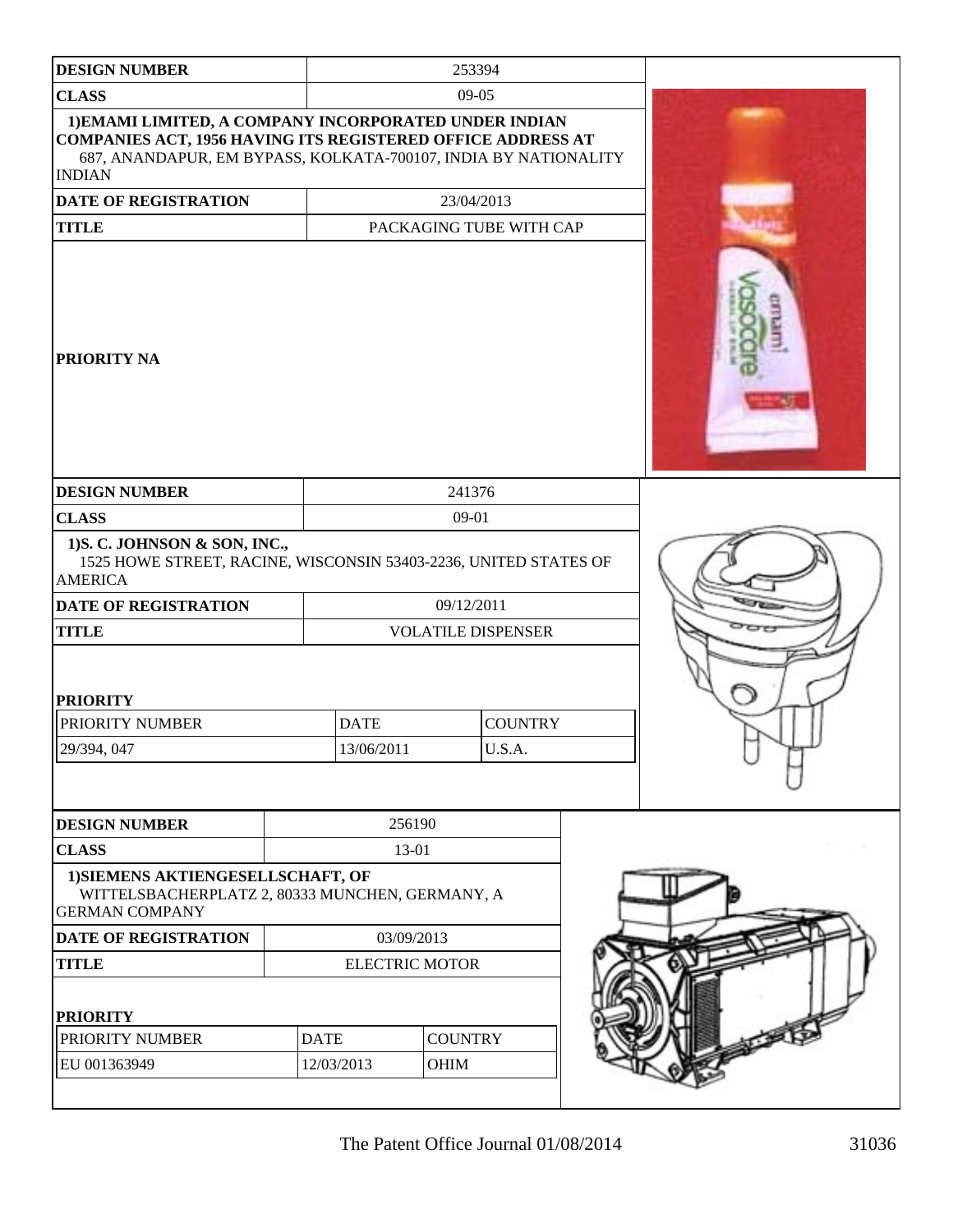| <b>DESIGN NUMBER</b>                                                                                         | 256523                                                                                                                                                                      |        |
|--------------------------------------------------------------------------------------------------------------|-----------------------------------------------------------------------------------------------------------------------------------------------------------------------------|--------|
| <b>CLASS</b>                                                                                                 | 15-07                                                                                                                                                                       |        |
| 1) BSH BOSCH UND SIEMENS HAUSGERÄTE GMBH, OF<br>CARL-WERY - STR.34, 81739, MUNICH, GERMANY, A GERMAN COMPANY |                                                                                                                                                                             |        |
| <b>DATE OF REGISTRATION</b>                                                                                  | 16/09/2013                                                                                                                                                                  |        |
| <b>TITLE</b><br><b>AIR CHANNEL</b>                                                                           |                                                                                                                                                                             |        |
| <b>PRIORITY NA</b>                                                                                           |                                                                                                                                                                             |        |
| <b>DESIGN NUMBER</b>                                                                                         | 254947                                                                                                                                                                      |        |
| <b>CLASS</b>                                                                                                 | $07-03$                                                                                                                                                                     |        |
| 1) FOREVER CO., LTD.<br>NATIONALITY: JAPAN                                                                   | 1-3-19, SAKAE-CHO, KAWAGUCHI-SHI, SAITAMA-KEN, JAPAN,                                                                                                                       |        |
| <b>DATE OF REGISTRATION</b>                                                                                  | 02/07/2013                                                                                                                                                                  |        |
| <b>TITLE</b>                                                                                                 | KITCHEN KNIFE BLADE                                                                                                                                                         |        |
| PRIORITY NA                                                                                                  |                                                                                                                                                                             |        |
| <b>DESIGN NUMBER</b>                                                                                         | 253393                                                                                                                                                                      |        |
| <b>CLASS</b>                                                                                                 | 09-03                                                                                                                                                                       |        |
| NATIONALITY INDIAN                                                                                           | 1) EMAMI LIMITED, A COMPANY INCORPORATED UNDER INDIAN<br>COMPANIES ACT, 1956 HAVING ITS REGISTERED OFFICE ADDRESS AT<br>687, ANANDAPUR, EM BYPASS, KOLKATA-700107, INDIA BY | Himani |
| DATE OF REGISTRATION                                                                                         | 23/04/2013                                                                                                                                                                  |        |
| <b>TITLE</b>                                                                                                 | <b>CONTAINER WITH CAP</b>                                                                                                                                                   |        |
| <b>PRIORITY NA</b>                                                                                           |                                                                                                                                                                             |        |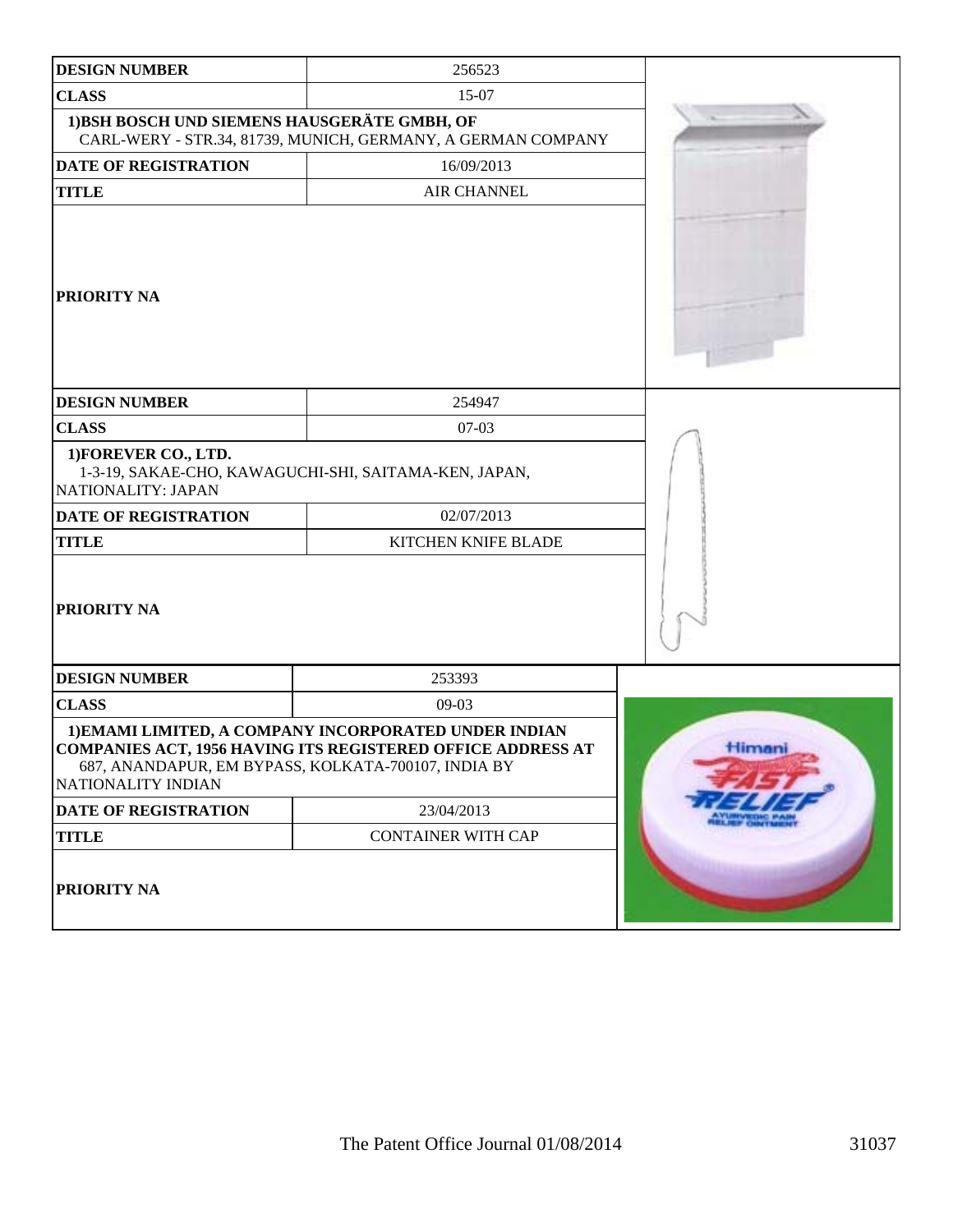| <b>DESIGN NUMBER</b>                                                                                                                                                                                                                    |                       | 256623                         |  |
|-----------------------------------------------------------------------------------------------------------------------------------------------------------------------------------------------------------------------------------------|-----------------------|--------------------------------|--|
| <b>CLASS</b>                                                                                                                                                                                                                            | $12 - 11$             |                                |  |
| 1) TVS MOTOR COMPANY LIMITED, AN INDIAN COMPANY INCORPORATED<br>UNDER THE COMPANIES ACT, 1956, HAVING ITS REGISTERED OFFICE AT<br>''JAYALAKSHMI ESTATESÂ $\epsilon$ , 29 (OLD NO. 8) HADDOWS ROAD, CHENNAI<br>600006, TAMIL NADU, INDIA |                       |                                |  |
| <b>DATE OF REGISTRATION</b>                                                                                                                                                                                                             | 19/09/2013            |                                |  |
| <b>TITLE</b>                                                                                                                                                                                                                            |                       | <b>FRONT COVER FOR SCOOTER</b> |  |
| PRIORITY NA                                                                                                                                                                                                                             |                       |                                |  |
| <b>DESIGN NUMBER</b>                                                                                                                                                                                                                    |                       | 253431                         |  |
| <b>CLASS</b>                                                                                                                                                                                                                            |                       | $03-01$                        |  |
| 1) DECATHLON,<br>4, BOULEVARD DE MONS, 59650 VILLENEUVE D'ASCQ, FRANCE, A<br><b>COMPANY OF FRANCE</b>                                                                                                                                   |                       |                                |  |
| <b>DATE OF REGISTRATION</b>                                                                                                                                                                                                             | 25/04/2013            |                                |  |
| <b>TITLE</b>                                                                                                                                                                                                                            | <b>BAG</b>            |                                |  |
| <b>PRIORITY</b>                                                                                                                                                                                                                         |                       |                                |  |
| PRIORITY NUMBER                                                                                                                                                                                                                         | <b>DATE</b>           | <b>COUNTRY</b>                 |  |
| 002125138-0001                                                                                                                                                                                                                          | 25/10/2012            | <b>OHIM</b>                    |  |
| <b>DESIGN NUMBER</b>                                                                                                                                                                                                                    |                       | 256243                         |  |
| <b>CLASS</b>                                                                                                                                                                                                                            | 13-01                 |                                |  |
| 1) SIEMENS AKTIENGESELLSCHAFT,<br>OF WITTELSBACHERPLATZ 2, 80333 MUNCHEN, GERMANY, A GERMAN<br><b>COMPANY</b>                                                                                                                           |                       |                                |  |
| <b>DATE OF REGISTRATION</b>                                                                                                                                                                                                             | 05/09/2013            |                                |  |
| <b>TITLE</b>                                                                                                                                                                                                                            | <b>ELECTRIC MOTOR</b> |                                |  |
| <b>PRIORITY</b>                                                                                                                                                                                                                         |                       |                                |  |
| PRIORITY NUMBER                                                                                                                                                                                                                         | <b>DATE</b>           | <b>COUNTRY</b>                 |  |
| EU 001363949                                                                                                                                                                                                                            | 12/03/2013            | <b>OHIM</b>                    |  |
|                                                                                                                                                                                                                                         |                       |                                |  |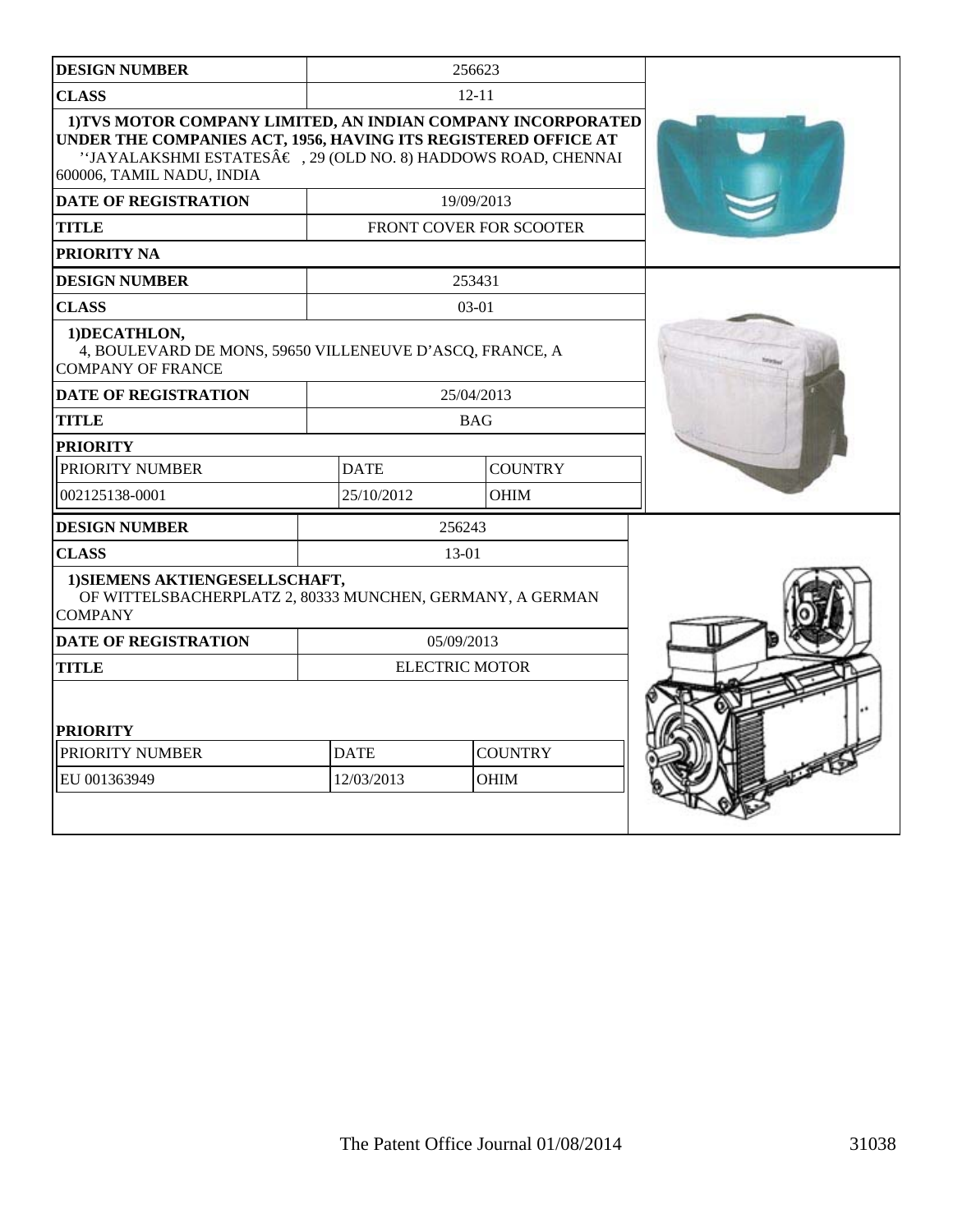| <b>DESIGN NUMBER</b>                                                                                                                                   | 256366                                                   |                |  |
|--------------------------------------------------------------------------------------------------------------------------------------------------------|----------------------------------------------------------|----------------|--|
| <b>CLASS</b>                                                                                                                                           |                                                          | 23-01          |  |
| 1) THE GATES CORPORATION, A DELAWARE CORPORATION OF<br>1551 WEWATTA STREET, DENVER, CO 80202, U.S.A.                                                   |                                                          |                |  |
| DATE OF REGISTRATION                                                                                                                                   | 11/09/2013                                               |                |  |
| <b>TITLE</b>                                                                                                                                           | <b>HYDRAULIC CONNECTOR</b>                               |                |  |
| <b>PRIORITY</b>                                                                                                                                        |                                                          |                |  |
| PRIORITY NUMBER                                                                                                                                        | <b>DATE</b>                                              | <b>COUNTRY</b> |  |
| 29/449,856                                                                                                                                             | 15/03/2013                                               | U.S.A.         |  |
|                                                                                                                                                        |                                                          |                |  |
| <b>DESIGN NUMBER</b>                                                                                                                                   | 223213                                                   |                |  |
| <b>CLASS</b>                                                                                                                                           |                                                          | $12 - 15$      |  |
| 1) BRIDGESTONE CORPORATION<br>10-1, KYOBASHI 1-CHOME, CHUO-KU, TOKYO-104-8340, JAPAN                                                                   |                                                          |                |  |
| <b>DATE OF REGISTRATION</b>                                                                                                                            | 05/06/2009                                               |                |  |
| <b>TITLE</b>                                                                                                                                           | <b>TIRE</b>                                              |                |  |
| <b>PRIORITY</b>                                                                                                                                        |                                                          |                |  |
| PRIORITY NUMBER                                                                                                                                        | <b>DATE</b>                                              | <b>COUNTRY</b> |  |
| JP 2009-007919                                                                                                                                         | 06/04/2009                                               | <b>JAPAN</b>   |  |
| <b>DESIGN NUMBER</b>                                                                                                                                   |                                                          | 253419         |  |
| <b>CLASS</b>                                                                                                                                           | 27-99                                                    |                |  |
| 1) PHILIP MORRIS PRODUCTS S.A., A SWISS COMPANY OF QUAI<br>JEANRENAUD 3, 2000 NEUCHATEL, SWITZERLAND<br>QUAI JEANRENAUD 3, 2000 NEUCHATEL, SWITZERLAND |                                                          |                |  |
| <b>DATE OF REGISTRATION</b>                                                                                                                            |                                                          | 25/04/2013     |  |
| <b>TITLE</b>                                                                                                                                           | <b>CHARGING DEVICE FOR SMOKERS</b><br><b>ACCESSORIES</b> |                |  |
| <b>PRIORITY</b>                                                                                                                                        |                                                          |                |  |
| PRIORITY NUMBER                                                                                                                                        | <b>DATE</b>                                              | <b>COUNTRY</b> |  |
| 001349062-0001                                                                                                                                         | 26/10/2012                                               | OHIM           |  |